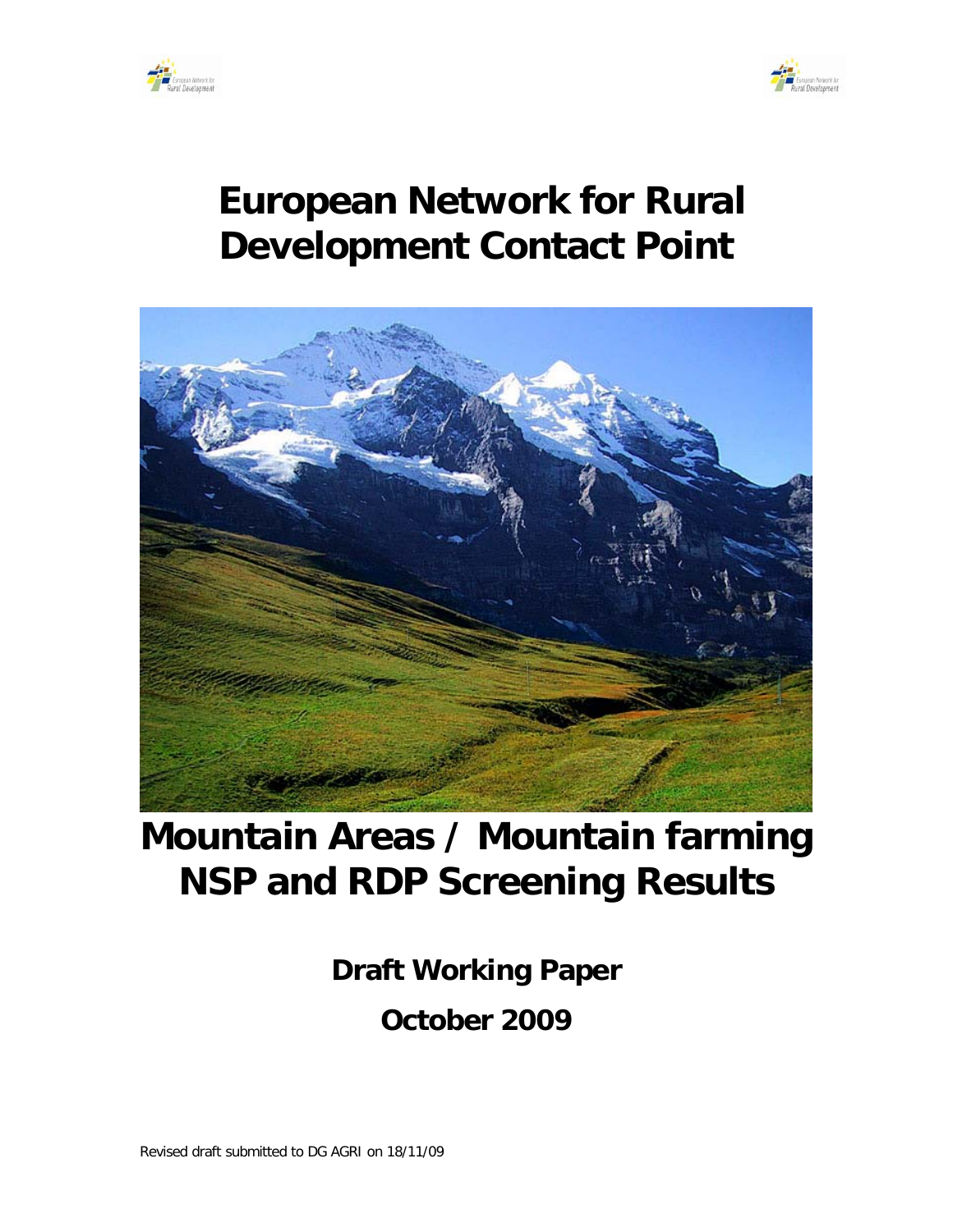<span id="page-1-0"></span>



# **Executive Summary**

This paper provides a summary of the results of an analytical review of EU Member States support for mountain areas under EAFRD (2007-2013). The analysis was conducted by the ENRD Contact Point. The main purpose of the review was to provide an overview of the different RD support measures available in mountain rural areas and to assess how these measures have been applied by different Member States (MS). The paper provides a narrative summary of the results, supported by qualitative and quantitative summaries, presented in the technical annexes.

Results suggest that the availability and use of EU rural development measures in support of mountainous areas (both direct and indirect) is widespread in many Member States. EAGGF Guarantee section monitoring data for EU-25 for the years 2002-2006 confirm this, with just under 30% of total EAGGF Guarantee expenditure (approx €1.3 bn p.a.) allocated to mountain LFA areas. The range of support offered and its application in specific mountain regions also varies greatly across the EU, both in terms of the types of measures used and the eligibility criteria applied to them. These findings suggests that the current menu of EAFRD Rural Development measures (and submeasures) available to respond to the needs of mountain areas appears to provide a sufficiently broad and flexible range of support options. It also underlines the critical role that member states and regional administrations have in developing well targeted RDPs, ensuring the optimal balance in the selection, use and application (or otherwise) of relevant policies and measures to meet the needs of specific mountain areas. It is these programming choices and their implementation that are most likely to determine the effectiveness and overall impact of rural development measures in mountain areas.

Screening at country level reveals that most National Strategic Plans, in regions where there are extensive mountain areas, acknowledge many of the challenges facing mountain areas. But many of these identified problems and constraints appear to be inconsistently addressed through the selection and/or funding of Rural Development Programmes and/or individual measures for some regions. The presence or absence of detailed and/or specific analysis of mountain areas and their challenges is often reflected in the range and sophistication of the measures included (or excluded) within individual RDPs.

All RDPs include support measures for Less Favoured Areas (Measures 211 & 212). The criteria applied for eligibility and the calculation of the level of payment vary enormously throughout the EU. There appears to be no direct correlation between the amount of support provided and the % of mountainous areas that could benefit from such support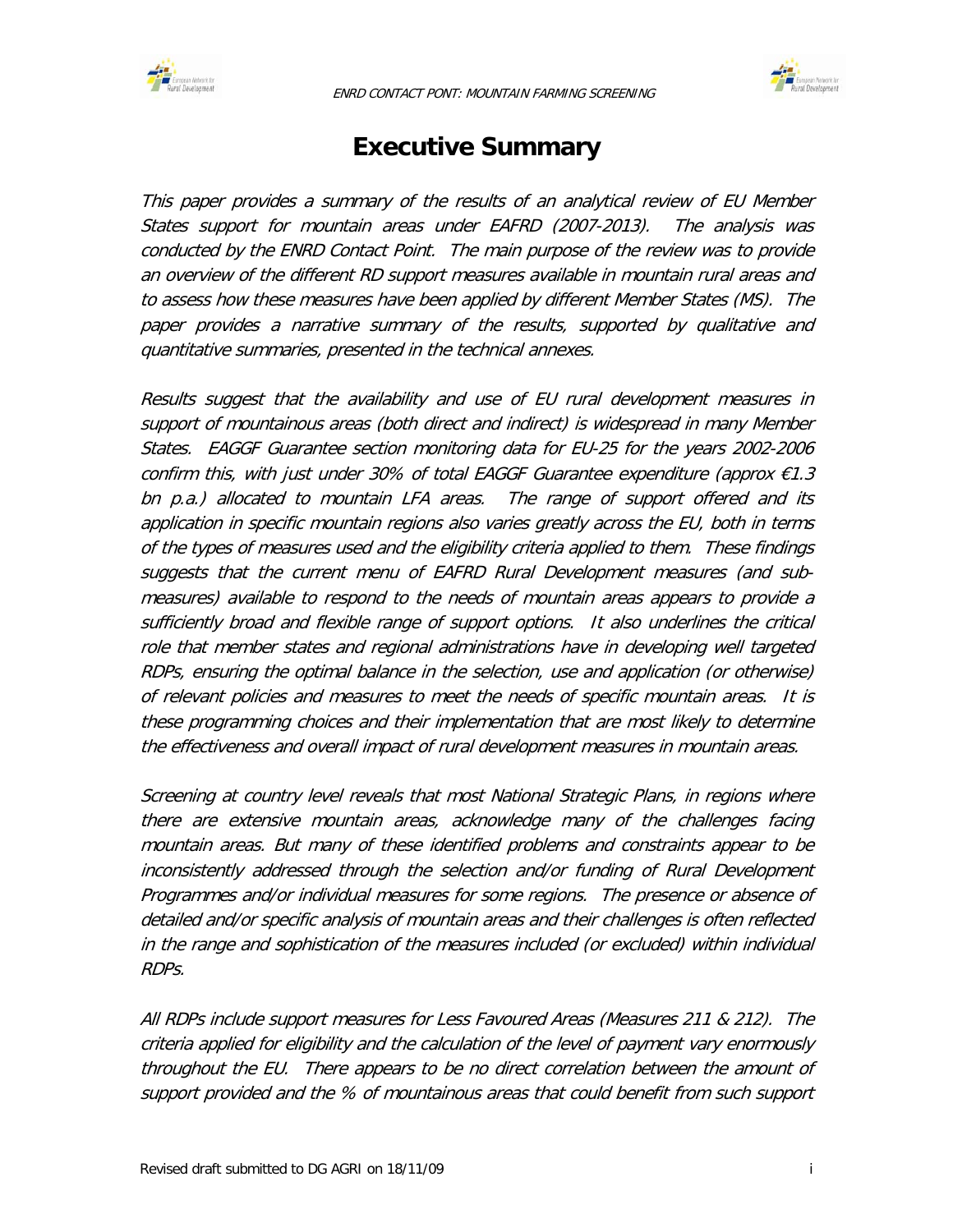



within a country. However, results also indicate that the eligibility criteria used (in addition to the degree of slope and altitude) for measure 211 appears to become more sophisticated where there is a higher proportion of mountain areas within a region, reflecting what appears to be an underlying objective to improve targeting of the measure, increasingly directing support towards those areas where the need is greatest.

Other measures which are designed to provide <u>direct support</u> to mountain areas and which are commonly used within RDPs include:

- Measure 214 (Agri-Environment payments) used in 35 RDPs;
- Measure 121 (Modernisation of agricultural holdings), used in 27 RDPs;
- Measure 112 (setting up of young farmers), used in 21 RDPs;
- Measure 311 (Diversification into non-agricultural activities), used in 19 RDPs;
- Measure 122 (Improvement of the economic value of forest), used in 17 RDPs;
- Measure 125 (Improving and developing infrastructure, related to the development and adaptation of agriculture and forestry), used in 16 RDPs;
- Measure 221 (First afforestation of agricultural land), used in 15 RDPs;

The popularity of these measures appears to indicate a general strategic trend in support of mountain farm/mountain rural diversification and the development of the forestry sector (though there are some notable exceptions to this trend e.g. Spain, which appears to favour farm and forest modernisation over diversification).

In addition, a range of <u>indirect support</u> measures are commonly used to complement programmes targeted at mountain areas including:

- Measure 214 (Agri-Environment payments) identified in 40 RDPs;
- Measure 226 (Restoring forestry potential and introducing prevention actions) identified in 26 RDPs;
- Measure 227 (Support to non-productive investments in forestry areas) identified in 22 RDPs.

Overall, the support available through most RDPs (when taking into account both direct and indirect support) appears to be quite extensive. However, its overall impact and effectiveness in mountain areas remains unclear, as does the complementarity and interactions (or otherwise) of RDP support with other regional economic, social and/or environmental support programmes.

This screening research therefore provides some useful insights into the implementation of EU RD policy support programmes and the opportunities they provide. The quality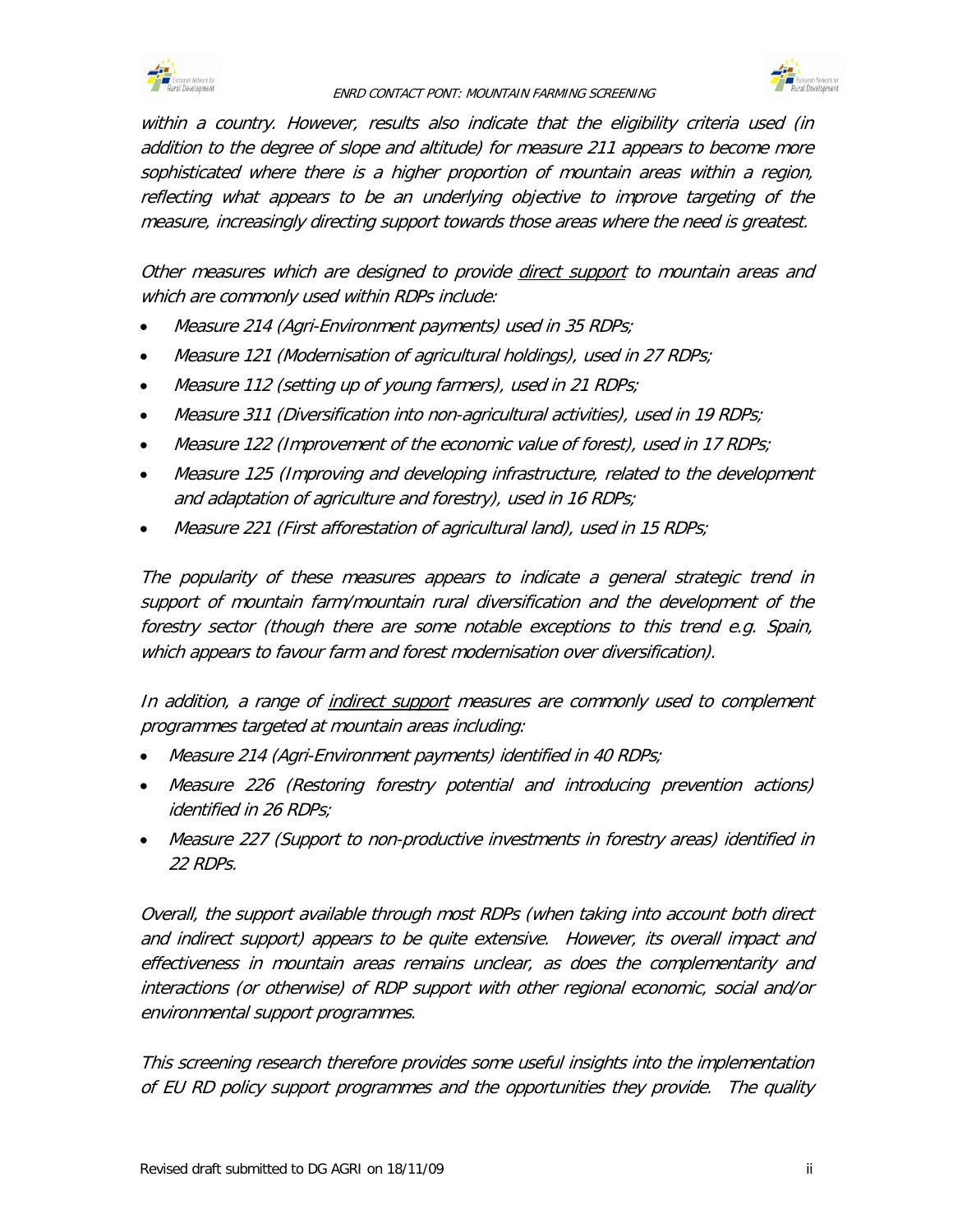



and depth of the analysis would be greatly enhanced through the undertaking of: (a) More detailed analysis and comparison of actual expenditure by RDP measure for specific regions; complemented by (b) Development of a number of targeted case studies in mountain areas to directly assess the effectiveness or otherwise of certain measures on specific issues challenging mountain areas, to understand the impact upon rural stakeholders and enterprises, the environment, infrastructure, and the social, economic and territorial cohesion created both within and adjacent to these mountain areas.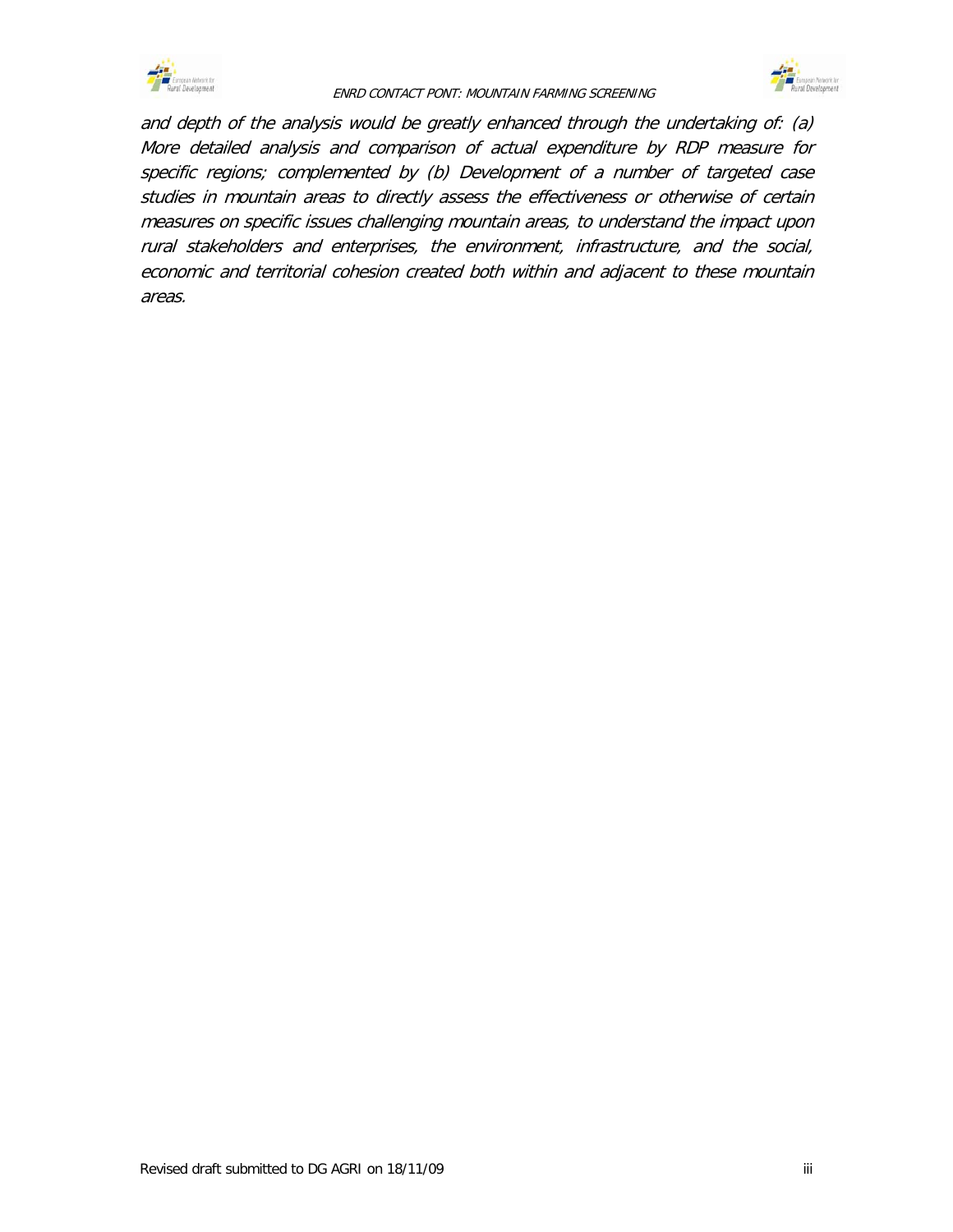



# **TABLE OF CONTENTS**

|                                                                                               | $\boldsymbol{\nu}$ |
|-----------------------------------------------------------------------------------------------|--------------------|
| Introduction and overview of the screening approach and methodology 1<br>$\mathcal{I}$        |                    |
| Summary of main findings from the screening of NSP's and RDP's ______ 2<br>$\overline{2}$     |                    |
| 2.1                                                                                           | $\overline{2}$     |
| 2.2                                                                                           |                    |
| 2.3                                                                                           |                    |
| 2.4                                                                                           |                    |
| Summary of main findings & possible follow-up actions _____________________9<br>$\mathcal{S}$ |                    |
| 3.1                                                                                           | 9                  |
| 3.2                                                                                           | 11                 |
| ANNEX 1: National Strategic Plans (NSPs) Screening Results _____________________ 12           |                    |
| ANNEX 2: Rural Development Plans (RDPs) Screening Results____________ 16                      |                    |
| ANNEX 3: Allocation of EAFRD programmed expenditure to Measure 211 __ 34                      |                    |
| ANNEX 4: Summary Report on Italian Support for Mountain Farming                               | 36                 |
| ANNEX 5: Summary Report on Spanish Support for Mountain Farming                               | 47                 |
| Annex 6: Overview of 2002-2006 monitoring data                                                | 55                 |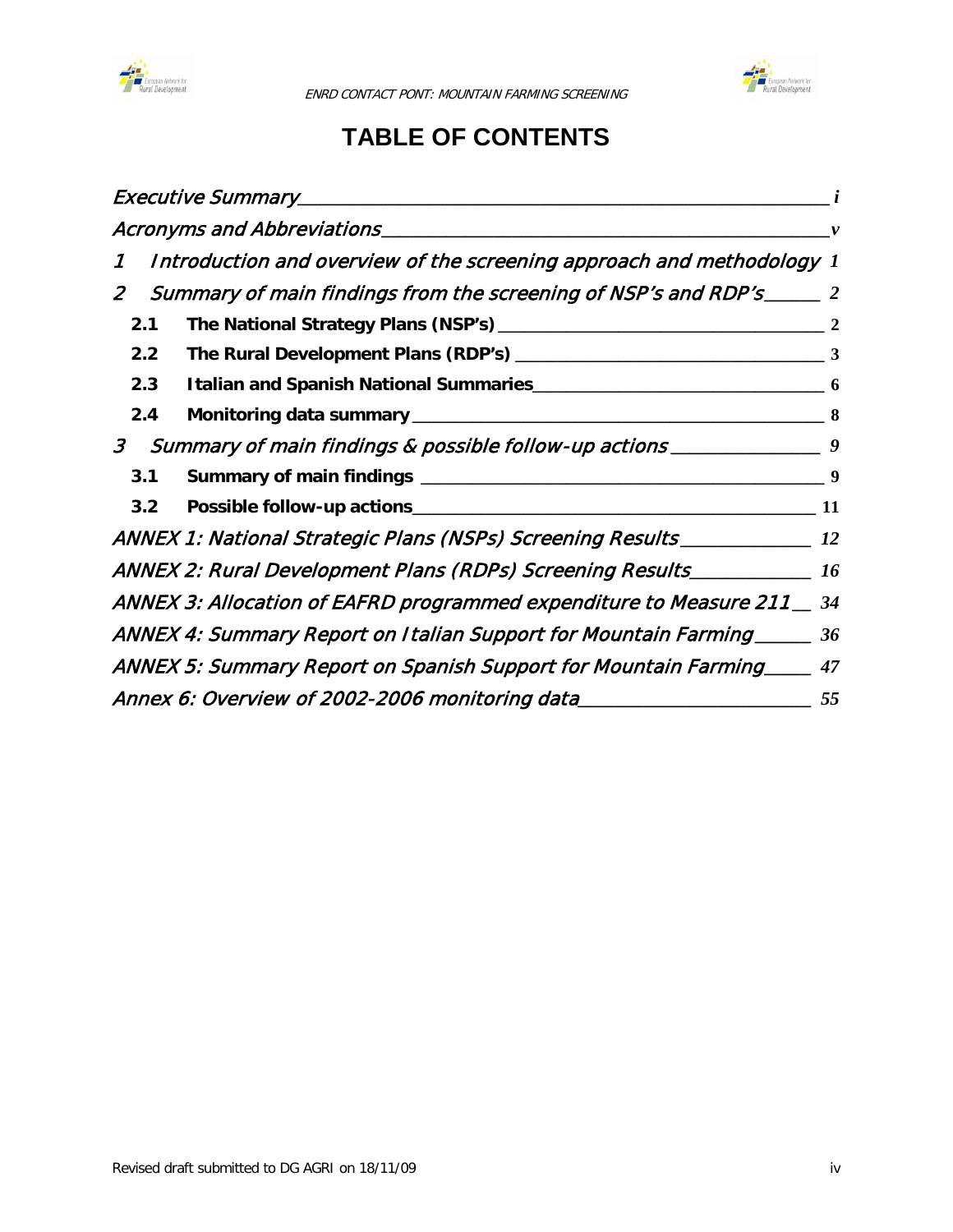



# <span id="page-5-0"></span>**Acronyms and Abbreviations**

| AE         | Agri-environment                                          |
|------------|-----------------------------------------------------------|
| СP         | Contact Point (of the EN RD)                              |
| DG AGRI    | Directorate General for Agriculture and Rural Development |
| DG REGIO   | Directorate General for Regional Policy                   |
| ЕC         | European Commission                                       |
| EAFRD      | European Agricultural Fund for Rural Development          |
| EN RD      | European Network for Rural development                    |
| EU         | European Union                                            |
| Ha         | Hectare                                                   |
| <b>LFA</b> | Less Favoured Area                                        |
| МA         | Managing Authority                                        |
| МS         | Member State                                              |
| <b>NRN</b> | National Rural Network                                    |
| <b>NSP</b> | National Strategic Plan                                   |
| RD.        | <b>Rural Development</b>                                  |
| <b>RDP</b> | Rural Development Programme                               |
| <b>UAA</b> | Utilised Agricultural Area                                |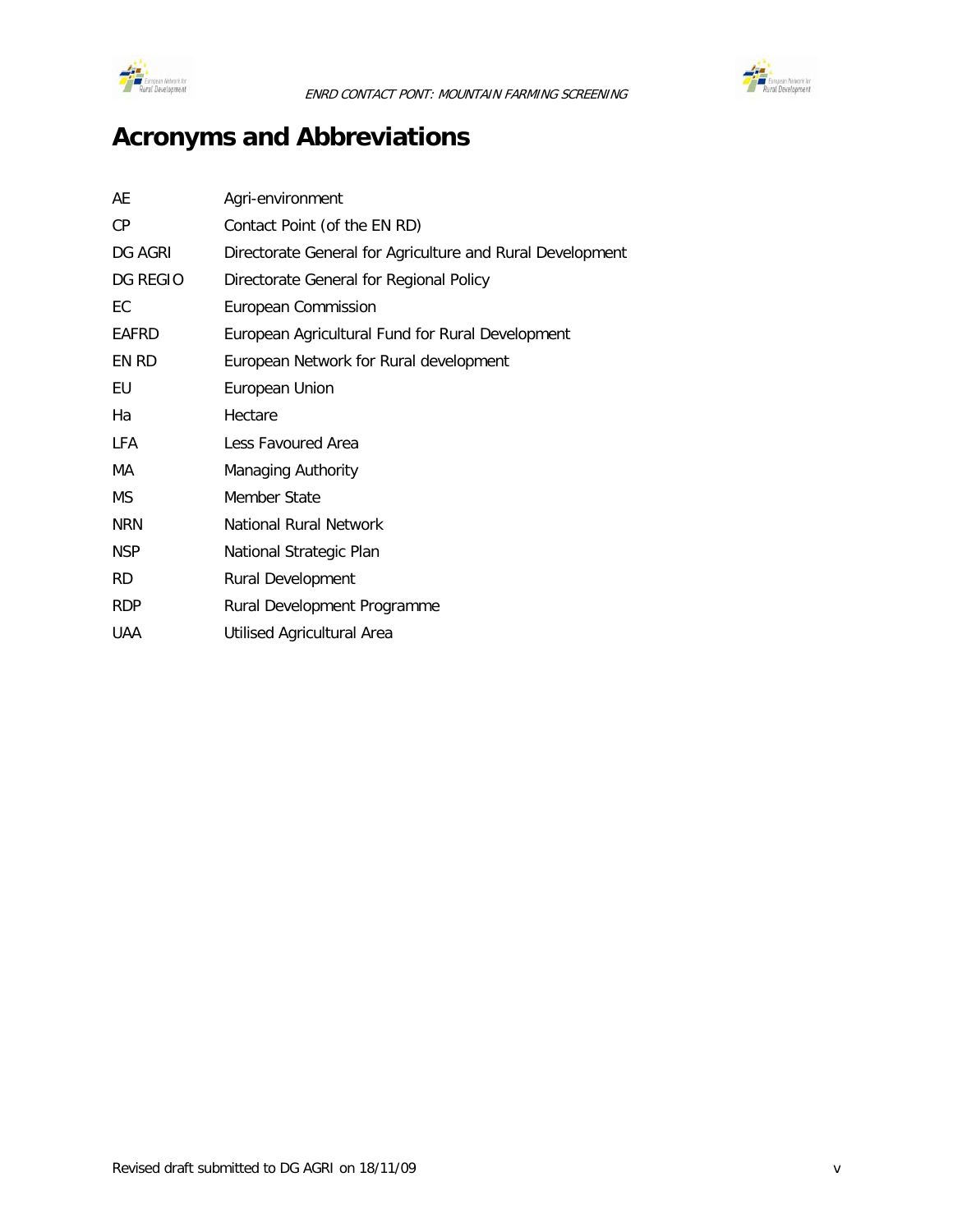



# <span id="page-6-0"></span>**1 Introduction and overview of the screening approach and methodology**

This paper provides a summary of the results of the screening exercise conducted by the ENRD Contact Point and also provides some tentative conclusions and recommendations, based upon the findings from this analysis. The main purpose of the screening exercise was to provide more detailed information on the situation of mountain areas in various Member States and to provide an overview of the different possibilities, under the EAFRD, available to mountain areas and an assessment of how they have been used by different Member States (MS).

The selection of the countries and regions to be included in the screening exercise was made in accordance with Article 18 of EC Regulation 1257/99 which defines mountain areas as 'characterised by a considerable limitation of the possibilities for using the land and an appreciable increase in the cost of working it due: to the existence, because of altitude, of very difficult climatic conditions, the effect of which is substantially to shorten the growing season; or at a lower altitude, to the presence over the greater part of the area in question of slopes too steep for the use of machinery or requiring the use of very expensive special equipment, or; to a combination of these two factors, where the handicap resulting from each taken separately is less acute but the combination of the two gives rise to an equivalent handicap. In addition, areas north of the 62nd Parallel and certain adjacent areas shall be treated in the same way as mountain areas'.

In consequence, the screening exercise undertaken by the ENRD Contact Point (CP) was agreed to cover 17 National Strategic Plans (NSP's) and 62 Rural Development Programmes (RDP's). The CP identified a team of regional technical experts to undertake the analysis for specific countries. Selection of experts was based primarily upon their knowledge of rural development programmes, knowledge and experience of the specific country, language and regions to be screened. A screening template was prepared in MS Excel by the CP to be used by all experts to collect relevant information in a consistent manner. The template was also designed to allow some flexibility in the recording and elaboration of relevant information to be provided by the expert, where regional differences may be identified (e.g. for very specific eligibility criteria for certain measures or unique features of a region). The screening template was piloted and results from the piloting used to refine the template. The template was then provided to all experts to be used to review the relevant NSPs and RDP's.

Results from all initial screening templates prepared by the experts were then collected, collated and analysed by the Contact Point Permanent Team. Preliminary (partial) results were analysed and an initial report developed and presented to DG Agri. In parallel, monitoring data on the 2000-2006 funding period relevant to mountain areas was also analysed and these results were also presented, as a separate technical annex.

Following up on the initial screening results, it was recognised that there were certain gaps and inconsistencies in the original data set. To address these discrepancies, a quality and consistency template was then prepared and distributed to all experts for completion. This data cross-checking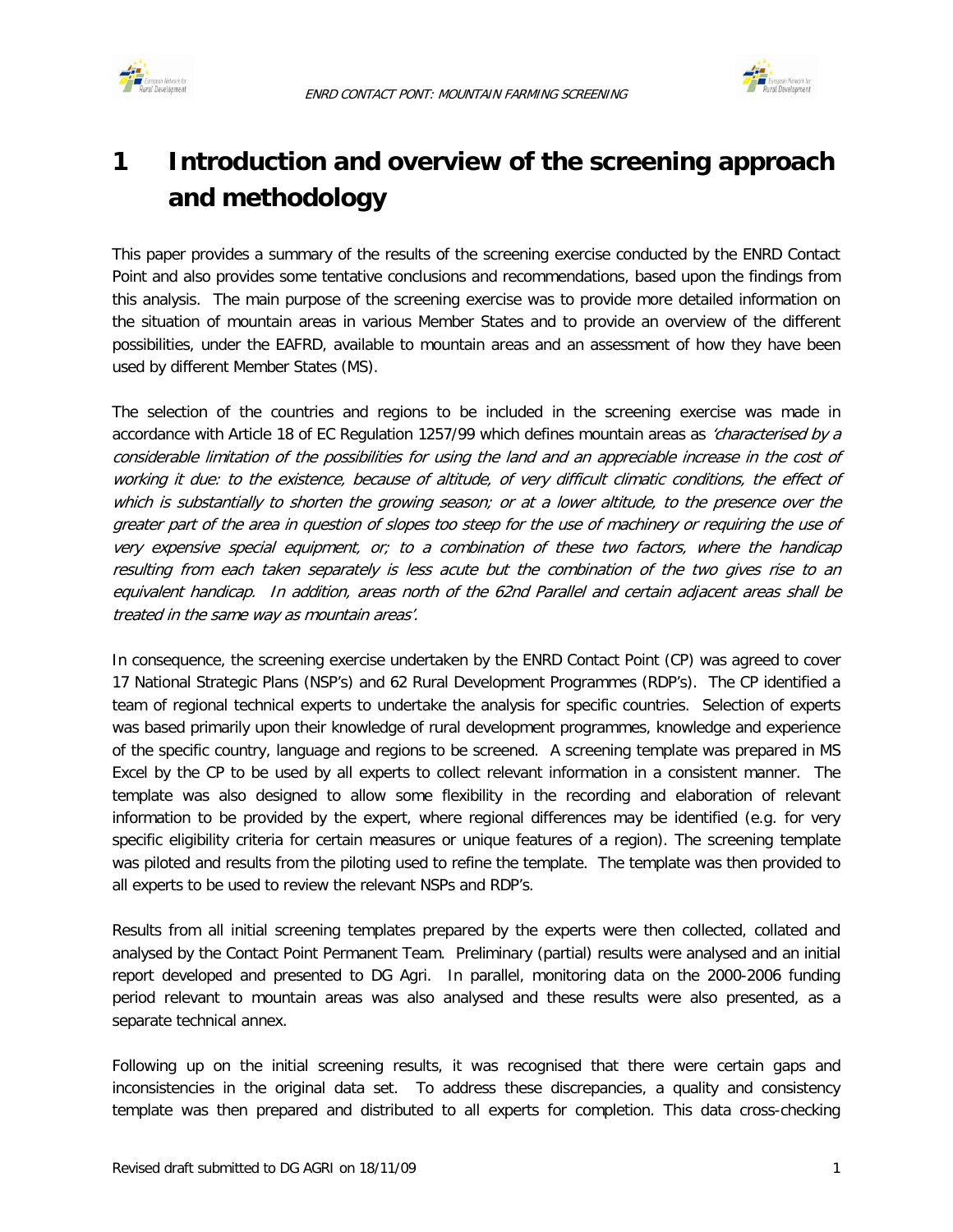



process then allowed certain gaps to be filled and other information to be refined, thereby improving the overall quality of the analysis results and subsequent analysis.

This report is based upon an analysis of these final results. The paper provides a narrative summary of the findings, supported by a more detailed quantitative and qualitative summary, presented in the five technical annexes. In addition, the monitoring data was further updated with additional information provided by DG Agri and detailed case study analysis was also undertaken specifically for Italy (which included 21 RDPs) and Spain (which included 17 RDPs). Separate reports on the results of these country level analyses were subsequently prepared and are presented both in summary and in full, as separate annexes to this report. The full package of the completed screening fiches covering the 17 NSP's and 62 RDP's which underpin the main analysis can be provided separately, if required.

# <span id="page-7-0"></span>**2 Summary of main findings from the screening of NSP's and RDP's**

## <span id="page-7-1"></span>2.1 The National Strategy Plans (NSP's)

Seventeen NSPs were reviewed comprising the sixteen Member States with delimited mountain LFAs plus the UK.

**Overall consistency / strength of links between the NSPs and RDPs:** The screening results reveal a high correlation between the NSP and RDP's in four Member States (i.e. clear identification of the problems/constraints addressed and link with relevant RD measures); A medium level of correlation in seven Member States (i.e. identification of some problems/constraints which are addressed /linked with selection of some relevant RD measures) and a low level of correlation in six Member States (i.e. identification of some problems/constraints but weaker link with selection of RD measures). Six NSPs limit their analysis to the identification of the main problems in mountain areas; A further six NSPs elaborate on certain problems and identify some potential opportunities in mountain areas; And only in two NSPs is there a clear recognition of many of the problems/challenges, the potential opportunities and the linked policy responses/ interventions.

**Explicit references to mountain areas:** 14 of the 16 NSP's contain explicit references to mountain areas and/or farms and their challenges, mainly related to the economic, social, infrastructure and environmental challenges in mountainous rural areas. Common issues highlighted in most NSP's include the general demographic decline in mountain areas; remoteness and accessibility problems; degradation of land and landscapes (erosion and deforestation); Lack of farm competitiveness and scale issues; and the overall trends and diversity of mountain areas.

**Indirect references to mountain areas:** Indirect references to issues affecting mountain areas and how these may be addressed are included in all 16 NSPs. These issues tend to focus upon: Strategic priorities and /or actions to assist disadvantaged/handicapped areas; actions to counter the depopulation of remote or peripheral (mountain) areas; improving the economic, social and economic opportunities in (mountain) areas; protecting the biodiversity; enhancing the rural heritage; and promotion of more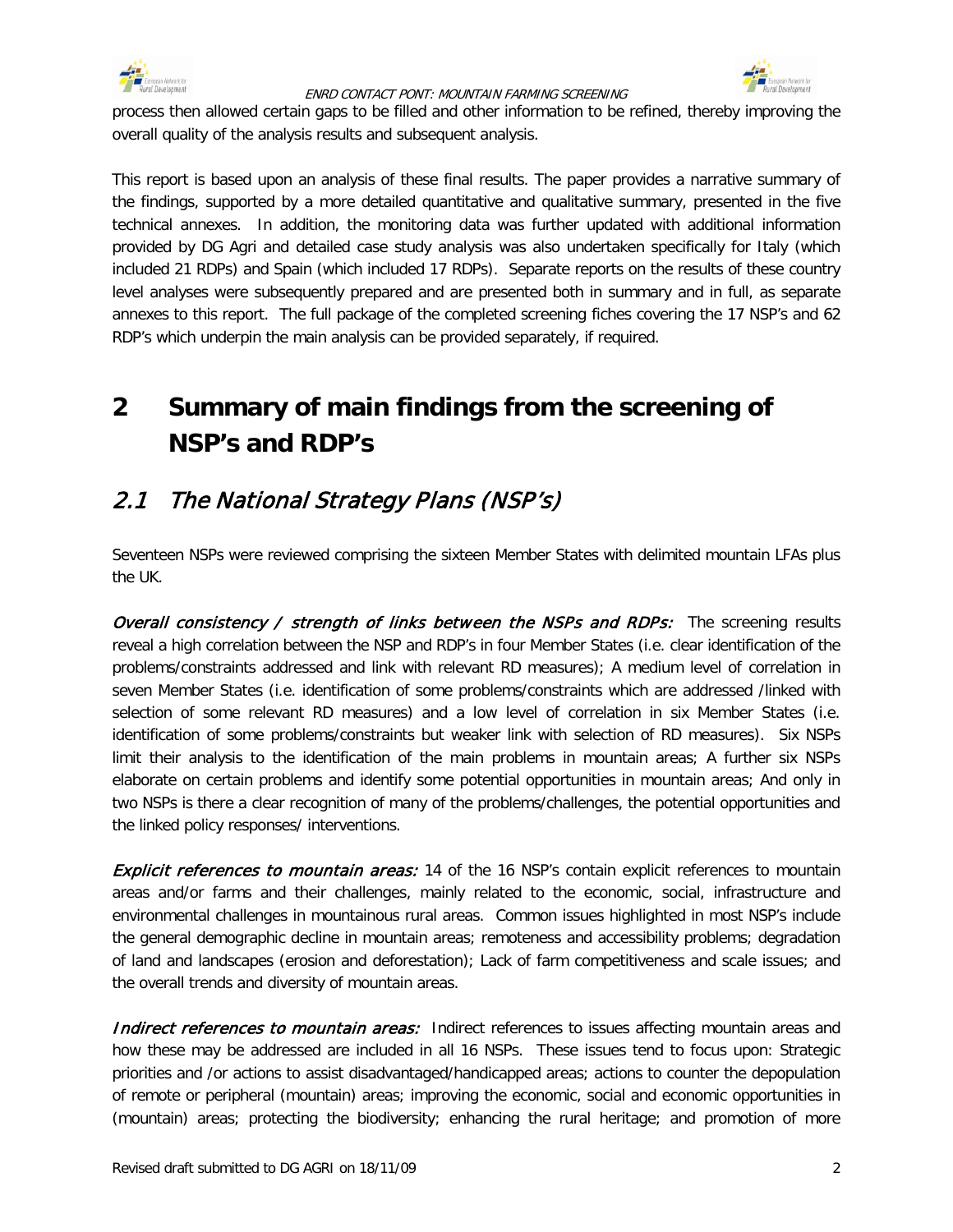





integrated rural and territorial development. The main body of the results from the NSP screenings are summarized in Annex 1.

## <span id="page-8-0"></span>2.2 The Rural Development Plans (RDP's)

The following main results have been found through the screening exercise on 62 RDP's:

### **2.2.1. Summary of main LFA measure (211)**

Of the 60 RDPs screened (in 17 MS), 49 apply measure 211 while 11 apply a combination of measure 211 and 212. (Note: FI-Åland and UK-Scotland, both applying measure 212 only, were not included in the analysis).

When applying measure 211 (or measures 211 and 212 jointly), RDPs have set out a variety of eligibility criteria that the potential beneficiary has to meet in order to be entitled to support through the measure. The analysis has identifies four types of criteria most commonly used by RDPs to define eligibility, namely: Altitude; Slope, Combination of altitude & slope; and Agricultural holding size<sup>[1](#page-8-1)</sup> (usually expressed in UAA hectares). A number of RDPs have also introduced additional criteria, varying from Livestock Units (LU)/hectare density limits to the location and use of the land (type of cultivations).

Holding size criteria has been applied in 92% of RDPs (55). The general trend followed by the RDPs is to combine holding size criteria with altitude/ slope criteria, with varying degrees of complexity. The sophistication of the criteria tends to be directly linked to country and regional objectives and funding allocations, which guide targeting of support to either broader or more focused groups of potential beneficiaries in mountain areas. Generally, the greater the complexity, the more targeting that can be achieved, with the underlying aim of channeling support to the beneficiaries most in need in disadvantaged/handicapped areas.

The same approach appears to hold true for defining payment levels, which also vary considerably between RDPs, subject to certain specific criteria. The analysis indicates that most RDPs use one or more of four main criteria to define payments, namely: (i) Livestock unit (LU) density per hectare (i.e. following an environmental safeguard approach); (ii) The type of farming and/or the type of cultivation; (iii) The size of the holding in terms of Ha of UAA; (iv) The location of the holding. The area size criteria appears to be the most frequently applied (used in 44 RDPs), often implemented together with criteria related to the type of farming/cultivation (35 RDPs). The majority of RDPs apply a system based on multiple criteria. In some cases these criteria are weighted using a scoring system, to define different levels of support.

Between the RDPs which apply a single criteria system based on the size of the holding (UAA), the range of the per ha payment granted to holdings varies enormously. Given that the minimum eligible holding

<span id="page-8-1"></span> $\overline{a}$ <sup>1</sup> After revision of the fiches, it is clear that in the majority of the case, it seems to be no difference in the way in which 'agricultural holding size' and 'UAA' criteria have been considered The distinction between the two criteria is often ambiguous and there is no sufficient evidence about what the difference consists in (no further explanation provided in the fiches). In addition, a lot of fiches considered the LU/ha density criterion under the 'agricultural holding size'' instead of under 'other criteria', which misleads the assessment of the choice of the criterion.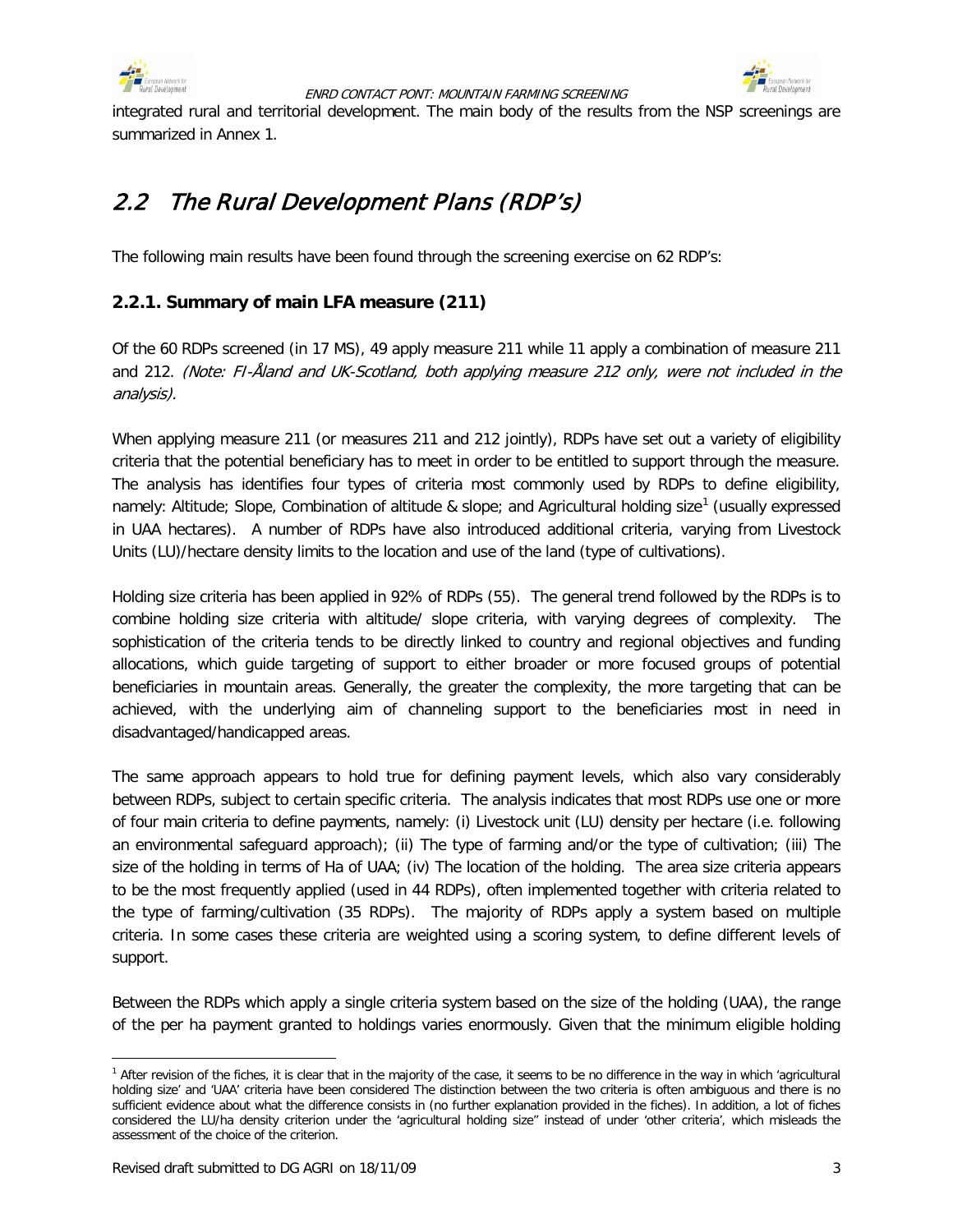



dimension ranges from 0.5 - 3 ha up to 50 ha, the payment level is also variable, ranging from 150 €/ha in many parts of Italy, up to as high as 750 €/ha in Madeira, Portugal. The payment levels are in all cases digressive (i.e. the larger the holding size, the smaller the payment/Ha).

### **2.2.2 Other measures explicitly addressing the needs of mountain areas**

Measure 214 appears to have the highest connection with mountain farming having been targeted to it in 35 RDPs.

Axis 1 measures are generally the most related to mountain areas. Several measures (122, 125, 114, 123) have a connection with mountain areas at least in 14 -17 RDPs; Measure 121 – modernisation of agricultural holdings (27 RDPs) and Measure 112 – setting up of young farmers (21 RDPs) are the two measures most frequently targeting mountain areas after measure 214.

Apart from measure 214, Axis 2 shows a relevant connection with the topic principally concerning forestry measures (221- first afforestation of agricultural land, 226 – restoring forestry potential and prevention actions, 223 – first afforestation of non-agricultural land).

Among Axis 3 measures, the highest connection with mountain farming is particularly evident for measure 311 –diversification into non-agricultural activities (19 RDPs). Axis 4 measures were, in most cases, generically indicated as addressing mountain issues but without any further reference to specific measures/actions. This is due to specific priority criteria in selecting or targeting LAG and their actions in LFA areas (explicitly or *de facto* including mountain areas).

MS vary in terms of the number of explicitly targeted measures to mountain areas. In terms of number of measures identified, Italy and Spain (on average) show the highest number of measures (7) followed by Portugal (6).

### Measure 214: Agri-environment payments

Measure 214 is the most frequently used amongst the other measures explicitly addressing the needs of mountain areas. According to the results of the screening it is included in this capacity in 35 (57%) of the RDPs. The analysis reveals a highly varied approach in the use of eligibility criteria in the RDPs. Five main types emerge, all of which have tended to be used with equal frequency, namely: (i) Environmental sensitive areas, which include Nature 2000 and vulnerable areas; (ii) Specific crops, when the measure has been applied to support a particular kind of crop (for example rye, wheat, barley) including endangered local crops; (iii) Animal species at risk, targeted at preserving native species (iv) Mountain pasture; wetlands, grasslands and meadows and specific holdings, for example those located in environmental sensitive areas; and, (v) Organic farming and environmentally friendly practices.

Some RDPs apply only single eligibility criteria for use of the measure, whilst others have opted for a more complex framework, using multiple criteria. The most frequent type of target beneficiary is farmers (identified in 54 RDPs, including agricultural entrepreneurs, land owners, livestock breeders etc).

### Measure 121: Modernisation of agricultural holdings

In 27 RDPs (4 MS in total: FR, IT, ES, CZ) this measure is explicitly linked with mountain areas and mountain farming activities. 15% of the RDPs indicate specific priority for mountain farmers/holding,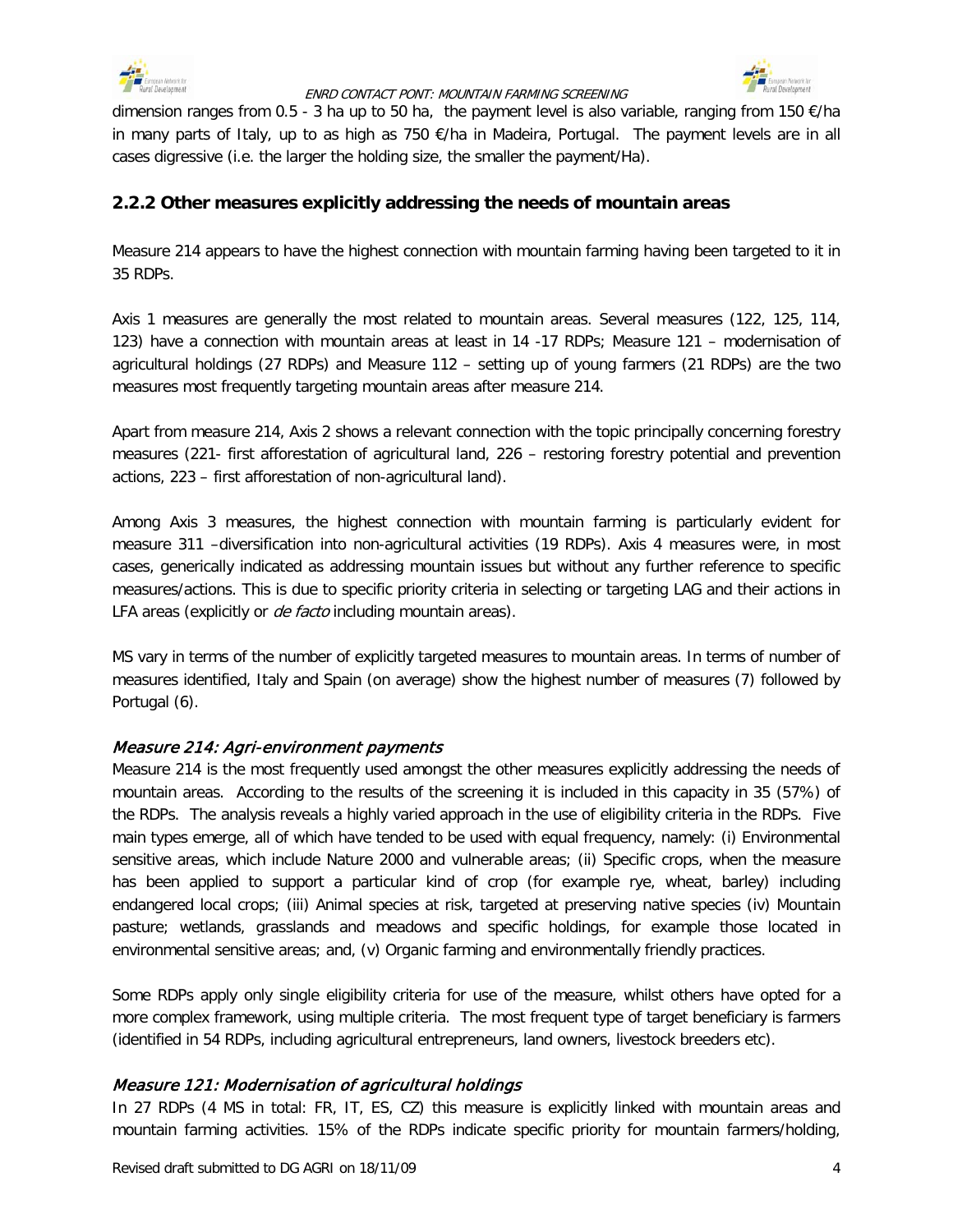



including also specific priorities for sectors that are relevant and/or exclusive to mountain areas. In practical terms this usually translates in a higher level of payment granted to these subjects.



The application of differentiated payment criteria and levels is applied by the majority of the RDPs (69%)

which explicitly set different payment criteria and level according to the location of the holdings (e.g.: LFA/non LFA areas). These different payment parameters include different min/max eligible amounts, % of total investment supported, etc. In a few cases, the measure is completely implemented in mountain areas (e.g. IT-Trento).The levels of payment (expressed in terms of % of total eligible investment cost) vary between RDPs, ranging from 45% to 75%. Usually the percentages applied for mountain area holdings are 5 to 10% points higher compared to the percentages in non-mountainous areas.

### Measure 112: Setting up of young farmers

In 21 RDPs this measure is explicitly linked to mountain farming areas. The majority of the RDPs (14 out of 21) set different payment levels depending on farm location, where the support for farms in mountain areas (and other LFA areas as well) is higher than the reference payment level (on average, +10%). When this mechanism is not applied, RDPs indicate that consideration should be given to giving priority to young farmers setting up in mountain areas in the selection of the applications (in particular, this applies in several Spanish RDP).

### Measure 311: Diversification into non-agricultural activities

This measure is directly linked to the support of mountain areas in 19 RDPs (among which 16 Italian RDPs, FR-Reunion, Navarra and Cataluña for Spain). In practically all cases, the link is provided by an explicit targeting to mountain areas or areas where mountains are relevant such as disadvantaged areas and LFA that suffer of depopulation.

This targeting action has been translated to ensuring a priority for the actions to be carried out in these areas or even more through an exclusive application of the measure. This means that either farmers on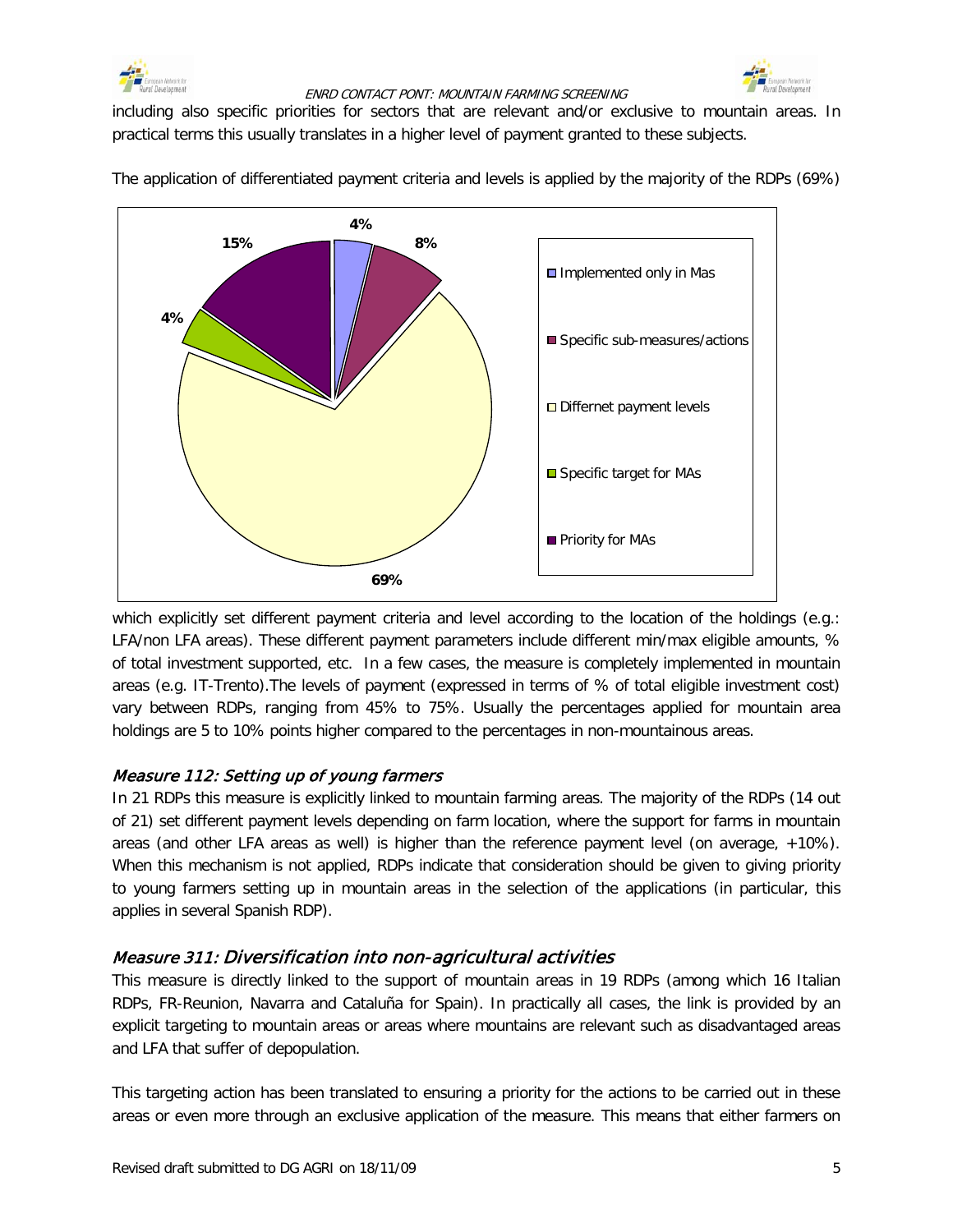



other areas are excluded for the support, or the farmers in mountain areas are given priority during the selection of the projects.

From the economic support point of view, in those cases in which priority is given to mountain areas, farmers (or farmers' family members) can receive a higher % of total investment expenditures supported (e.g. 50% in LFA areas against the 40% in other areas or 45% in disadvantaged areas against the 35%). When the measure is exclusively applied in mountain areas the support percentage varies from 30% to 75% according to different factors such as area, type of farmer (e.g. young farmer), type of project.

### **2.2.3 Other measures which could apply to mountain areas**

The analysis undertaken on 62 RDPs indicates that many other RDP measures are considered to have a relevant role in supporting mountain areas even if no explicit reference is made about mountain farming in the RDPs. 30 measures considered relevant to mountain areas have been identified at least once in the analysed RDPs, with measure 214 being identified in 40 RDPs. Other measures of Axis 2 considered to be of particular relevance are measure [2](#page-11-1)16 and the forestry-related measures 226 and 227 $^2$ .

The importance of the forestry sector is confirmed by the high frequency of measure 122 as being relevant to mountain areas in Axis 1. In this axis the other most relevant measures are the ones related to investments (121 and 123) together with the measure on cooperation for the development of new product, processes and technologies. Among Axis 3 measures, measure 313 is relevant in mountain areas in many RDPs, followed by measures 311.

In certain MS, for example, Romania, Italy, Sweden 6 or 7 different measures have been identified as being of relevance to mountain areas, 5 in Spain and France.

The main body of the results from the RDP screenings are summarized in Annex 2.

### <span id="page-11-0"></span>2.3 Italian and Spanish National Summaries

### **2.3.1 Italian national summary results**

Over 54% of Italy is defined as mountain areas<sup>[3](#page-11-1)</sup>, clustered into three main zones, namely: the Alps in the North; the Apennine in the Centre; and several internal mountains in the regions of Southern Italy. The Italian NSP highlights some of the major problems affecting these mountain areas. In particular, it cites:

- The lack of adequate strategic forestry planning and management;
- The strong fragmentation of property in mountain areas;
- The increased abandonment of mountain areas and of mountain farming/pastoral activities, that leads to a spontaneous return to nature/forest landscape patterns, with diminishing biodiversity values;

 $\overline{a}$ 2 Where a measure does not have any sub-measure, it can explicitly make reference to mountain areas or not.

<span id="page-11-1"></span>However, where a measure has several discrete sub-measures, one or more sub-measures may make explicit reference to mountain areas and other sub-measures may also apply to mountain areas. Thus, Measure 214 explicitly mentioned mountain areas in 35 RDPs and implicitly in 40 RDPs.

<sup>&</sup>lt;sup>3</sup> According to ISTAT- National statistical office, 2004.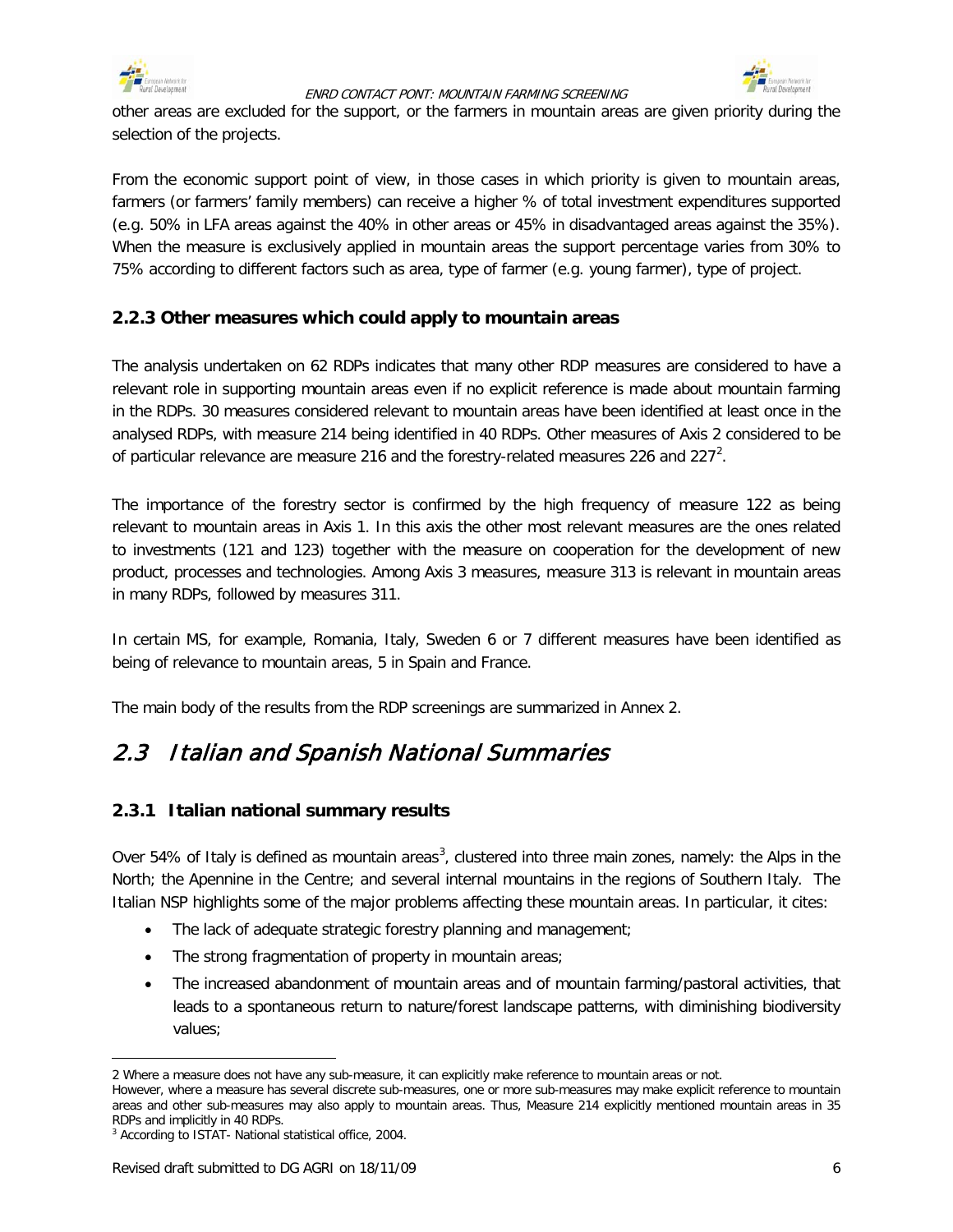



The high soil vulnerability and fire risk of many mountain areas.

In order to address these issues, the NSP proposes certain interventions mainly focused on maintaining farming activities in LFAs, preservation of biodiversity (particularly high value agro-forestry systems) and restoration of natural habitats. However, when comparing the NSP with the twenty-one RDPs it is clear that the NSP does not provide a sufficiently elaborated framework for addressing the problems of mountain areas/farming in Italy. And indeed none of the RDPs (with the exception of those classified entirely as mountainous) provide a strategic analysis or integrated programme for such areas. However, in broad terms, the content of the large majority of the RDPs addresses the key issues highlighted by the NSP, trying to avoid/reduce the abandonment of mountain areas and of mountain farming, and the lack of adequate/proper strategic forestry planning and management. This has been achieved predominantly through funding of Measure 211. Almost all the Italian RDPs have used Measure 211 as a major tool for addressing mountain farming/issues, with fairly similar eligibility and payment criteria, apart from the Regions entirely classified as mountainous that adopted a more sophisticated approach for both aspects (e.g. adopting a complex more payment formula, allowing them to take into account a wider range of factors).

However, the analysis of the funding of Measure 211 and of the other measures directly addressing mountain farming shows significant differences between regions/areas. For example, the total public expenditure allocated to Measure 211 varies from 0,7% of total RDP budget allocations in Puglia to 21,9% in Valle d'Aosta and Trento, while the RDP budget spent on all the relevant measures in support of mountain areas varies from 4,8% (Sicilia) to 89,5% (Trento). Northern regions (Piemonte, Lombardia, Veneto, Trento, Bolzano, Aosta) devoted far larger resources to mountain-related measures, whereas most other Regions allocated only minor amounts to this sector (both in terms of funds spent on Measure 211 and on all other mountain-relevant measures), not-withstanding the high presence of mountain areas in their territory.

The RDPs approach to solving the problems highlighted by the Italian NSP is usually two-sided, namely: (i) Support for diversification-oriented measures, namely Measure 311 (Diversification into nonagricultural activities), used in 17 RDPs; Measure 313 (Incentives for Tourism activities), used in 12 RDPs; Measure 321 (Basic services for rural economy and population), used in 11 RDPs; Measure 323 (Conservation and upgrading of the rural heritage), used in 11 RDPs; and (ii) Support for Forestryimprovement, namely Measure 125 (Infrastructures linked to the development of farm and forestry) used in 10 RDPs; Measure 121 (Modernisation of agricultural holdings); Measure 214 (Agri-Environment payments); and Measure 226 (Restoration of forestry potential and preventive interventions). Other measures that indirectly or potentially address mountain farming/issues include: Measure 122 (Economic Exploitation of forestry); Measure 123 (Increase in the added value of farm and forestry produce); Measure 124 (Cooperation for the development of new products / processes); Measure 216 (Nonproductive investments); Measure 221 (First afforestation of agricultural land); & Measure 227 (Support to non-productive investments in forestry areas). The full report on the Italian NSP and RDP screening case study is provided in Annex 3.

### **2.3.2 Spanish national summary results**

Spain is a country well known for its wide plains but it also includes a significant portion of mountain areas (54% of the national territory, EEA 2009). In overall terms, the support to mountain areas specified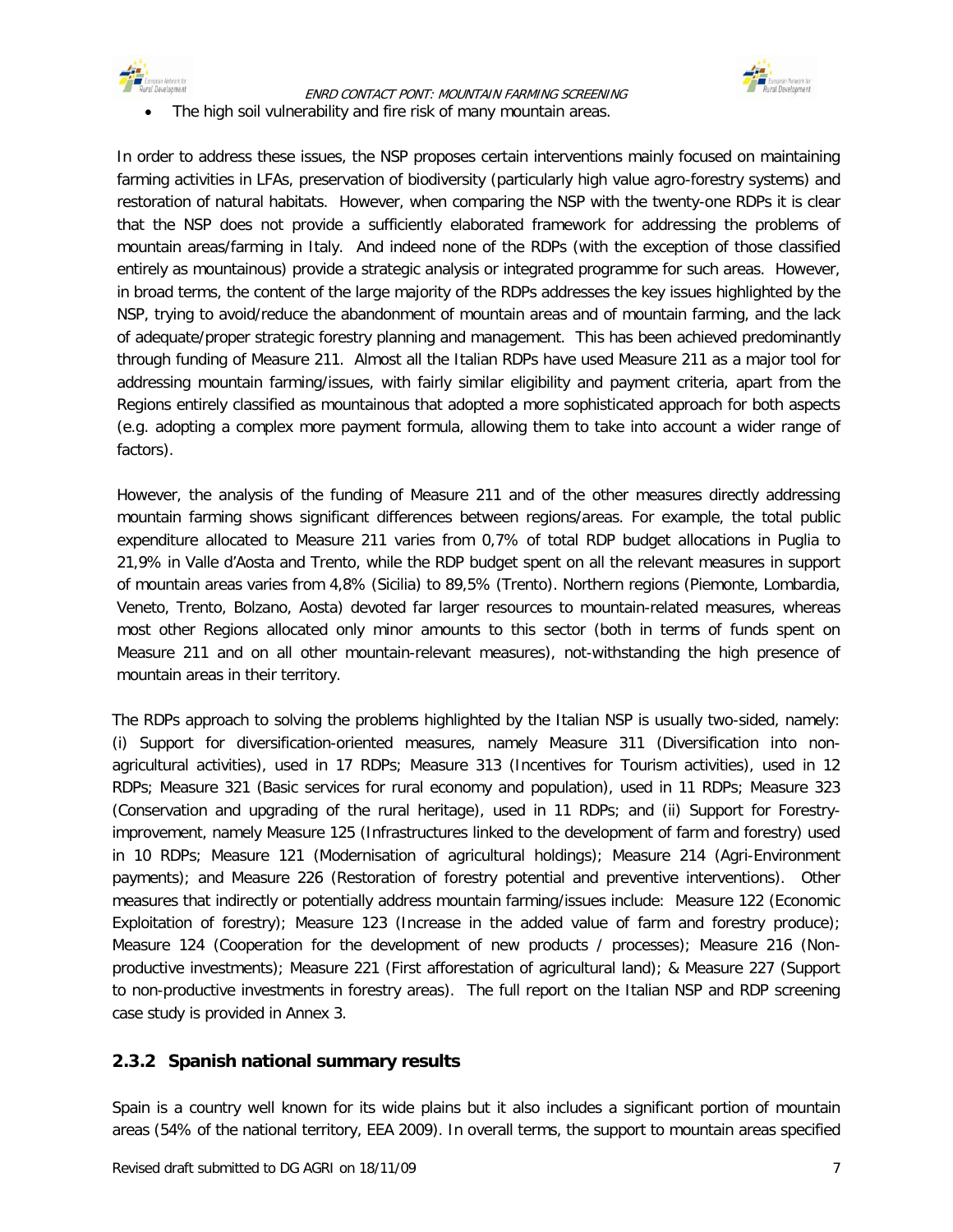



in the individual RDPs appears to be highly consistent with the NSP framework in support of mountain areas developed for Spain. The NSP highlights a wide range of challenges in mountain areas including demographic change; land abandonment; soil erosion; remoteness/accessibility; lack of competitiveness; risk of fire and deforestation. It also highlights certain opportunities that exist in certain mountain areas including protection of landscapes and traditional animal husbandry. It also elaborates the proposed policy responses, including the need to support handicapped/disadvantaged areas, ensure environmental protection and sustainability and protection of forests. Significantly, it specifically stresses the importance of two measures in support of mountain areas, namely Measure 112 (Setting up of young farmers) and Measure 114 (Use of advisory services by farmers and forest holders). For both of these measures the main eligibility criteria is defined as the location in handicapped/disadvantaged areas. This detailed strategic framework appears to have been transferred into most RDP frameworks. However, when analysing individual measures, and their relative weight of funding within RDPs, a more complex picture emerges.

Concerning the implementation of Measure 211, all regions adopted a mixed approach, in terms of eligibility criteria, based on a wide number of factors, often applying a rather sophisticated formula, aimed at promoting improved targeting to those most in need of such support (though the effectiveness of this approach has been questioned in recent studies<sup>[4](#page-13-1)</sup> of LFA support in 2006). This approach partially explains why the funding allocations for this measure are relatively low in all the RDPs (compared to some other MS – e.g. Italy), varying from 0,8 (Andalucía) to 13% of overall budget (Cantabria), with the highest levels usually found in regions with higher presence of mountain territory.

The higher use of other measures, usually horizontal (e.g. 214, 112, 121, 114, 221) which on average, exceed the relative amount of designated mountain areas in each region, appear to reflect a broader strategic approach adopted by Spain that seeks to support mountain areas primarily through investment in modernising of existing farming/forestry practices, rather than promoting rural/farm diversification towards other income sources (e.g. tourism). This approach appears to offer a marked contrast in the approach adopted by other Mediterranean countries (e.g. Italy) which have tended to favour farm/rural diversification.

The actual use, impact and overall effectiveness of supporting mountain areas through the use of such measures is not fully clear, based on the current desk based research, requiring more detailed analysis to understand the relative merits of this approach over other strategies. The full report on the Spanish NSP and RDP screening case study is provided in Annex 4.

# <span id="page-13-0"></span>2.4 Monitoring data summary

EAGGF Guarantee section monitoring data for EU-25 for the years 2002-2006 was analysed in order to understand the importance and nature of the support to mountain areas during this previous programming period. As EAGGF Guidance data are not considered, only the information provided for early retirement, LFA, areas with environmental restrictions, agri-environment and animal welfare and

<span id="page-13-1"></span> $\overline{a}$  $4$  'An evaluation of the Less Favoured Areas Measure in the EU 25', reported prepared by IEEP for DG AGRI, November 2006.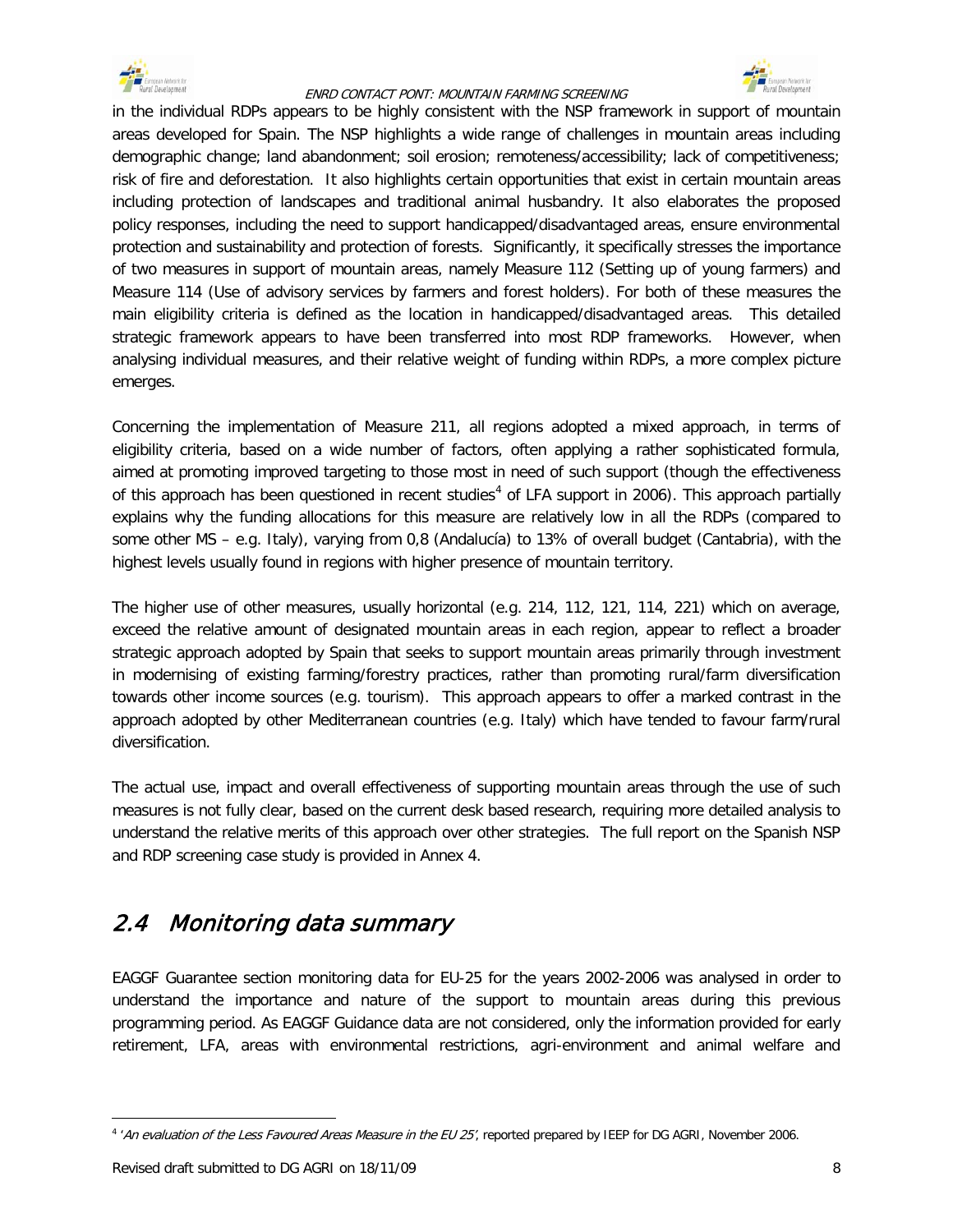



afforestation of agricultural land measures are complete. The MS with mountain areas considered in the analysis<sup>[5](#page-14-2)</sup> are AT, BG, CZ, CY, DE, GR, ES, FI<sup>[6](#page-14-3)</sup>, FR, IT, PL, PT, RO, SK, SL, and SE.

The analysis reveals that just under 30% of total EAGGF Guarantee expenditure, approximately €1.3 bn p.a., was allocated to mountain LFA areas in EU-25. The share allocated to mountain areas in the new MS was lower than in EU-15. In those MS with designated mountain areas, on average 33% of EAGGF-Guarantee expenditure was allocated to those areas. In absolute terms FR and IT spent the most in mountain areas (annual expenditure averaging €460 and €360 million respectively), followed by FI, ES and AT. AT and SL allocated over two thirds of public expenditure to mountain areas.

Over half of the EAGGF Guarantee expenditure to mountain areas was channeled through the LFA and agri-environment and animal welfare measures. Excluding the LFA measure, the following measures had the largest proportion of their expenditure allocated to mountain areas: (i) Other forestry measures (43%); (ii) Setting-up of young farmers (30%); (iii) Investments in agricultural holdings (26%); (iv) Agrienvironment and animal welfare (24%).

A comparison of average expenditure per approved application between non LFA areas and mountain areas shows different results according to the measure being considered. For investment and Art 33 measures, expenditure per application is typically higher in non-LFA areas. In particular, the average 'investment in agricultural holdings' applications were 42% higher in non-LFA measures, than in mountain areas. Conversely, investments in the forestry sector were 49% higher in mountain areas. A more detailed analysis of the available monitoring data for the 2000-2006 period is provided in Annex 5.

# <span id="page-14-0"></span>**3 Summary of main findings & possible follow-up actions**

### <span id="page-14-1"></span>3.1 Summary of main findings

Below is a short summary of the main findings from the mountain farming screening analysis:

- Analysis results suggest that the availability and use of EU rural development measures in support of mountainous areas (both direct and indirect) is widespread in many Member States.
- It is also clear that the type of support offered and its application in specific mountain regions varies greatly across the EU, both in the types of measures used and the eligibility criteria applied to them.
- This finding suggests that the current EAFRD Rural Development policy framework and range of measures (and sub-measures) available are not necessarily a major constraint to the development of mountain areas but rather it is the use and application (or otherwise) of these policies and measures in individual member states and regions that remains critical to mountain areas support effectiveness and overall impact.

<span id="page-14-2"></span> $5$  Selected as per the definition given in Reg. (EC) 1257/99 Art. 16 -20)

<span id="page-14-3"></span><sup>6</sup> Finland presents specific areas that are assimilated to 'mountain areas'.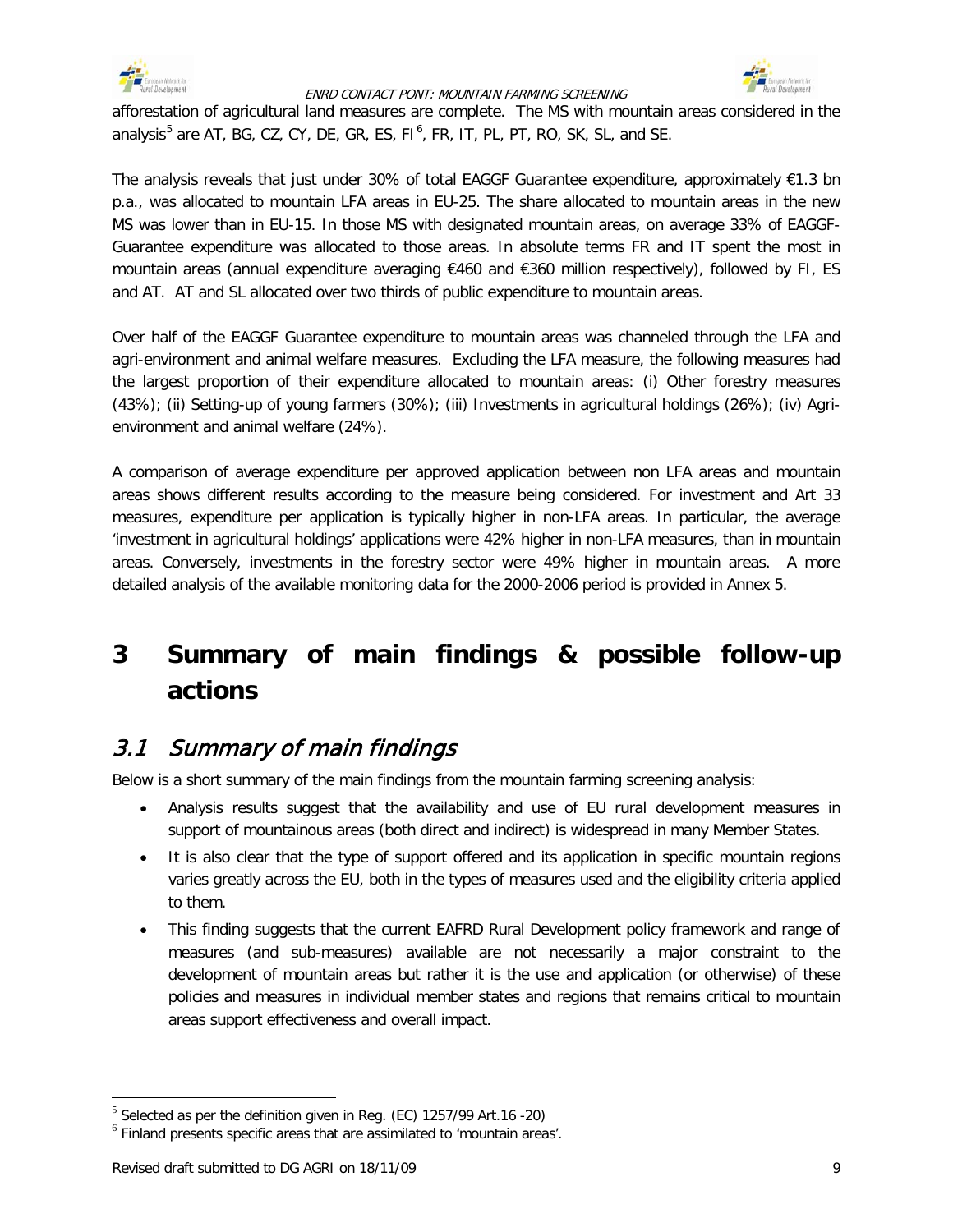



- Understanding of the various problems, constraints, strategic priorities, approaches and methods of supporting mountain areas within the EU appears to vary greatly within and between countries;
- Where NSPs are less well elaborated in defining the problems and opportunities in mountain areas, or lack a well developed framework of policy responses, they tend to result in more varied and inconsistent RDPs, in terms of the approaches taken in the selection and design of specific measures and sub-measures in support of mountain areas;
- Whereas, when there is greater analysis and definition in the NSP's of the mountain area issues and policy responses, there tends to be a greater coherence and consistency in the approach and choice of measures within RDPs;
- The case studies for Italy and Spain illustrate this issue clearly. They also reveal a marked contrast in the approach and emphasis placed on certain strategies and measures between countries and regions;
- There also appears to be a large variance in the level of funding and range of support available between regions (as clearly illustrated by the case studies for Italy and Spain);
- Based on the national case studies examined, variations in support appear to have only limited correlation with the amount of mountainous areas within a region, suggesting that mountain areas do not always receive sufficient levels of support in some countries/regions;
- Measure 211 is clearly the most significant measure used in support of mountain areas. The use of sometimes complex eligibility criteria is increasingly used in some countries to improve targeting and ensure that such support is provided to those that most need it. But this approach may have further drawbacks in terms of transparency and accessibility of the measure. In addition separate evaluations of support for LFA's undertaken in 2006 suggest that such approaches do not necessarily lead to improved targeting.
- Measure 214 also remains a significant measure implemented in support of mountain areas. The use of eligibility criteria varies greatly between regions, with some choosing very simple approaches (single criteria), whilst others have developed far more complex approaches (multiple criteria), which is a contributory factor limiting the access to the measure.
- Other *direct measures* in support of mountain areas of most significance include:
	- $\circ$  in axis 2, forestry measures, 221- first afforestation of agricultural land, 226 restoring forestry potential and prevention actions, 223 – first afforestation of non-agricultural land);
	- o in axis 1, first of all Measure 121 modernisation of agricultural holdings and Measure 112 – setting up of young farmers and also measures 122, 125, 114, 123;
	- o in axis 3 measure 311 diversification into non-agricultural activities.
- The popularity of these direct measures appears to indicate a general strategic trend in the support and promotion of mountain farm/mountain rural diversification and the development of the forestry sector (though there are some notable exceptions to this trend e.g. Spain, which appears to favour farm and forest modernisation over diversification).
- Indirect measures in support of mountain areas identified to be of significance include measures 214 and 216 and the forestry-related measures 226 and 227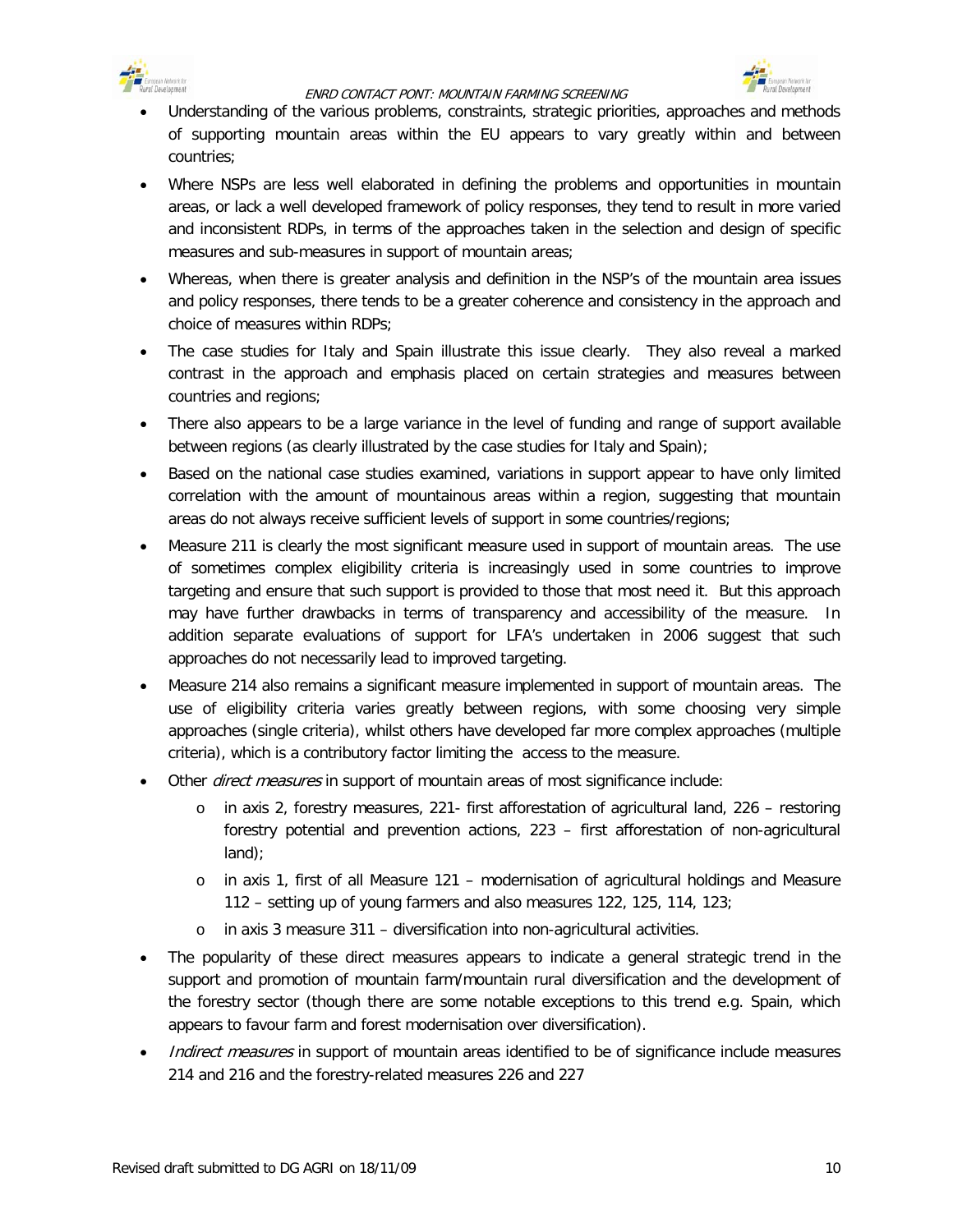



### <span id="page-16-0"></span>3.2 Possible follow-up actions

Based on the findings from this analysis, follow-up actions could be considered:

- Clearly mountain areas represent an important resource within the EU (and an area which is likely to become more significant through enlargement) and one which would benefit from detailed analysis of specific regions to better understand the relative importance of key factors affecting individual mountainous regions and the ways in which current and future support is working and where it could be improved.
- More efforts could also be made to understand where good and best practice lessons exist and to collect and disseminate such information within and between all member states which can actively contribute to improved support for mountain areas.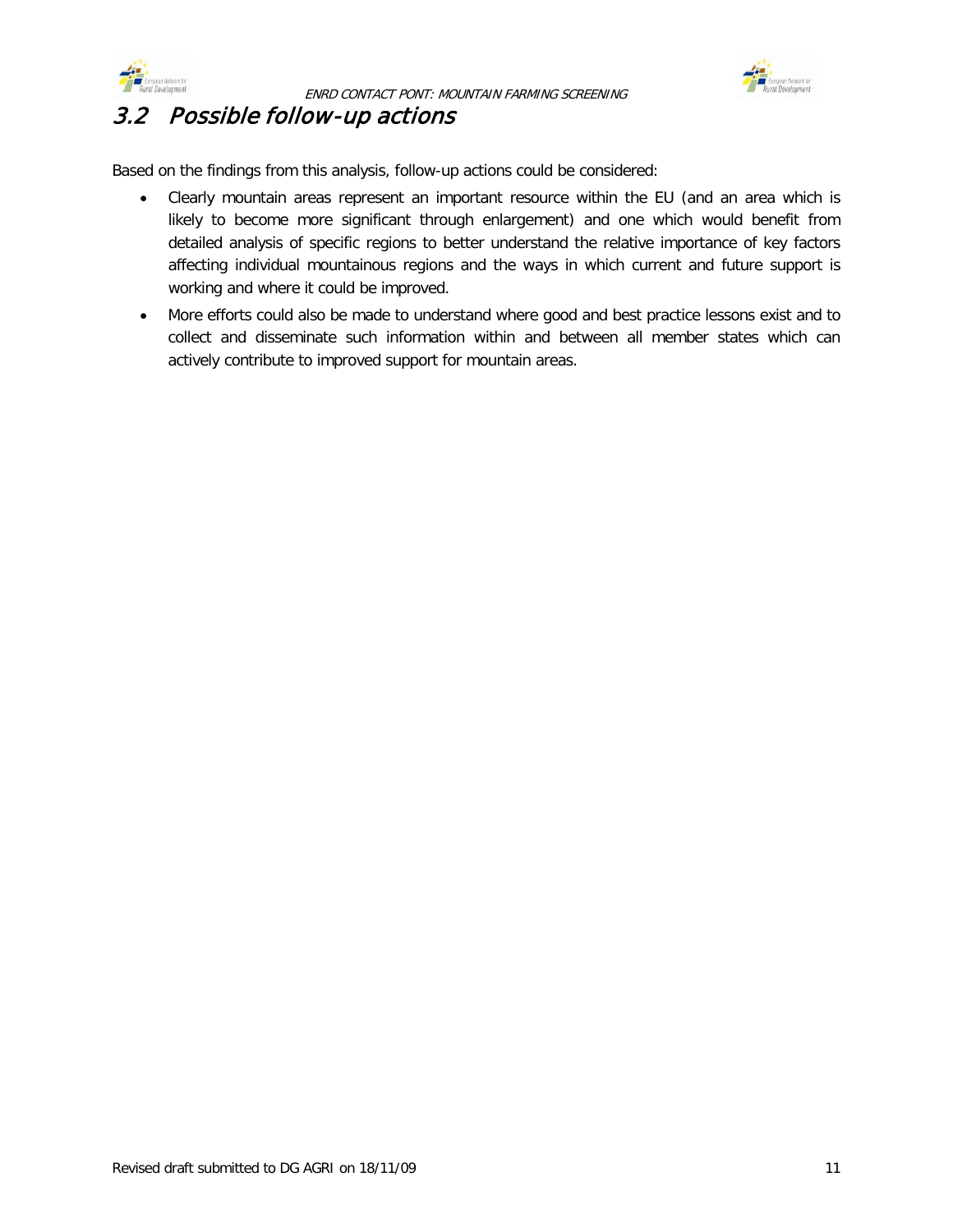



# <span id="page-17-0"></span>**ANNEX 1: National Strategic Plans (NSPs) Screening Results**

Scope: 17 NSPs were reviewed comprising the 16 MS with delimited mountain LFAs + the UK. The summary below relates only to the Member States with mountain LFAs.

Overall consistency / strength of links between the NSPs and RDPs: The screening results reveal a high correlation between the NSP and RDP's in 4 Member States (i.e. clear identification of the problems/constraints addressed and link with relevant RD measures); A medium correlation in 7 Member States (i.e. identification of some problems/constraints which are addressed /linked with selection of some relevant RD measures) and a low correlation in 6 Member States (i.e. identification of some problems/constraints but weaker link with selection of RD measures).

**Explicit references to mountain areas:** 14 of the 16 NSP's contain explicit references to mountain areas, mainly related to the economic, social, infrastructure and environmental challenges in rural areas. Common issues highlighted in most NSP's include the general demographic decline in mountain areas; remoteness and accessibility problems; degradation of land and landscapes (erosion and deforestation); Lack of farm competitiveness and scale issues; and the overall trends and diversity of mountain areas.

Indirect references to mountain areas: Indirect references are included in all 16 NSPs. References of significance in mountain areas tend to focus upon: Strategic priorities and /or actions to assist disadvantaged/handicapped areas; counter the depopulation of mountain areas; improving the economic, social and economic opportunities in mountain areas; protecting the biodiversity; enhancing the rural heritage; and promotion of more integrated rural and territorial development. The main results from the NSP screening are summarized in the following two tables:

| Table 1: Screening of mountain farming in NSPs 2007-2013                                        |                                                                                                                                                                                                                                                                                                     |  |  |  |  |  |  |  |
|-------------------------------------------------------------------------------------------------|-----------------------------------------------------------------------------------------------------------------------------------------------------------------------------------------------------------------------------------------------------------------------------------------------------|--|--|--|--|--|--|--|
| <b>Screening questions</b>                                                                      | Narrative summary of screening results for 15 NSPs                                                                                                                                                                                                                                                  |  |  |  |  |  |  |  |
| 1.1 Does the NSP<br>contain any explicit<br>reference to mountain<br>areas/mountain<br>farming? | 14 NSP's make direct reference to mountain areas/farming<br>2 NSPs make no direct reference to mountain areas/farming (i.e. Poland &<br>Finland)<br>For those NSPs that make direct reference to mountain areas, they can be<br>grouped as follows, based on the nature of their direct references: |  |  |  |  |  |  |  |
| Group 1                                                                                         | NSPs which highlight only the main problems in mountain areas (6): Austria,<br>Bulgaria, Cyprus, Czech Republic, Germany and Sweden.                                                                                                                                                                |  |  |  |  |  |  |  |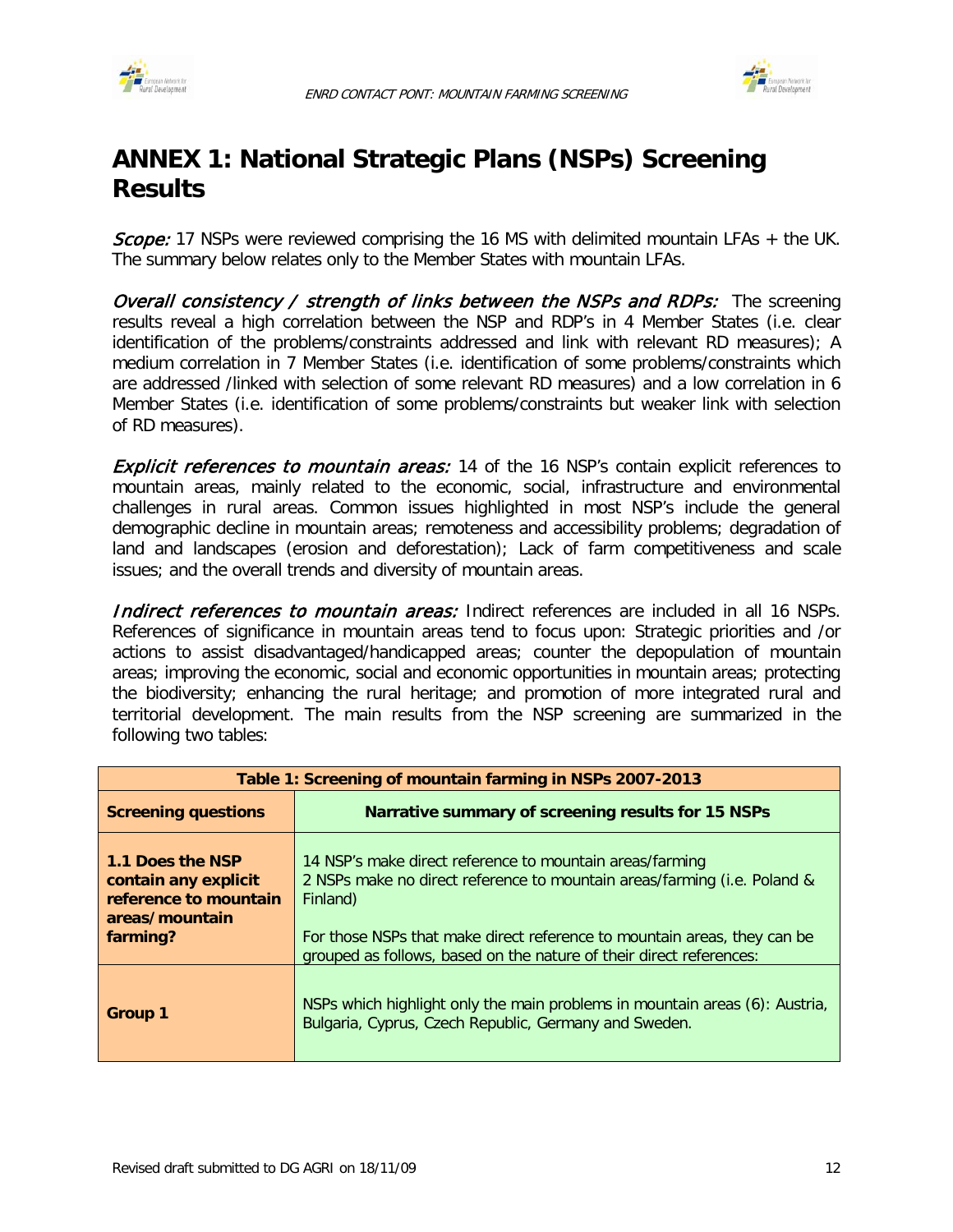



Ī

| <b>Group 2</b>                                                                 | NSPs that highlight both the positive and negative dynamics of mountain<br>areas/ farms (6): Greece, Italy, Romania, Slovakia, Slovenia and Spain.                                  |
|--------------------------------------------------------------------------------|-------------------------------------------------------------------------------------------------------------------------------------------------------------------------------------|
| <b>Group 3</b>                                                                 | NSPs that highlight both the positive and negative dynamics of mountain<br>areas/farms and provide indications of the policy responses to be developed<br>(2): France and Portugal. |
| <b>1st most frequently</b><br>referenced negative<br>issues/problems           | 12 NSPs cite 'demographic changes and land abandonment' as one of the<br>most significant problem to be addressed in mountain areas.                                                |
| 2nd most frequently<br>referenced negative<br>issues/problems                  | 11 NSPs cite 'remoteness' and 'accessibility' as significant problems to be<br>addressed in mountain areas.                                                                         |
| <b>3rd most frequently</b><br>referenced negative<br>issues / problems         | 8 NSPs cite 'soil erosion' as a significant problem to be addressed in<br>mountain areas.                                                                                           |
| <b>4th most frequently</b><br>referenced negative<br>issues / problems         | 7 NSPs cite 'farm scale/lack of competitiveness' as a significant problem to<br>be addressed in mountain areas.                                                                     |
| <b>5th most frequently</b><br>referenced negative<br>issues / problems         | 5 NSPs cite 'deforestation' as a significant problem to be addressed in<br>mountain areas.                                                                                          |
| 6th most frequently<br>referenced negative<br>issues / problems                | 2 NSPs cite 'dependence upon public funding' as a significant problem to be<br>addressed in mountain areas.                                                                         |
| 1 <sup>st</sup> most frequently<br>referenced positive<br>issues / opportunity | 10 NSPs cite 'protection of landscapes' as a significant opportunity to be<br>addressed in mountain areas.                                                                          |
| 2 <sup>nd</sup> most frequently<br>referenced positive<br>issues / opportunity | 8 NSPs cite 'tourism' and/or 'agro-tourism' as a significant opportunity to be<br>addressed in mountain areas.                                                                      |
| 3 <sup>rd</sup> most frequently<br>referenced positive<br>issue /opportunity   | 7 NSPs cite 'diversification' as a significant opportunity to be addressed in<br>mountain areas.                                                                                    |
| 4 <sup>th</sup> most frequently<br>referenced positive<br>issue /opportunity   | 5 NSPs cite 'livestock' and/or 'animal husbandry' as a significant opportunity<br>to be addressed in mountain areas.                                                                |
| 5 <sup>th</sup> most frequently<br>referenced positive<br>issue /opportunity   | 2 NSPs cite 'protection of unique habitats' as a significant opportunity to be<br>addressed in mountain areas.                                                                      |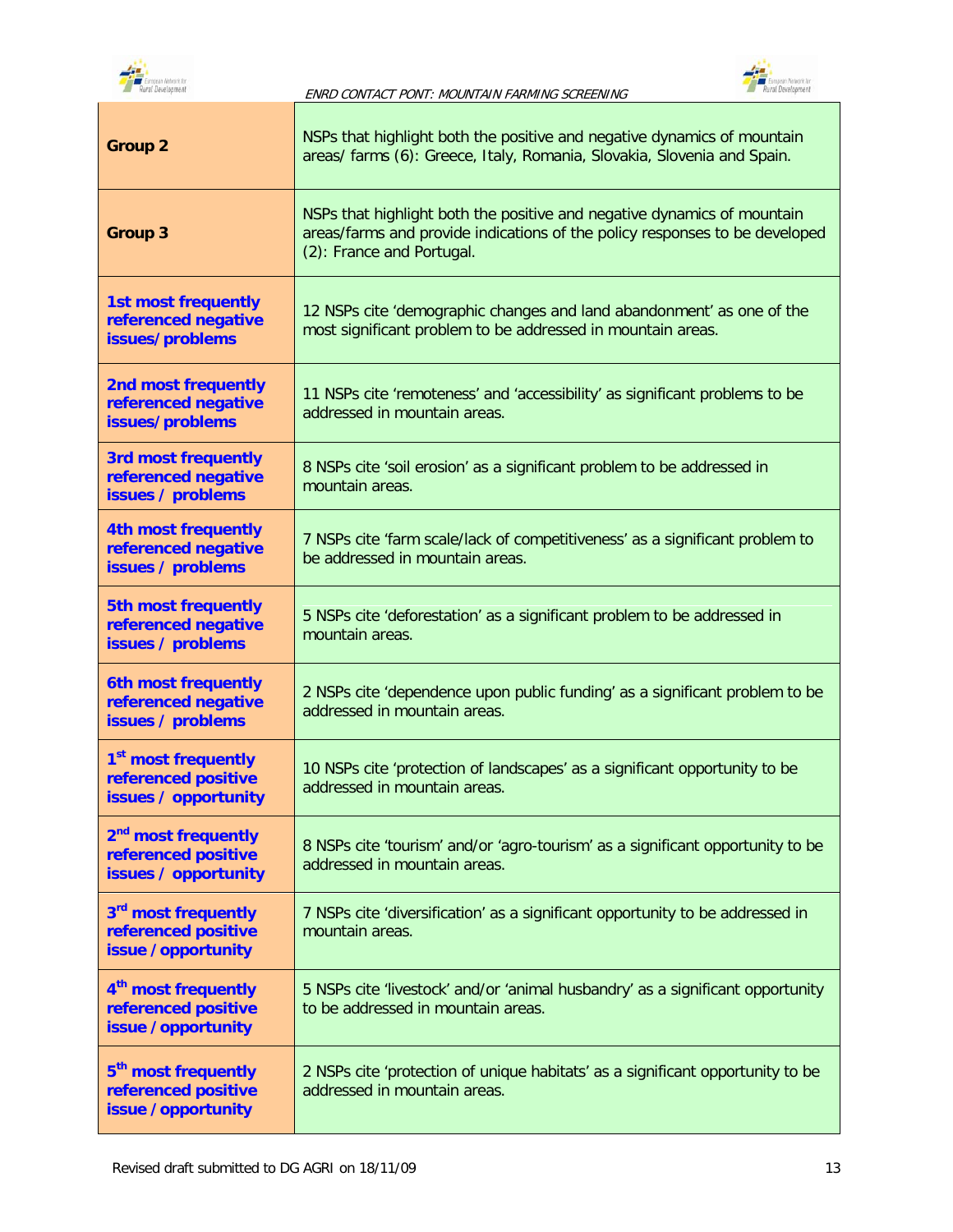



| 1.2 Are there (other)<br>elements in the NSP<br>which could be<br>particularly relevant<br>for mountain areas? | All NSP's screened with the exception of Poland, make references to<br>particular aspects in their strategy that could be of relevance to mountain<br>areas/farms.<br>Indirect / implicit references of particular relevance to mountain areas /<br>farming cited in the screened NSPs include:                  |
|----------------------------------------------------------------------------------------------------------------|------------------------------------------------------------------------------------------------------------------------------------------------------------------------------------------------------------------------------------------------------------------------------------------------------------------|
| <b>Element 1</b>                                                                                               | Support to Less favored / disadvantaged / handicapped areas:<br>References in 15 NSPs. Highlighting the problems and needs linked to<br>accessibility, productive capacity of the land and scale of farming etc.                                                                                                 |
| <b>Element 2</b>                                                                                               | <b>Environmental protection/Biodiversity:</b> References in 11 NSPs.<br>Including the need to promote sustainable use and access to resources in<br>mountain areas; protection against over use and damage through tourism;<br>protection of biodiversity; protection against soil erosion; fire protection etc. |
| <b>Element 3</b>                                                                                               | <b>Quality of life:</b> References in 4 NSPs. Including the need to improve<br>access to remote rural areas (particularly in mountain areas); improved<br>access to services (health, education) in mountain areas;                                                                                              |
| <b>Element 4</b>                                                                                               | <b>Animal husbandry:</b> References in 1 NSP. Including the opportunity to<br>promote certain livestock (reindeer in Sweden) and certain breeds in<br>mountain areas/farms.                                                                                                                                      |
| <b>Element 5</b>                                                                                               | <b>Tourism:</b> References in 4 NSPs. Citing the need to promote the tourist<br>potential of certain regions with natural advantages (e.g. skiing, climbing,<br>hiking, rafting etc).                                                                                                                            |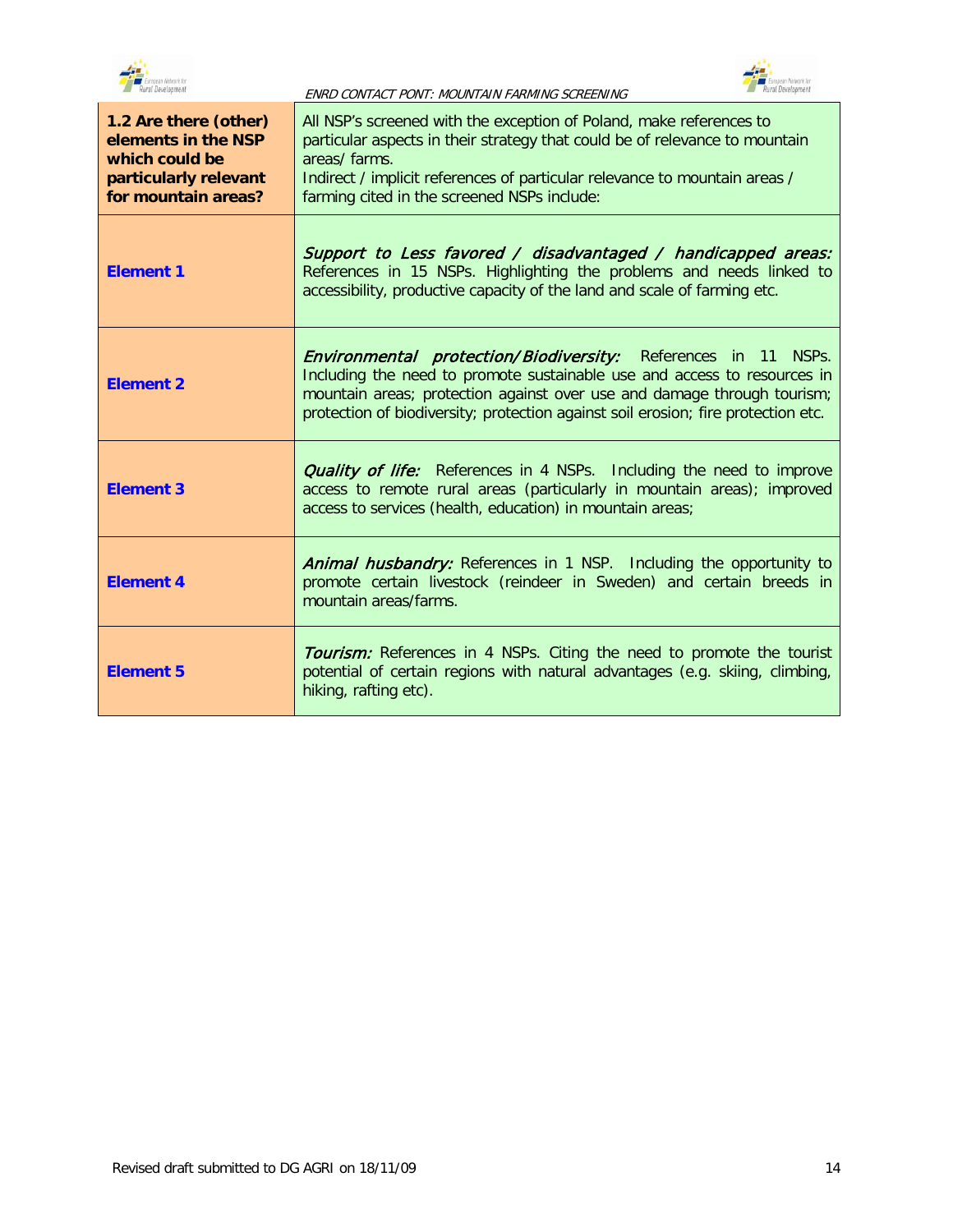



### **Table 2: NSP screening results by MS**

| No                      | <b>Member state</b> | <b>Explicit</b><br>reference |                                                             |                                                                 | <b>Explicit references to</b><br>mountain farming/ mountain<br>areas                | Most frequently referenced negative issues/<br>problems |                         |                               |                                            |                      | <b>Most frequently mentioned</b><br>positive issues/ opportunities |                           |                             | Indirect references to mountain farming / issues of<br>particular relevance to mountain areas |                                  |                                      |                                         |                                                                |                             |                         |                                         |                |                                       |
|-------------------------|---------------------|------------------------------|-------------------------------------------------------------|-----------------------------------------------------------------|-------------------------------------------------------------------------------------|---------------------------------------------------------|-------------------------|-------------------------------|--------------------------------------------|----------------------|--------------------------------------------------------------------|---------------------------|-----------------------------|-----------------------------------------------------------------------------------------------|----------------------------------|--------------------------------------|-----------------------------------------|----------------------------------------------------------------|-----------------------------|-------------------------|-----------------------------------------|----------------|---------------------------------------|
|                         | <b>Member state</b> | Yes/No                       | / issues<br>Reference to<br>problems<br>$\ddot{\mathbf{z}}$ | <b>B: Reference to</b><br>problems/ issues<br>and opportunities | and opportunities<br>and policy<br>responses<br>problems/ issues<br>C: Reference to | Demographic<br>change / land<br>abandonment             | Soil erosion            | Remoteness /<br>accessibility | Farm scale / lack<br>of<br>competitiveness | <b>Deforestation</b> | Dependence on<br>public funding                                    | Tourism / Agro<br>tourism | Protection of<br>landscapes | Diversification                                                                               | Animal<br>husbandry<br>livestock | Additional issues<br>/ opportunities | Indirect reference<br>/ relevant issues | ਰੋ<br>handicapped<br>areas<br>Support to LF /<br>disadvantaged | Environmental<br>Protection | Quality of life         | Animal<br>husbandry<br>Tourism          | Other areas    | (low/medium/high)<br>Link of NSP with |
| $\overline{1}$          | <b>Austria</b>      | Yes                          | $\overline{1}$                                              |                                                                 |                                                                                     | $\overline{1}$                                          |                         | $\overline{1}$                | $\mathbf{1}$                               |                      |                                                                    | -1                        | $\mathbf{1}$                | - 1                                                                                           | -1                               |                                      | Yes                                     | $\overline{1}$                                                 |                             |                         | $\mathbf{1}$                            |                | Medium                                |
| $\overline{2}$          | <b>Bulgaria</b>     | Yes                          | $\mathbf{1}$                                                |                                                                 |                                                                                     |                                                         | -1                      |                               |                                            |                      |                                                                    |                           |                             |                                                                                               |                                  |                                      | Yes                                     | $\overline{\mathbf{1}}$                                        |                             |                         |                                         |                | Medium                                |
| $3\phantom{a}$          | <b>Cyprus</b>       | Yes                          | $\overline{1}$                                              |                                                                 |                                                                                     | -1                                                      |                         | -1                            |                                            |                      |                                                                    |                           |                             |                                                                                               |                                  |                                      | Yes                                     | $\overline{\mathbf{1}}$                                        |                             |                         |                                         |                | Low                                   |
| $\overline{\mathbf{4}}$ | <b>Czech Rep</b>    | Yes                          | $\overline{1}$                                              |                                                                 |                                                                                     | -1                                                      | -1                      | -1                            |                                            |                      |                                                                    | $\overline{1}$            | $\mathbf 1$                 |                                                                                               |                                  |                                      | Yes                                     | -1                                                             |                             |                         | $\mathbf{1}$                            |                | Low                                   |
| 5 <sup>5</sup>          | <b>France</b>       | Yes                          |                                                             |                                                                 |                                                                                     | -1                                                      | -1                      | -1                            |                                            | $\mathbf{1}$         |                                                                    | $\mathbf{1}$              | $\overline{1}$              | $\overline{1}$                                                                                | -1                               |                                      | Yes                                     | $\overline{1}$                                                 |                             | $\overline{1}$          | $\overline{1}$                          |                | High                                  |
| $6\phantom{1}$          | Germany             | Yes                          | -1                                                          |                                                                 |                                                                                     | $\overline{\mathbf{1}}$                                 |                         |                               |                                            |                      |                                                                    | -1                        | $\overline{1}$              |                                                                                               |                                  | -1                                   | Yes                                     | $\overline{\mathbf{1}}$                                        |                             |                         |                                         |                | Low                                   |
| $\overline{7}$          | <b>Greece</b>       | Yes                          |                                                             | $\overline{\mathbf{1}}$                                         |                                                                                     | -1                                                      | -1                      |                               |                                            |                      |                                                                    | -1                        | -1                          |                                                                                               |                                  |                                      | Yes                                     | -1                                                             |                             |                         |                                         |                | <b>Medium</b>                         |
| 8                       | <b>Italy</b>        | Yes                          |                                                             | $\overline{1}$                                                  |                                                                                     | $\overline{1}$                                          | -1                      | -1                            |                                            | $\mathbf{1}$         | -1                                                                 | $\overline{1}$            | $\overline{1}$              |                                                                                               | -1                               |                                      | Yes                                     | $\overline{1}$                                                 | -1                          |                         |                                         |                | <b>Medium</b>                         |
| 9                       | Poland              | No                           |                                                             |                                                                 |                                                                                     |                                                         |                         |                               |                                            |                      |                                                                    |                           |                             |                                                                                               |                                  |                                      | No                                      |                                                                |                             |                         |                                         |                | Low                                   |
| 10                      | Portugal            | Yes                          |                                                             |                                                                 | $\overline{1}$                                                                      | -1                                                      | -1                      | -1                            |                                            |                      | $\mathbf 1$                                                        | $\overline{1}$            | $\overline{1}$              | $\overline{1}$                                                                                |                                  |                                      | Yes                                     | -1                                                             |                             | 1                       | $\mathbf{1}$                            |                | <b>High</b>                           |
| 11                      | Romania             | Yes                          |                                                             | -1                                                              |                                                                                     | -1                                                      |                         | -1                            |                                            |                      |                                                                    | -1                        | $\overline{1}$              |                                                                                               |                                  | -1                                   | Yes                                     | -1                                                             |                             |                         | $\overline{1}$                          |                | <b>High</b>                           |
| 12                      | <b>Slovakia</b>     | Yes                          |                                                             | $\overline{\mathbf{1}}$                                         |                                                                                     | -1                                                      | $\overline{\mathbf{1}}$ | $\overline{1}$                |                                            |                      |                                                                    | $\mathbf{1}$              | $\overline{1}$              | $\overline{1}$                                                                                |                                  |                                      | Yes                                     | -1                                                             |                             |                         |                                         | $\overline{A}$ | Medium                                |
| 13                      | Slovenia            | Yes                          |                                                             | $\overline{1}$                                                  |                                                                                     |                                                         | $\mathbf{1}$            | $\mathbf 1$                   |                                            | $\mathbf{1}$         |                                                                    |                           | $\overline{1}$              |                                                                                               | -1                               |                                      | Yes                                     | $\overline{1}$                                                 |                             | -1                      |                                         |                | Low                                   |
| 14                      | <b>Spain</b>        | Yes                          |                                                             | $\overline{1}$                                                  |                                                                                     |                                                         |                         |                               |                                            | $\mathbf{1}$         |                                                                    |                           | $\mathbf{1}$                |                                                                                               | -1                               |                                      | Yes                                     | $\overline{1}$                                                 | $\overline{1}$              |                         |                                         |                | High                                  |
| 15                      | <b>Sweden</b>       | Yes                          | $\mathbf{1}$                                                |                                                                 |                                                                                     |                                                         |                         |                               |                                            | $\mathbf{1}$         |                                                                    | $\mathbf{1}$              |                             |                                                                                               | -1                               |                                      | Yes                                     | $\overline{1}$                                                 | -1                          | $\overline{1}$          |                                         |                | Medium                                |
| 16                      | <b>Finland</b>      | No                           |                                                             |                                                                 |                                                                                     | $\mathbf{1}$                                            | -1                      |                               |                                            | $\mathbf{1}$         |                                                                    |                           |                             |                                                                                               |                                  |                                      | Yes                                     | $\overline{1}$                                                 | $\overline{\phantom{a}}$    |                         |                                         |                | Low                                   |
| <b>Total</b>            |                     | 14                           | 6                                                           | 6                                                               | $\mathbf{2}$                                                                        | 12                                                      | 8                       | 11                            | $\mathbf{7}$                               | 5 <sup>5</sup>       | $\mathbf{2}$                                                       | 8                         | 10                          | $\overline{7}$                                                                                | 5                                | $\mathbf{2}$                         | 16                                      | 15                                                             | 11                          | $\overline{\mathbf{4}}$ | $\mathbf{1}$<br>$\overline{\mathbf{4}}$ | $\mathbf 1$    |                                       |
| 17                      | <b>UK</b>           | Yes                          |                                                             | $\overline{1}$                                                  |                                                                                     | $\overline{1}$                                          | $\overline{1}$          | -1                            |                                            | $\mathbf{1}$         |                                                                    | $\overline{1}$            | $\overline{1}$              | $\overline{1}$                                                                                |                                  |                                      | Yes                                     | -1                                                             |                             |                         | $\overline{1}$                          |                | <b>Medium</b>                         |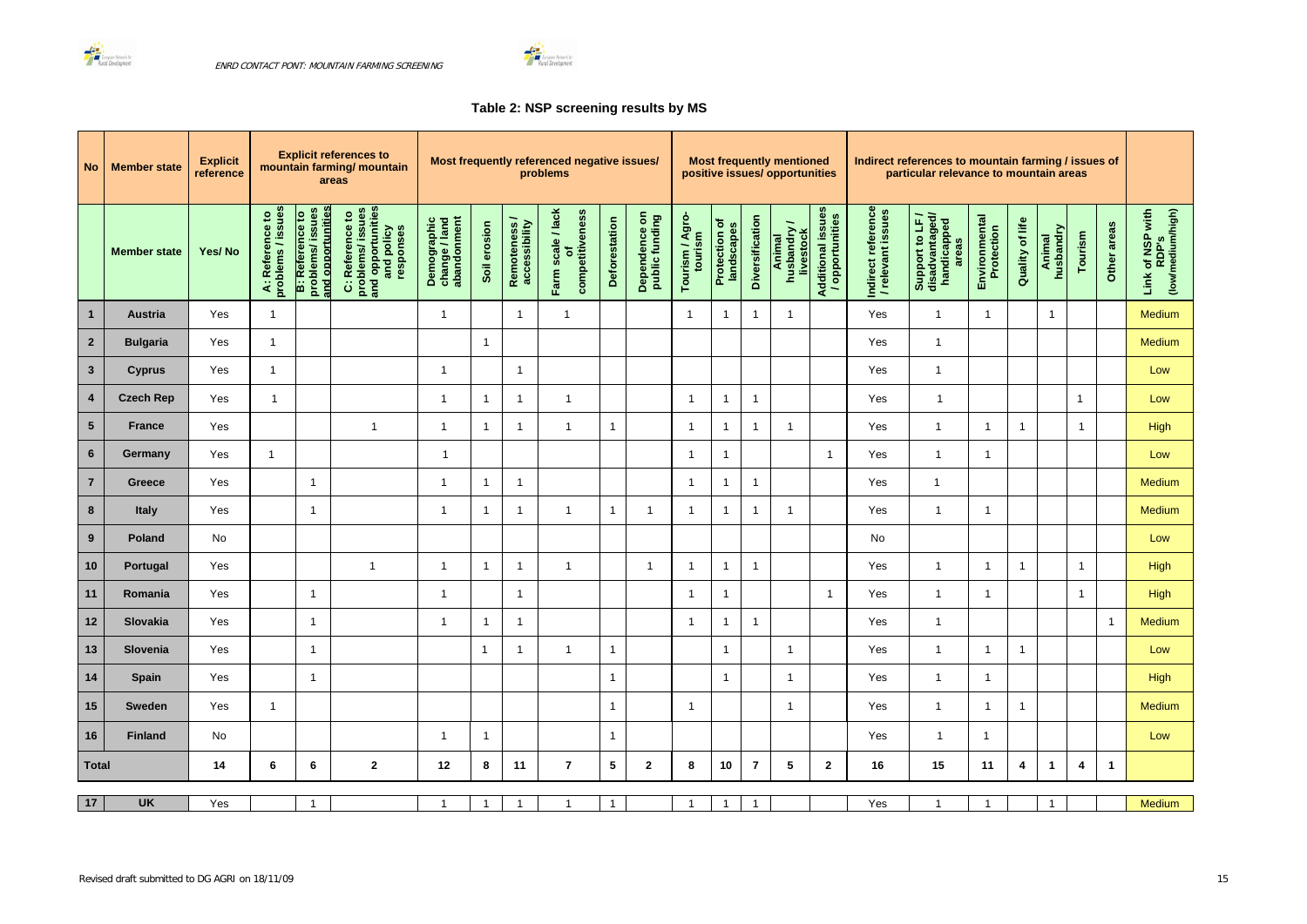



# <span id="page-21-0"></span>**ANNEX 2: Rural Development Plans (RDPs) Screening Results**

### **1. Summary of main LFA measure (211/212)**

The following elaborations are based on the analysis undertaken for 60 RDPs (17 MS). 49 RDPs apply Measure 211, while 11 RDPs (CY, CZ, ES-Murcia, ES-Asturias, PL, PT-Continent, PT-Madeira, SE, SL, SK, FI-Continental) apply measure 211 and measure 212 together. Only FI-Åland has programmed measure 212 (Note: FI- Åland and UK-Scotland (applying measure 212) are not included in the analysis).

When applying measure 211 (or measures 211 and 212 jointly), RDPs have set out a variety of eligibility criteria that the potential beneficiary has to meet in order to be entitled to support through the measure. The analysis has identifies four types of criteria most used by RDPs to define eligibility, namely: Altitude; Slope, Combination of altitude & slope; and Agricultural holding size<sup>[7](#page-21-1)</sup> (usually expressed in UAA hectares). A number of RDPs have also introduced additional criteria, varying from Livestock Units (LU)/hectare density limits to the use of land (type of cultivations) and even the location of the holding.

The holding size criteria has been applied in most RDPs (55), thus becoming the most common mechanism to improve targeting of the measure support. The general trend followed by the RDPs is to establish holding size criteria, combined with altitude/ slope criteria, with varying degrees of complexity. The sophistication of the criteria tends to be directly linked to country and regional objectives and funding allocations, which will guide targeting of support to either broader or more focused groups of potential beneficiaries in mountain areas.

Slovenia (which has 76% of its territory defined as mountainous and 69.5% of the UAA classified as mountain LFA) has established a relatively simple approach that defines three thresholds, namely: An average altitude of the area of at least 700m; An average slope of at least 20% (at least 50% of the area); or, An average altitude of 500m, together with an average slope of at least 15%. By not introducing a fourth criteria based on holding size, this approach clearly targets mountainous or high mountain areas, with specific disadvantages in terms of accessibility and mechanisation.

In contrast, Cyprus, in addition to applying less rigorous altitude and slope criteria (i.e. at least 800m or from 500m to 800m, with a slope of 15%), mainly targets the measure support to agricultural holdings that meet a minimum dimension of 3 UAA ha. This approach clearly encourages a broader group of beneficiaries close to mountainous areas to be able to apply and benefit from support through this measure.

The Spanish RDPs generally follow a harmonised and somewhat complex framework for eligibility criteria for measure 211 including an altitude threshold >1.000 m; a >20% slope criterion or; an

<span id="page-21-1"></span> $\overline{a}$  $<sup>7</sup>$  After revision of the fiches, it is clear that in the majority of the case, it seems to be no difference in the way in which</sup> 'agricultural holding size' and 'UAA' criteria have been considered The distinction between the two criteria is often ambiguous and there is no sufficient evidence about what the difference consists in (no further explanation provided in the fiches). In addition, a lot of fiches considered the LU/ha density criterion under the 'agricultural holding size'' instead of under 'other criteria', which misleads the assessment of the choice of the criterion.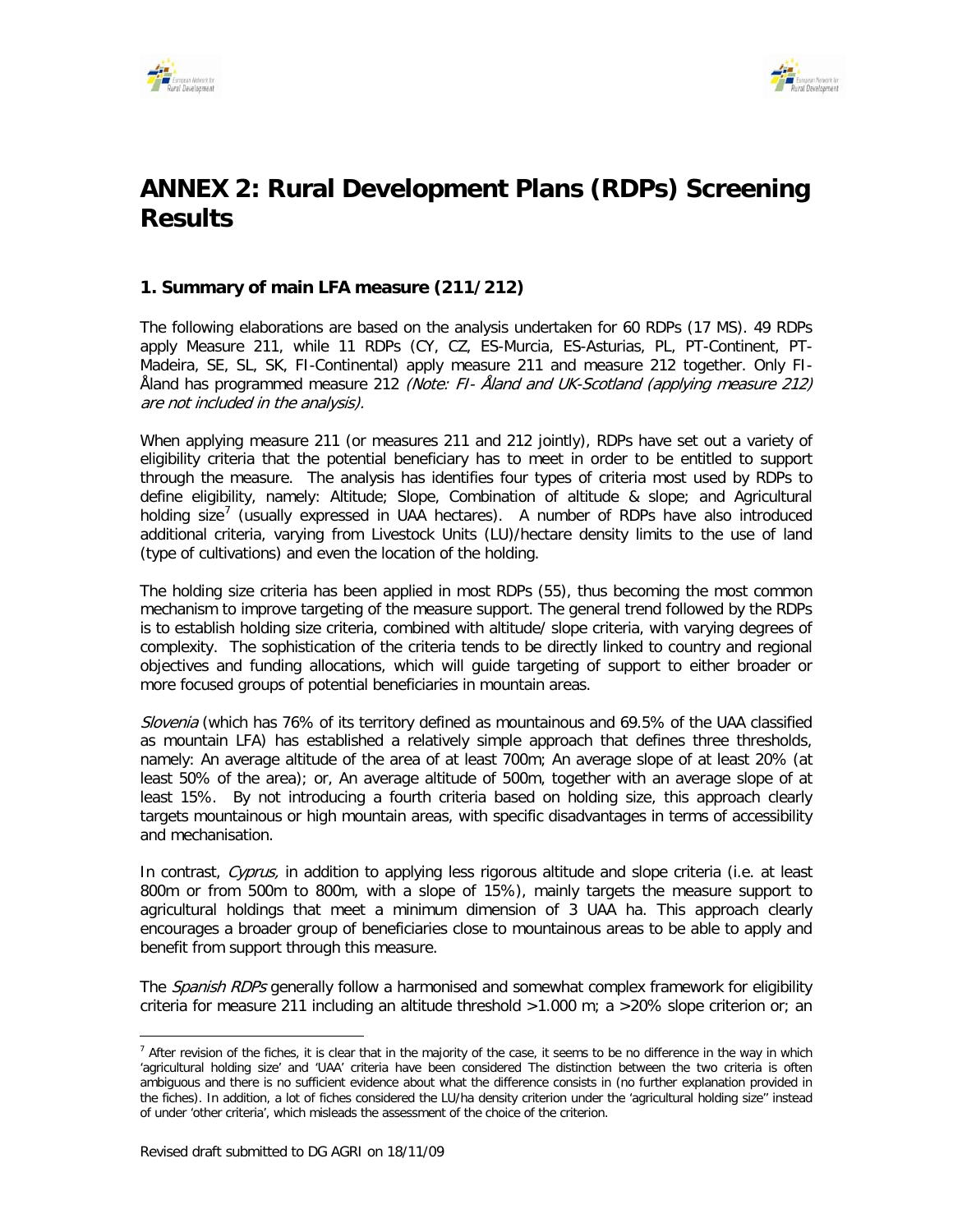



altitude threshold >600m together with an average slope >15% (except municipalities totally surrounded by mountain areas where the slope will be >12%). In addition, a minimum holding size of 2 ha (UAA) is required (with the exception of Canary islands where the minimum dimension is 1ha and of Catalunya where the UAA threshold is set to 5ha). The Spanish RDPs are also characterised by an extensive use of a LU density criteria that essentially reflects an environmental dimension, by specifying minimum or maximum LU thresholds to be respected. On average, support is granted to agricultural holdings that can provide a LU/ha density rate between 0.2 LU/ha of forage area (minimum threshold) to 1 or 2 LU/ha, according to the level of annual rainfall (over or under 800ml/year). This 'environmental commitment' is also confirmed by an additional requirement set out by the measure in a majority of Spanish RDPs, in which the farmer/holding is required to meet minimum standards of management and Good Agricultural and Environmental Practice, according to Regulation (EC)  $n^{\circ}$  1782/2003 and Regulation (EC) 796/2004 (cross-compliance). Where not indicated as an additional requirement, the commitment to agricultural production methods that are compatible with the environment or, more in general, agri-environment commitments are expressed as priorities for the support.

In *Italy* (60% of the national territory is mountainous) the minimum UAA size criteria is clearly identified and quantified in almost all the RDPs. On average the minimum holding size for eligibility is 2-3ha but overall it ranges from <1ha (from 0,2 to 0,5 ha for vineyards, olive trees, chestnut trees) to 10 ha (for livestock farms) depending of the type of cultivation or farming activity. However, no specific altitude and/or slope criteria seem to be defined. The majority of the RDPs simply refer to the definition of mountain areas given by Article 50 of Regulation 1698/2005 and/or other legislative frameworks. In the particular case of Trento, given that the whole territory of the province is classified as mountain area, according to Directive 268/75/CEE, the measure has been implemented in areas classified as particularly disadvantaged. A wide set of criteria has been set up in order to provide a classification of these areas where, for example, altitude and slope criteria are taken into consideration and play as multiplier factors. This calculation method is then linked to the definition of payment levels. And similarly to the Spanish case, environmental commitments are used by the Italian RDPs through the definition of stocking density thresholds for eligibility (ranging, on average from o,5 to 3 LU/ha) or explicit references to the cross-compliance requirements set out in Reg. EC 1782/03 and even specific Directives such as the 'nitrate directive' 91/676/CEE (Emilia Romagna RDP).

A similar level of commitment is also evident in the French case where almost all the RDPs combine a holding size criteria (defined in all the RDPs) with minimum and maximum levels of stocking density (LU/ha), in cases where livestock breeding is practiced (also linked to payment levels). In general, no particular reference is made to altitude/slope criteria in France where the access to measure 211 support is defined mainly through the UAA size criterion, which varies from 2 to 5 ha. In certain cases the minimum extension is linked to a particular type of cultivation (especially in the overseas regions, e.g. banana cultivation).

A similar approach, based on a low number of criteria, is applied in Finland (measures 211 and 212 apply jointly) where the area eligible for the natural handicap payment has to be at least 3 ha and some type of areas (such as wild pastures and wild meadows) are excluded from the support. Similarly, in the case of Greece the main limit is given by the minimum holding size of 2 ha (eligible farming lands are the ones included in Directive 85/148/EEC).

The Romanian and the Bulgarian RDPs have kept the application of eligibility rules simple, defining a combination of altitude and slope criteria, with slight differences. For Romania, access to support is granted to areas with an average altitude of at least 600m or between 400 and 600, together with an average slop of 15% at least. In the Bulgarian case the minimum altitude is set to 700m (or a slope of 20%), while if the average altitude is lower (500m) a slope threshold is applied jointly (15% at least).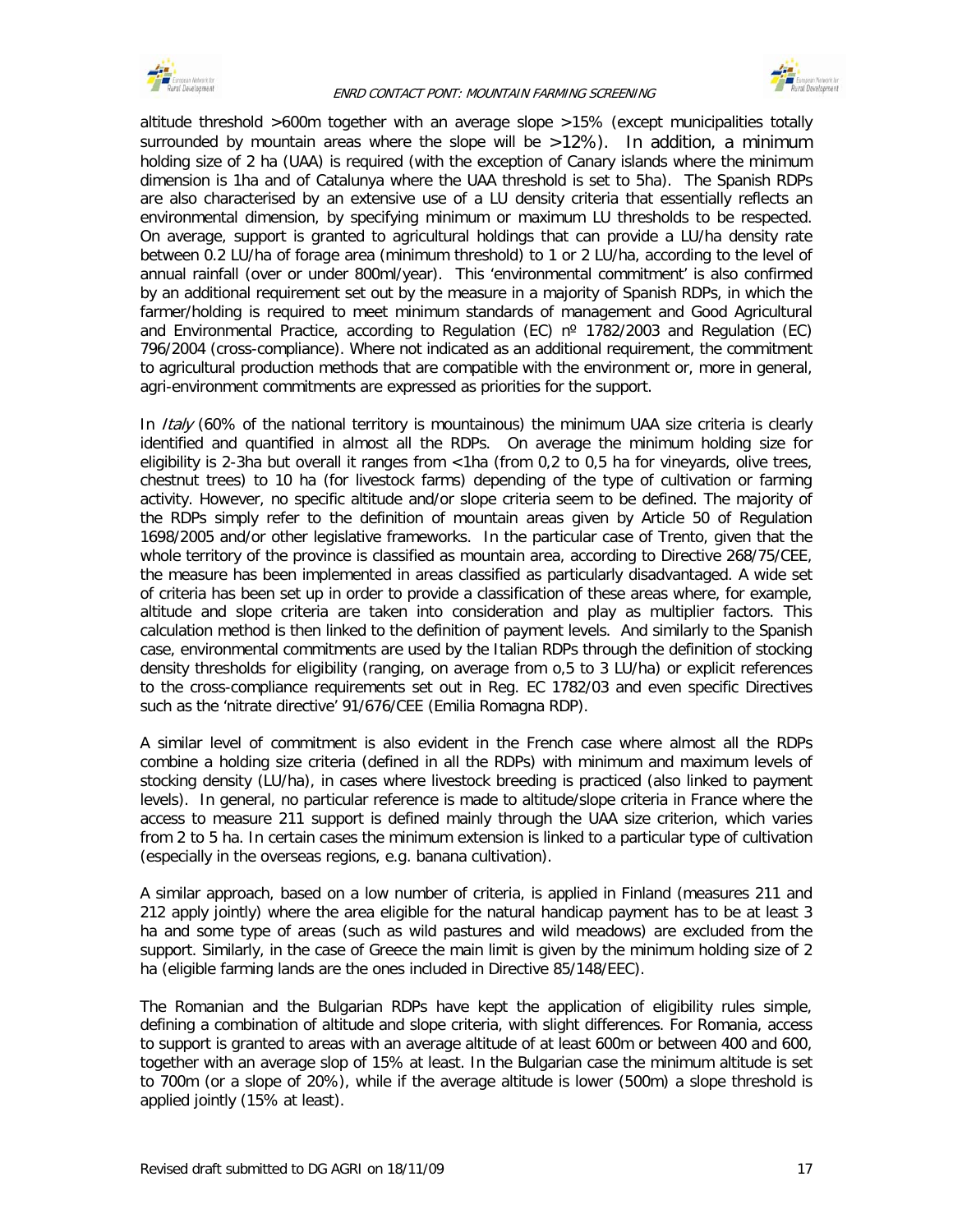



For the other MS/RDPs not considered so far and that apply measures 211 together with measure 212, the definition of a minimum holding size (UAA) is still pivotal for targeting the support to LFA areas, the minimum threshold ranging from 1 ha (PL and PT where a LU/ha density rate is considered as well) to 3 ha (SE, FI) Additional criteria are utilised which refer mainly to minimum levels of altitude and/or slope but also to specific characteristics of the holding such as the economic dimension (PT set a maximum economic size of 40 ESU) and the use of land (SE, FI) and the LU density as well (SE).

| ΜS        | Measure(s) applied | N° of criteria |
|-----------|--------------------|----------------|
| <b>ES</b> | 211                | 4              |
| <b>SL</b> | $211 + 212$        | 4              |
| CY        | $211 + 212$        | 4              |
| <b>SK</b> | $211 + 212$        | 3              |
| <b>SE</b> | $211 + 212$        | 3              |
| РT        | $211 + 212$        | 3              |
| PL        | $211 + 212$        | 3              |
| DE        | 211                | 3              |
| CZ        | $211 + 212$        | 3              |
| BG        | 211                | 3              |
| AT        | 211                | 3              |
| IT        | 211                | 3              |
| RO        | 211                | 2              |
| GR        | 211                | 2              |
| FR        | 211                | 2              |
| FI        | $211 + 212$        | 2              |

NB: Two Spanish RDPs applied measures 211 and 212 jointly, FI-Aland applies measure 212 only. For MS with regionalised programmes, the average number of criteria has been considered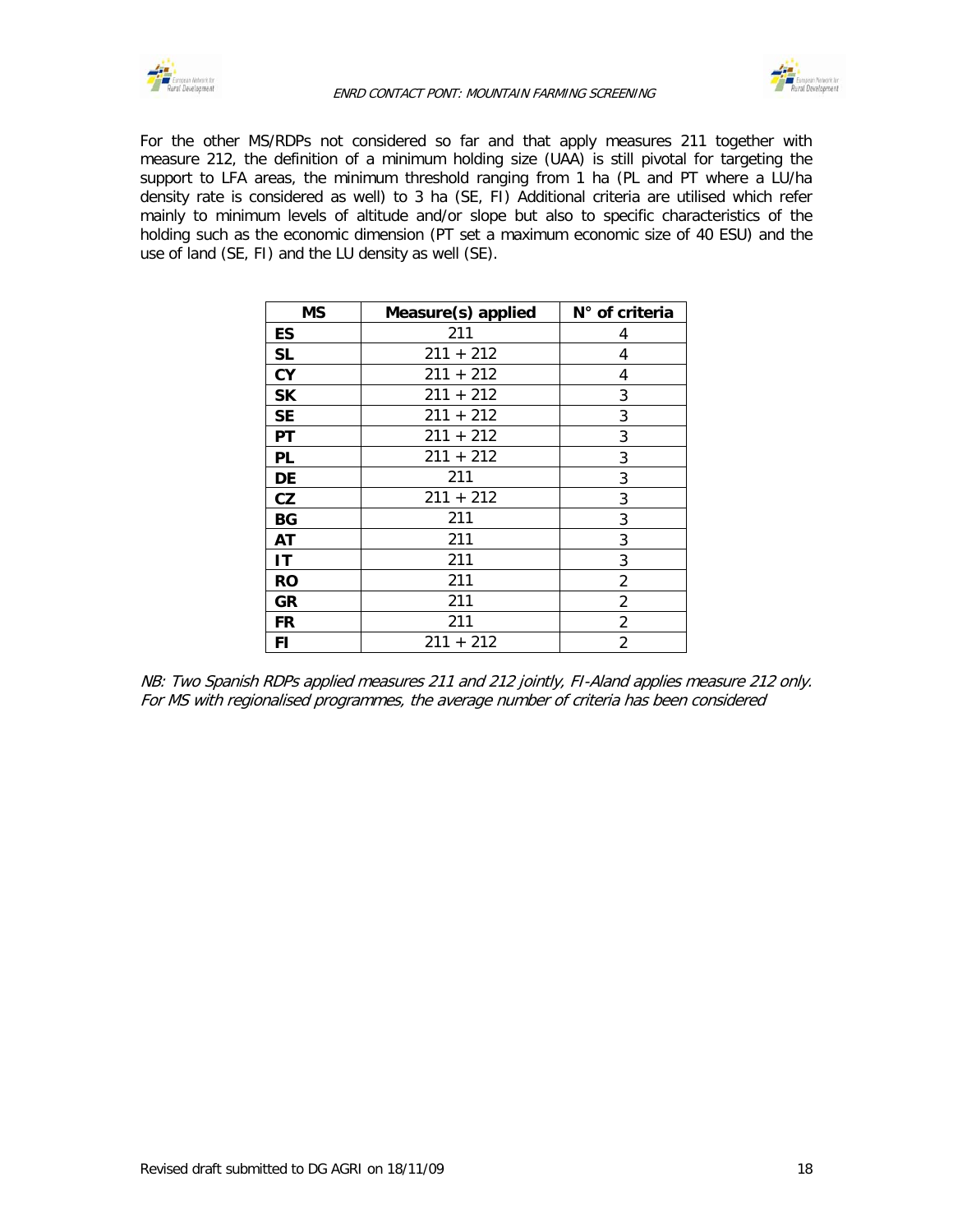







### **Payment levels for measure 211**

Given the way in which RDPs define and eventually limit the access to measure 211 (and/or 212) by introducing the specific eligibility criteria, the attribution of the direct payments to the agricultural holdings and their level (intensity of support) can be set up on different bases. For example, in the case of Greece, where access to the support is granted for the holding with a minimum size of 2 ha (a single UAA size criteria applied as previously described), payment levels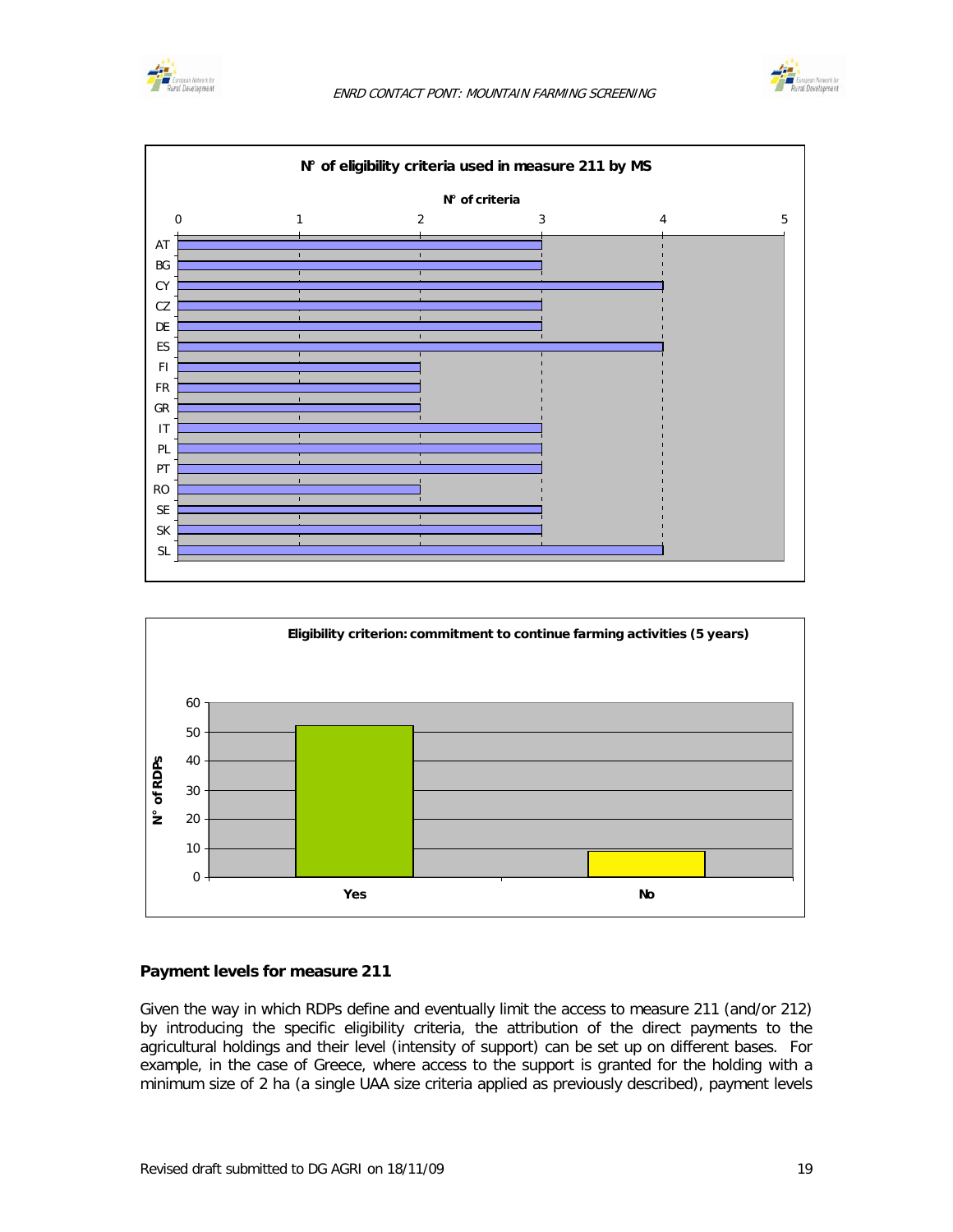



are set against the type of cultivation/use of farming land, envisaging different intensities of support according to the location of the holding and the typology of farm land.

| Eligibility criteria for access to support       | Min 2 ha UAA                                      |                       |
|--------------------------------------------------|---------------------------------------------------|-----------------------|
| Use of farming land                              | Other criteria applied                            | <b>Payment levels</b> |
|                                                  | Small remote island                               | 110 EUR/Ha            |
|                                                  | All others                                        | 100 EUR/Ha            |
| Cereal, non-nutritional plans,<br>medical plants | Young farmers $(40) with$<br>green certificate    | 140 EUR/Ha            |
|                                                  | Young farmers (<40) without<br>green certificate  | 12 EUR/Ha             |
| Other cultivation                                |                                                   | 80 EUR/Ha             |
|                                                  | Small remote island                               | 140 EUR/ Ha           |
|                                                  | All others                                        | 110 EUR/Ha            |
| Pasture lands                                    | Young farmers $(40) with$<br>green certificate    | 160 EUR/Ha            |
|                                                  | Young farmers $(40)$ without<br>green certificate | 150 EUR/Ha            |

### **Example of payment levels envisaged by measure 211 in Greece**

Thus, in Greece, direct payments given to farmers range from 80 to 160 EUR/Ha, depending on the type of cultivation, the type of farmer and the location of the holding.

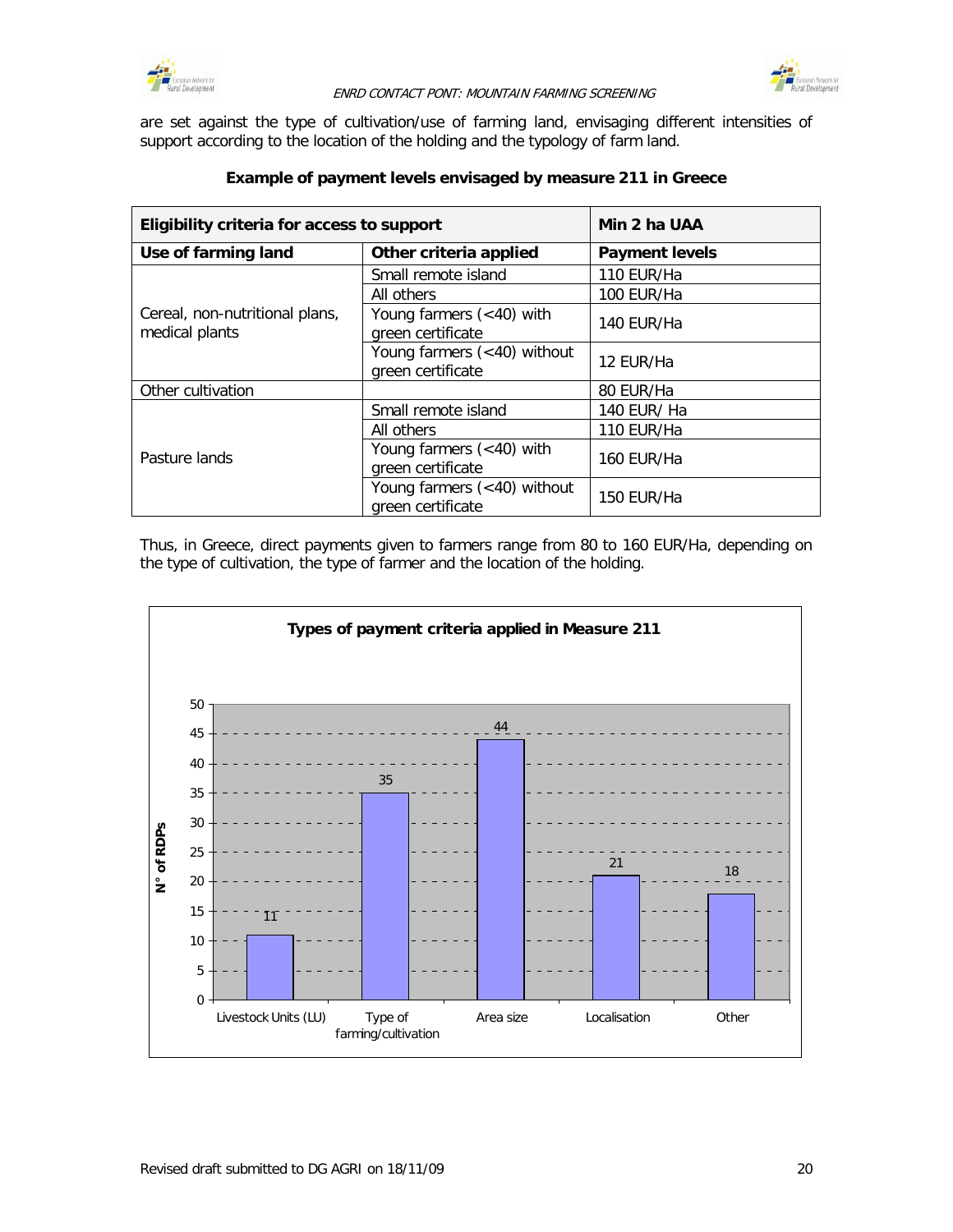



The analysis shows that the RDPs use at least 4 types of criteria in order to define the amount of the payment, principally based on: 1) livestock unit (LU) density per hectare (i.e. environmental safeguard approach), 2) the type of farming and/or the type of cultivation, 3) the size of the holding in terms of Ha of UAA, 4) the location of the holding. The chart above shows how many RDPs have applied the same criteria in defining the payment level for the Measure. The area size criterion is clearly the most frequent (44 RDPs have applied it) often implemented together with the criterion related to the type of farming/cultivation (35 RDPs).

Several MS (18 RDPs) have applied additional different criteria related to specific characteristics of the farmer or the holding (e.g. in the case of GR where the payment level is differentiated according to whether the farmer is a young farmer with or without a green certificate), envisaging in some cases a more complex system of scoring, based on a range of different parameters (type of cultivation, altitude, slope, etc.).

The wide choice of the LU/ha rate criteria for defining the access to the support, is partially reflected in the calculation of the payment levels (11 RDPs have implemented this criteria) whilst the location of the holding (21 RDPs) is more utilised and in certain cases it relates to specific national/regional area classification that takes into account a multitude of factors. In the case of FI-mainland, for example, payment levels are defined according to a regional area classification, based on the severity of the permanent natural handicap, the structure and the economic situation of the holding and the development objectives. The average payment is  $\epsilon$ 194 /Ha (overall ranging from 150 to 210  $\epsilon$ /ha).



One third of the RDPs have used only one criterion when defining the payment levels, while the majority of them use a system based on multiple criteria. In some cases these criteria are weighted by a scoring system, in order to define different levels of support (among which, several Spanish RDPs, IT- Bolzano).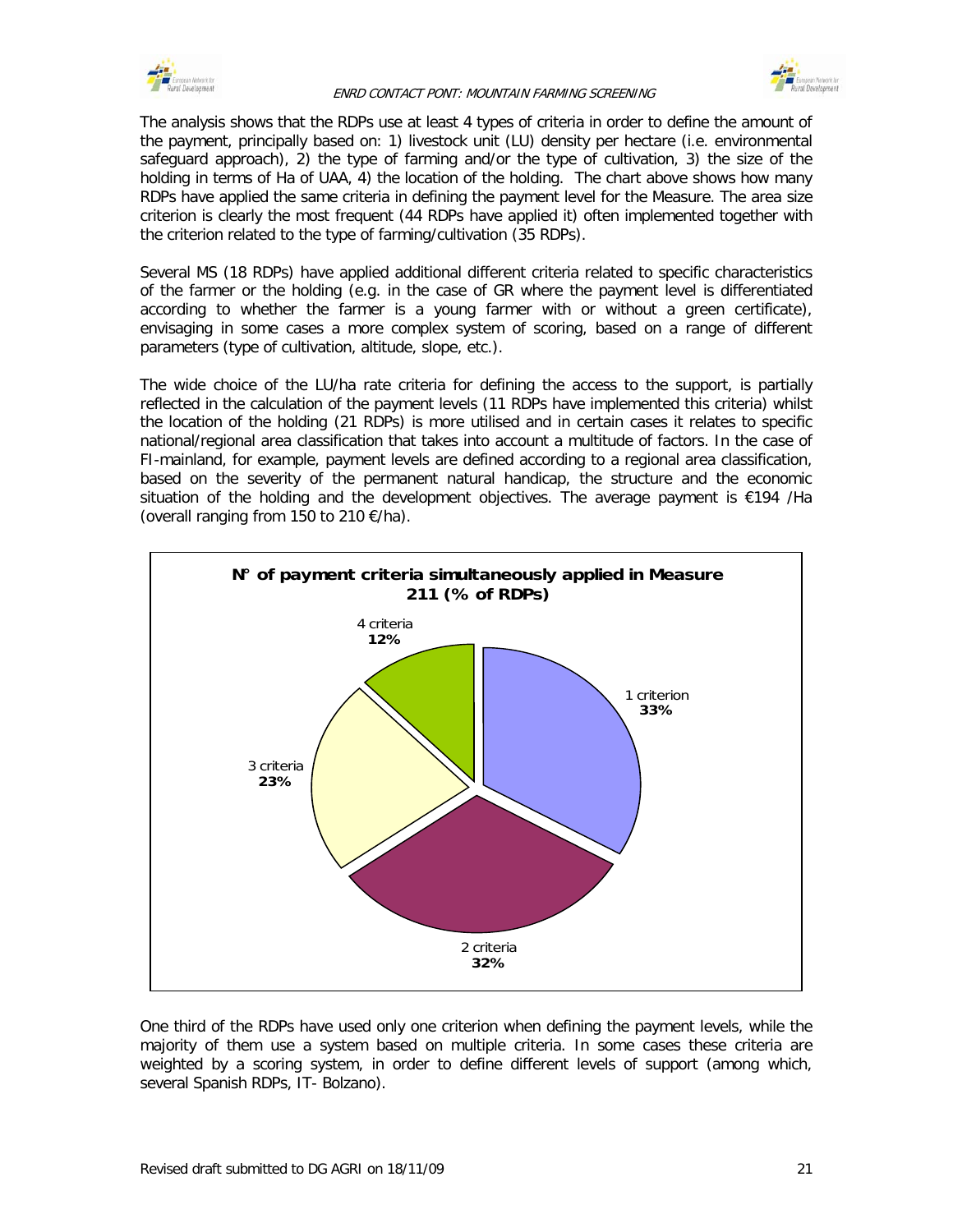



13 of the examined RDPs (including 7 Italian RDPs, BG, PL, the two RDPs for PT, RO, SL) have applied a single criteria system of payment based on the UAA size of the holding. The range of the first per ha payment criteria (the minimum holding size eligible) varies between the RDPs ranging from a minimum holding dimension of 0,5 - 3 ha up to 50 ha. Accordingly, the payment level is also variable, ranging from 150  $\epsilon$ /ha to 750  $\epsilon$ /ha. The payment levels are in all cases digressive (the largest the holding size the smallest the payment/Ha).

| <b>RDP</b>    | Minimum size<br>(ha) | <b>Payment level</b><br>(EUR/ha) | <b>Maximum size</b><br>(ha) | <b>Payment level</b><br>(EUR/ha)               |
|---------------|----------------------|----------------------------------|-----------------------------|------------------------------------------------|
| BG            | $0 - 50$             | 110                              | $50 - 100$                  | 50                                             |
| IT-Basilicata | up to $2$            | 200                              | $10 - 20$                   | 80                                             |
| IT- Calabria  | up to $5$            | 200                              | $30 - 100$                  | 50                                             |
| IT - Campania | up to 50             | 250                              | > 50                        | 125                                            |
| IT-Lazio      | up to 10             | 150                              | $20 - 30$                   | 80                                             |
| $IT - Marche$ | up to $80$           | 200                              | $80 - 120$                  | 100                                            |
| IT - Molise   | up to $20$           | 200                              | $50 - 100$                  | 75                                             |
| IT - Toscana  | up to 50             | 100                              | > 50                        | 50                                             |
| PL            | $0 - 50$             | 320 PLN/ha<br>(51,9 EUR/ha)      | $100 - 300$                 | 25% of baseline:<br>80 PLN/ha<br>(10,5 EUR/ha) |
| PT - Mainland | up to 3 ha           | 320                              | $30 - 150$                  | 20                                             |
| PT - Madeira  | $0,15 - 0,5$         | 750                              | $2 - 5$                     | 200                                            |
| <b>RO</b>     | $1 - 50$             | 50                               | > 300                       | 35% of baseline:<br>17,5                       |
| <b>SL</b>     | under 100            | 254,4                            | >100                        | 50% of baseline:<br>127,2                      |

|  | RDPs that apply UAA size payment criteria: Minimum and maximum payment levels |
|--|-------------------------------------------------------------------------------|
|--|-------------------------------------------------------------------------------|

29 RDPs had further differentiated the per/ha payment levels, according to the type of farming or cultivation practiced (among which 13 Spanish RDPs, and 8 Italian RDPs), while other 4 RDPs (4 Spanish RDPs) have set up a 3 criteria system by adding also LU/ha density levels.

In the most of cases, in general, the 37 RDPs that have applied a criterion based on type of farming/cultivation have applied it together with at least another one (in particular UAA size as already mentioned) or two of them (LU density and localisation the most frequent). In just two cases (De-Saxony, IT-Puglia) the type of farming/cultivation criterion has been applied alone providing only one or two levels maximum of per ha/year payment differentiated according to the cultivation put in place.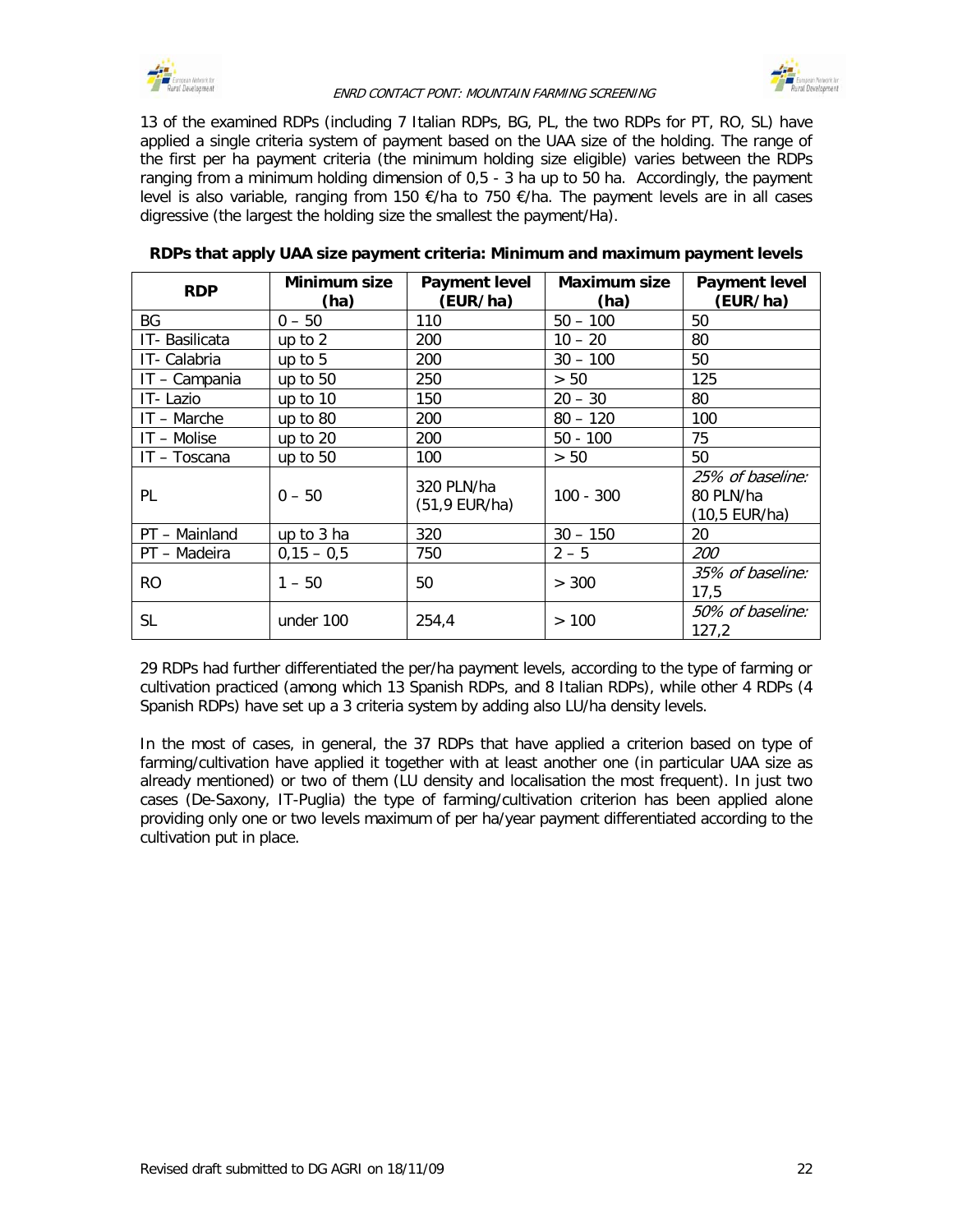



### **2. Other measures explicitly addressing the needs of mountain areas/mountain farming**

The following analysis is based on the data provided in 60 RDPs fiches (16 MS) excluding FI-Åland and UK-Scotland (specific information on the two RDPs is provided separately, if relevant).

### **RDP measures (other than measure 211) explicitly addressing mountain areas**

A consistent number of measures across the 60 examined RDPs provide specific references to the support of mountain areas/mountain farming. Not all of them show the same importance if we consider the frequency with which they have been chosen to tackle specific mountain issues.

Measure 214 appears to have the highest connection with mountain farming having been targeted to it in 35 RDPs (in UK-Scotland, the measure also shows a connection with the regional specific LFA areas). Apart from this measure, Axis 2 shows a relevant connection with the topic principally concerning forestry measures (221- first afforestation of agricultural land, 226 – restoring forestry potential and prevention actions, 223 – first afforestation of non-agricultural land).

Axis 1 measures are generally the most related to mountain areas. Several measures (122, 125, 114, 123) have a connection with mountain areas at least in 14 -17 RDPs; Measure 121 – modernisation of agricultural holdings (27 RDPs) and Measure 112 – setting up of young farmers (21 RDPs) are the two measures most frequently targeting mountain areas after measure 214.

Among Axis 3 measures, the highest connection with mountain farming is particularly evident for measure 311 –diversification into non-agricultural activities (19 RDPs). Axis 4 measures were, in most of the cases, generically indicated as addressing mountain issues but without any further reference to specific measures/actions. This is due to specific priority criteria in selecting or targeting LAG and their actions in LFA areas (explicitly or *de facto* including mountain areas).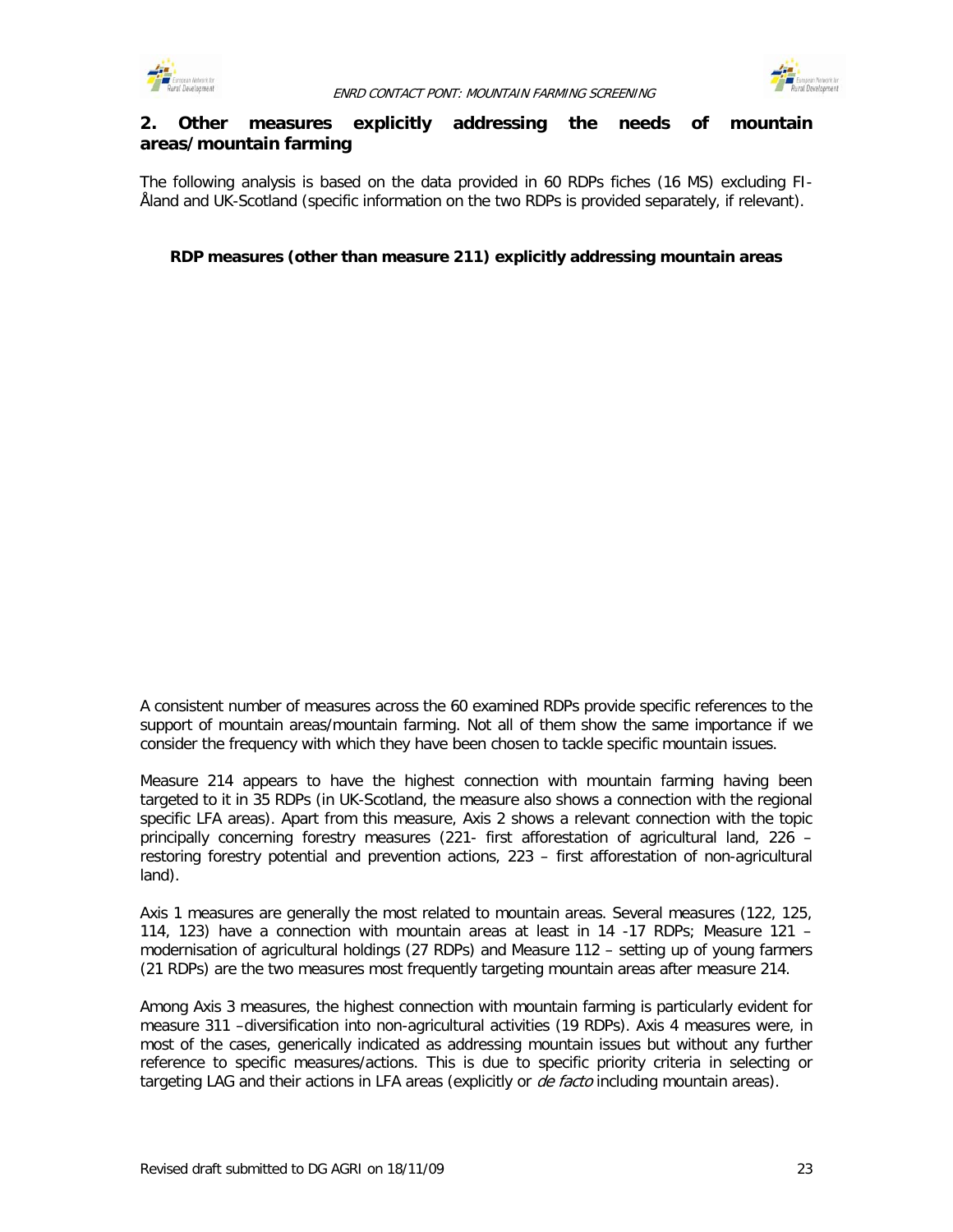



MS vary in terms of the number of explicitly targeted measures to mountain areas. In terms of number of measures identified, Italy and Spain (on average) show the highest number of measures (7) followed by Portugal (6).



**Average number of measures explicitly addressing mountain areas by MS**

NB: five Spanish RDPs and one French RDP mention also 'Axis 4 ' measures in general (not counted in the chart). For MS with regionalised RDPs, the average number of measures is considered

### **Axis 1 investment measures 121, 122 and 112**

The objective of measure 121 (modernisation of agricultural holdings) is to increase the competitiveness of the agricultural sector through productivity of physical capital. The support is given through tangible and intangible investments in agricultural holdings.

The analysis shows that in 27 RDPs (4 MS in total: FR, IT, ES, CZ) this measure is explicitly linked with mountain areas and mountain farming activities. The references made to mountain areas can be generally grouped as presented in the chart below.

15% of the RDPs indicate specific priority for mountain farmers/holding, including also specific priorities for sectors that are relevant and/or exclusive to mountain areas. In practical terms this usually translates in a higher level of payment granted to these subjects.

The application of differentiated payment criteria and levels is applied by the majority of the RDPs (69%) which explicitly set different payment criteria and level according to the location of the holdings (e.g.: LFA/non LFA areas). These different payment parameters include different min/max eligible amounts, % of total investment supported, etc. The majority of the Spanish RDPs, for example, have adopted a similar approach in defining the support intensity by increasing of a 10% the rate of support to the investments (in general up to the 60% of the eligible cost). Outside Spain, also CZ and FR-Hexagone apply the same criterion.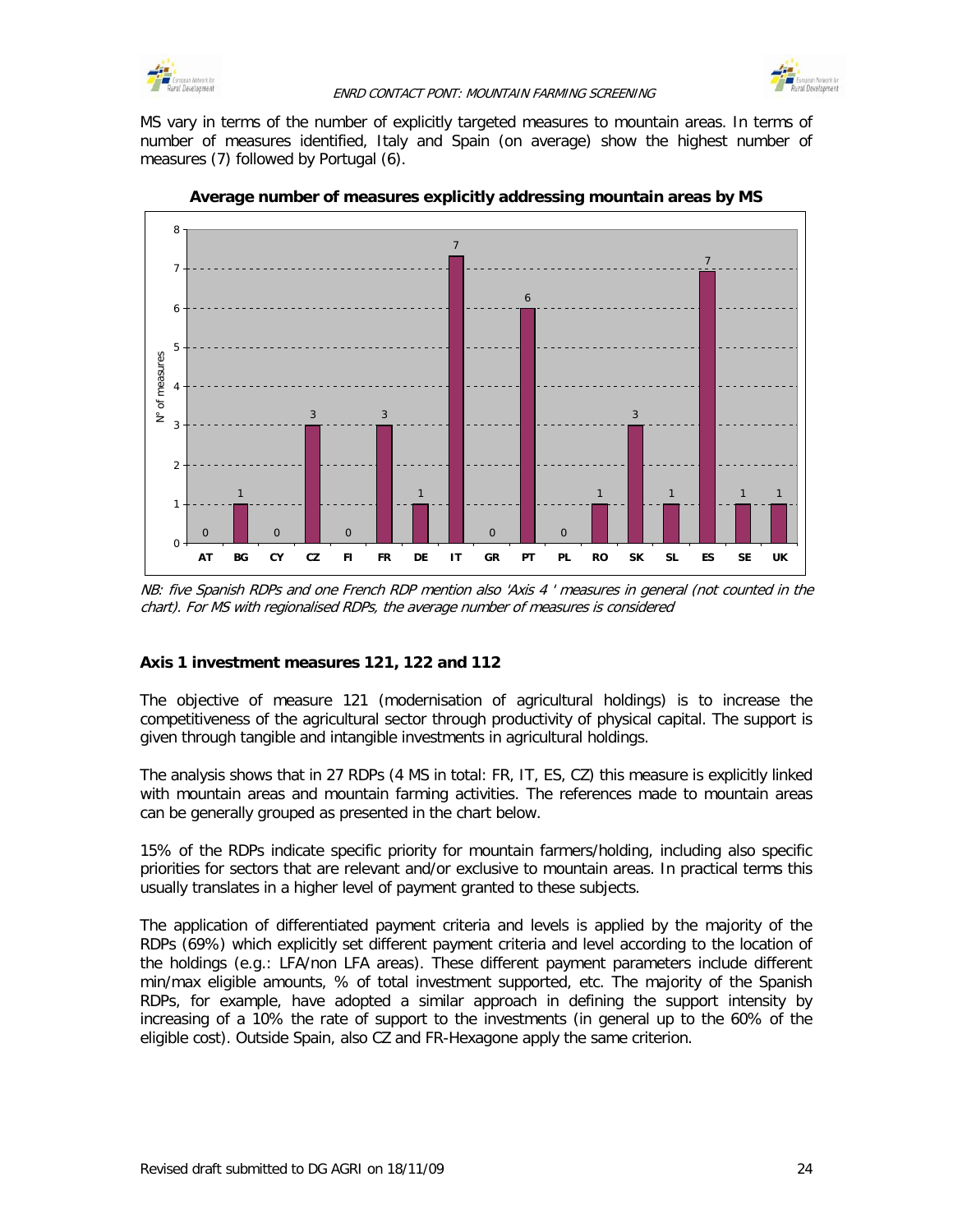





Other direct applicability to mountain areas is due to the presence of specific submeasures/actions that are targeted to typical mountain farming systems or cultivations. In Corse, for example, three specific actions are implemented within the measures that aim to:

- A. support immaterial and material investments for creation or modernisation of farm buildings, with increased aid level in mountain area;
- B. support the installation or rehabilitation of important perennial cultures for mountain areas (forage cultivation, chestnut, olive, and other traditional fruit tree orchards, .etc.);
- C. support the modernisation of equipment, which is essential for farms in mountain areas most being in backwardness with regard to equipments.

In the Italian province of Bolzano, action 'B' of measure 121 is specifically targeted to support building of shelters/frames to protect agricultural machinery in mountain areas.

In a few cases, the measure is completely implemented in mountain areas (e.g.: IT-Trento) or it presents a not better identified 'target for beneficiaries in MAs' which is related to a specific output indicator.

The levels of payment (expressed in terms of % of total eligible investment cost) vary between RDPs, ranging from 45% to 75%. As mentioned already, usually these percentages applied for mountain area holdings are 5 to 10% points higher compared to the percentages in nonmountainous areas.

The two main criteria identified for measure 121 are also the most used for Measure 122 (Improvement of the economic values of forests) the aim of which is to support the diversification of the forestry production and the marketing of the forestry products while maintaining sustainable management practices.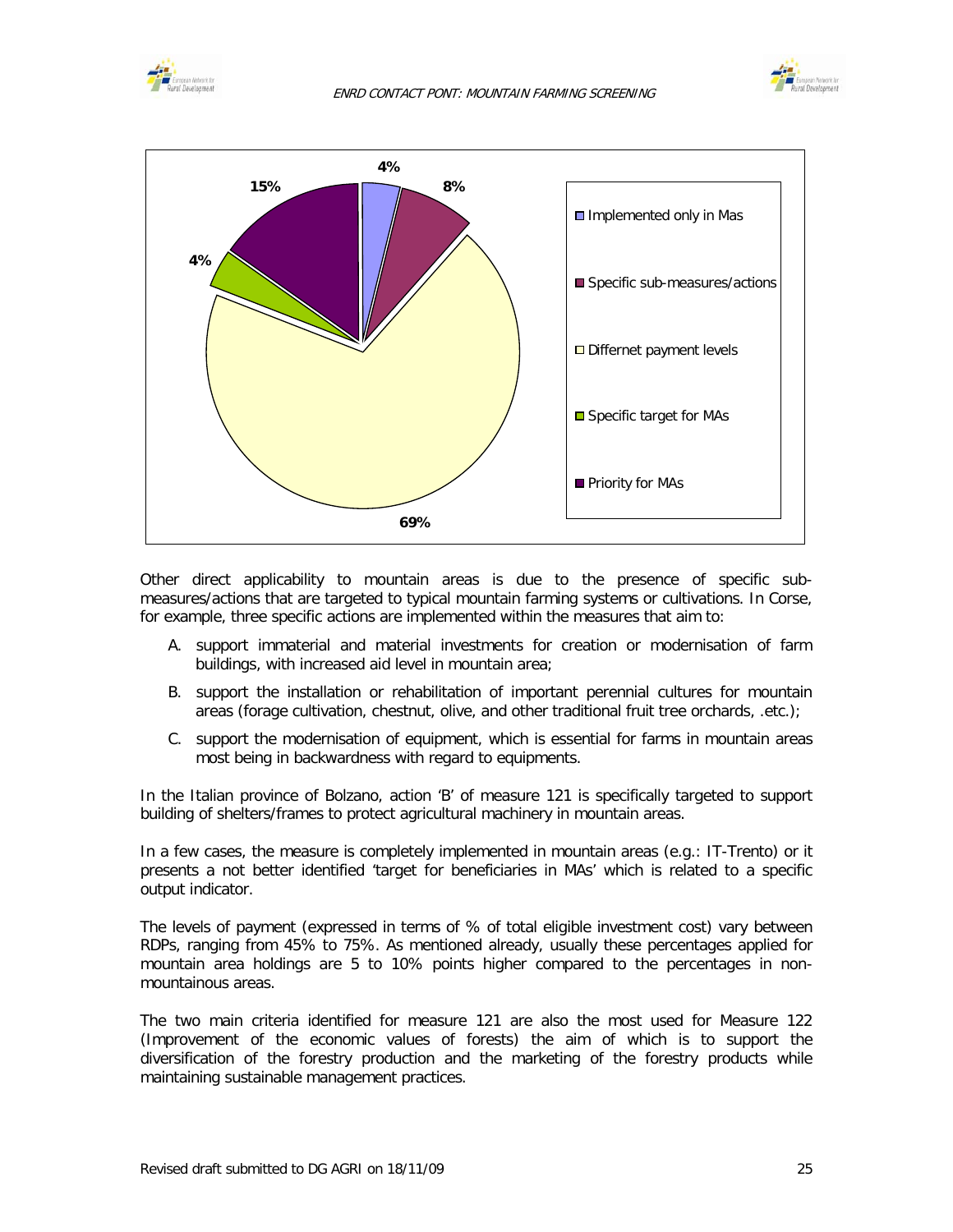![](_page_31_Picture_0.jpeg)

![](_page_31_Picture_2.jpeg)

The measure explicitly address mountain areas in 17 RDPs (in FR, IT, ES) and in 8 of them higher levels of support are granted to forestry in mountain LFA. In Corse, for example, the measure shows to provide a very important support for the development of mountain areas, where forestry is in backwardness. The support is conditioned to the respect of established rules, plans and good practices at regional level according to the national law for the forests (public and private). In the majority of the other cases, which practically refers to several Italian RDPs, the intervention is circumscribed in rural areas where the presence of mountains is relevant (areas C and D according to the national classification). This approach in the Italian case is confirmed by some explicit statement in the measure objective about the improvement of MAs conditions and their economic development.

The intensity of the support given to the forestry investments in LFA areas is generally 10% higher then the reference level (on average, 60% of eligible expenditure against the 40-50% in non-LFA areas).

The same condition usually applies also to measure 112 (setting up of young farmers) where the majority of the RDPs (14 out of 21) have set different payment levels depending on farm location where the support for farms in mountain areas (and other LFA areas as well) is higher than the reference payment level (on average, +10%). When this mechanism is not applied, RDPs have at least to consider to give priority to young farmers setting up in mountain areas in the selection of the applications (in particular, this applies to several Spanish RDP).

### **Measure 125: Improving and developing infrastructure related to the development and adaptation of agriculture and forestry**

Measure 125 aims to improve the infrastructure related to the development of the agricultural and forestry sector in order to enhance their competitiveness. The actions supported range from the improvement of access to farm and forest lands to water management and energy supply.

From the analysis of the 16 RDPs (4 MS in total: IT, PT, RO, ES) that explicitly or *de facto* target the measure at mountain areas, it is clear that there is a priority to restructure and develop the physical potential of disadvantaged areas; in several cases this is confirmed by a statement of specific operational objectives within the measure description. In the majority of the cases the Measure, specific sub-measures or even single specific actions (e.g. creation of water points in mountains in Italy-Marche, development of collective systems of irrigated plots in Portugal-Madeira, action for drought prevention in Italy-Bolzano) show targeting on these types of areas, among which mountain areas are relevant.

The link with mountain areas can be established through delimitation of the intervention (often referred to the national classification of rural areas, as in the case of the Italian RDPs), by giving priority to interventions in mountain areas or to specific sectors - as forestry – that are relevant in mountain areas.

Even more explicitly, some RDPs (in Spain in particular) have clearly defined different levels of support (both in terms of intensity/% of supported expenditure and expenditure limits) that ensure a higher intervention for mountain areas also with some differences according, for example, to the size of the municipality. In general, the range of support in terms of % of supported expenditure varies between 30% and 100%.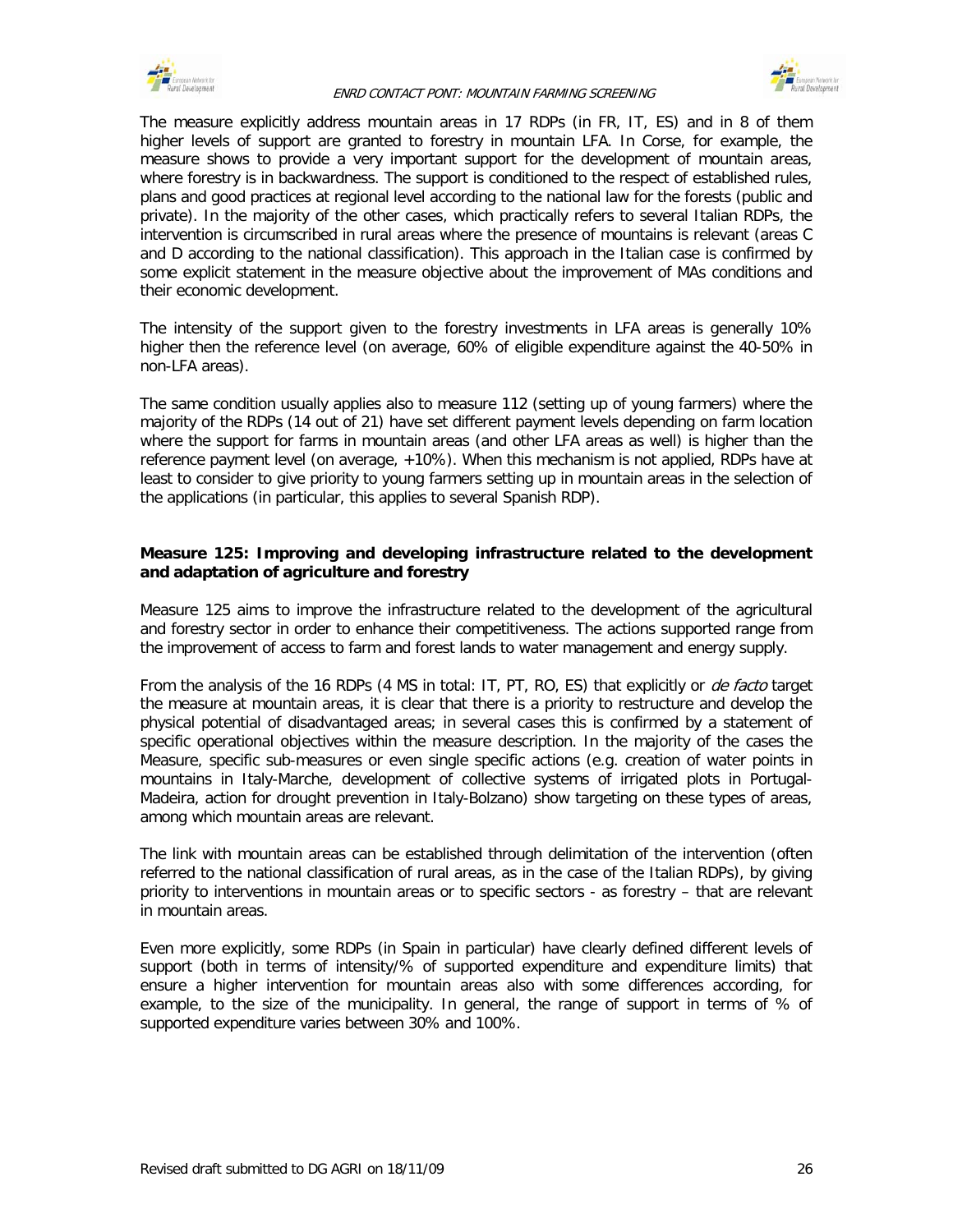![](_page_32_Picture_0.jpeg)

![](_page_32_Picture_2.jpeg)

### **Measure 214: Agri-environment payments**

Measure 214 aims at implementing Axis 2 objectives such as biodiversity preservation, quantitative and qualitative conservation of water resources, increase of biomass production and of environmentally friendly practices. Moreover, Measure 214 is complementary to measures of Axis 1, aimed at encouraging the use of organic and integrated agricultural production systems.

Measure 214 is the most frequently used among the other measures explicitly addressing the needs of mountain areas. According to the results of the screening it is included in 35 RDPs<sup>[8](#page-32-0)</sup>.

When reviewing the applied measure eligibility criteria, type of intervention, aid level and type of beneficiaries, the analysis reveals a highly varied approach adopted by Member States. As far as eligibility criteria are concerned, 5 main types emerge, namely: (i) Environmental sensitive areas, which include Nature 2000 and vulnerable areas; (ii) Specific crops, when the measure has been applied to support a particular kind of crop (e.g. rye, wheat, barley) including endangered local crops; (iii) Animal species at risk, targeted at preserving native species (e.g. for Spain-Navarra bovines Betiz y Casta Navarra and others); (iv) Mountain pasture; wetlands, grasslands and meadows and specific holdings, for example those located in environmental sensitive areas; and, (v) Organic farming and environmentally friendly practices.

The analysis below shows a degree of variety in the eligibility criteria used for Measure 214. Overall the frequency of use of the five main eligibility criteria defined above is proportionately quite equal, with slightly less frequent use of criteria for specific holdings (used in 12 RDPs) and wetlands, grasslands, meadows (used in 19 RDPs). Moreover, the Member States RDPs exhibit quite a mixed approach in the choice of the eligibility criteria in countries such as: Czech Republic, France – Reunion, Germany – NW, Italia –Piemonte, Portugal – Madeira, Slovakia, Slovenia, Spain – Baleares – Navarra – Pais Vasco opting for a simple approach using just 1 main eligibility criteria. Whereas for RDPs in countries such as: France – Hexagone, Italia – Emilia Romagna – Friuli Venezia Giulia – Trento, Spain – Andalucia – Cataluña – Murcia, and UK – Scotland, more complex frameworks were established, opting for the use of 5 eligibility criteria.

 $\overline{a}$ 

<span id="page-32-0"></span><sup>&</sup>lt;sup>8</sup> In Sweden, the Mountain Pasture criterion "is included as one of 9 land types for the first specific action. As well as contributing to the halt in biodiversity loss by 2010, a further aim is to maintain the biodiversity and cultural values at 230 mountain holdings". (Sweden RDP fiche).

In France Hexagone, the *Environmental sensitive areas (Natura 2000, vulnerable areas etc.)* criterion is selected because "Many environmentally sensitive areas (permanent grasslands, high nature value farmlands, particular habitats, …) subject to measure 214 are located in mountain areas" (France – Hexagone RDP fiche).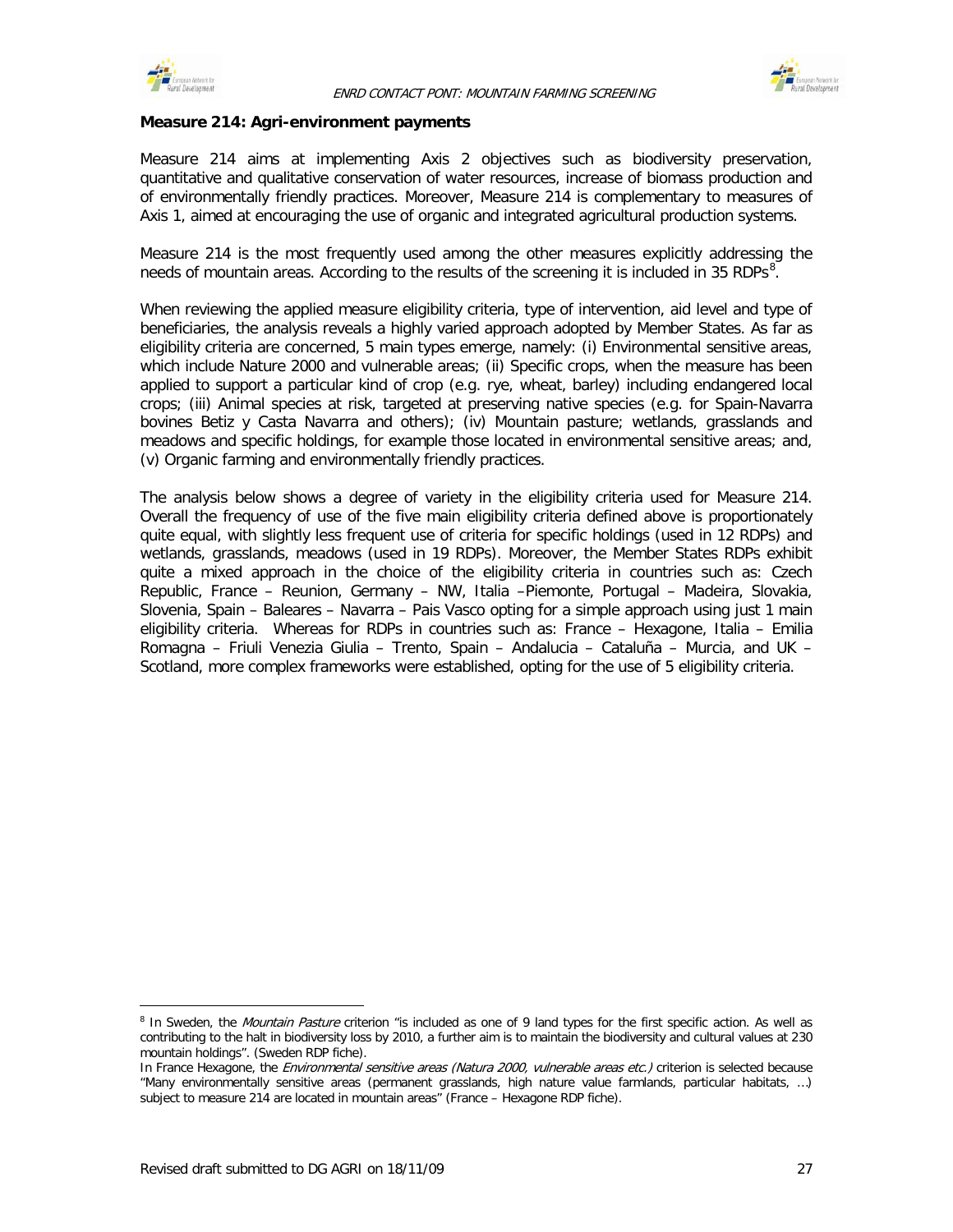![](_page_33_Picture_0.jpeg)

![](_page_33_Picture_2.jpeg)

![](_page_33_Figure_3.jpeg)

By analysing the type of intervention and the aid level, Organic farming and environmental friendly practices is the most frequent intervention (in 46 RDPs), followed by Protection of endangered species (in 18 RDPs) and Specific crops (in 15 RDPs), whilst the minimum years of farming is used only in 2 RDPs (Italia – Bolzano and Emilia Romagna). The different types of direct payment related to Measure 214 can be grouped as follows: according to eligibility criteria (France Hexagon does it for stocking density); according to crop/livestock units/other land use (e.g. Basilicata maximum  $\epsilon$  450/ha for vineyards); according to mountain pastures with and without herdsman (Slovenia); for mountain cut meadows (Slovakia 128.88 EUR/ha). The table below provides three examples of specific payment levels for mountain beneficiaries in Italy – Veneto and Bolzano, and in Germany – Bavaria. Payment levels in general are variable ranging from under €100/ha to over €300/ha.

| Italia - Veneto              | Italia - Bolzano          | Germany - Bavaria            |
|------------------------------|---------------------------|------------------------------|
| Action 1 - Maintenance of    | The amount of aid must be | Ensure a proper              |
| stable meadows in non-       | EUR 360/ha for mountain   | management of grazing in     |
| vulnerable areas (incl.      | meadows.                  | the mountain, supervision by |
| mountains):                  |                           | regular staff:               |
| In mountain areas: EUR       |                           | 1. Per ha light meadow       |
| $217/ha$ .                   |                           | 90 euro/ha.                  |
|                              |                           | 2. Per meadow/alps at        |
|                              |                           | least 675 euro.              |
|                              |                           | 3. Per herdsman max.         |
|                              |                           | 2750 euro.                   |
| Action 2 - Maintenance of    |                           | Supervision without regular  |
| stable meadows in vulnerable |                           | staff:                       |
| areas (incl. mountains):     |                           | Per ha light meadow<br>1.    |
| In mountain areas: EUR       |                           | 45 euro7ha                   |
| $171/ha$ .                   |                           | 2. Per meadow/alpen at       |

### **Examples of specific payment levels for mountain beneficiaries – Measure 214**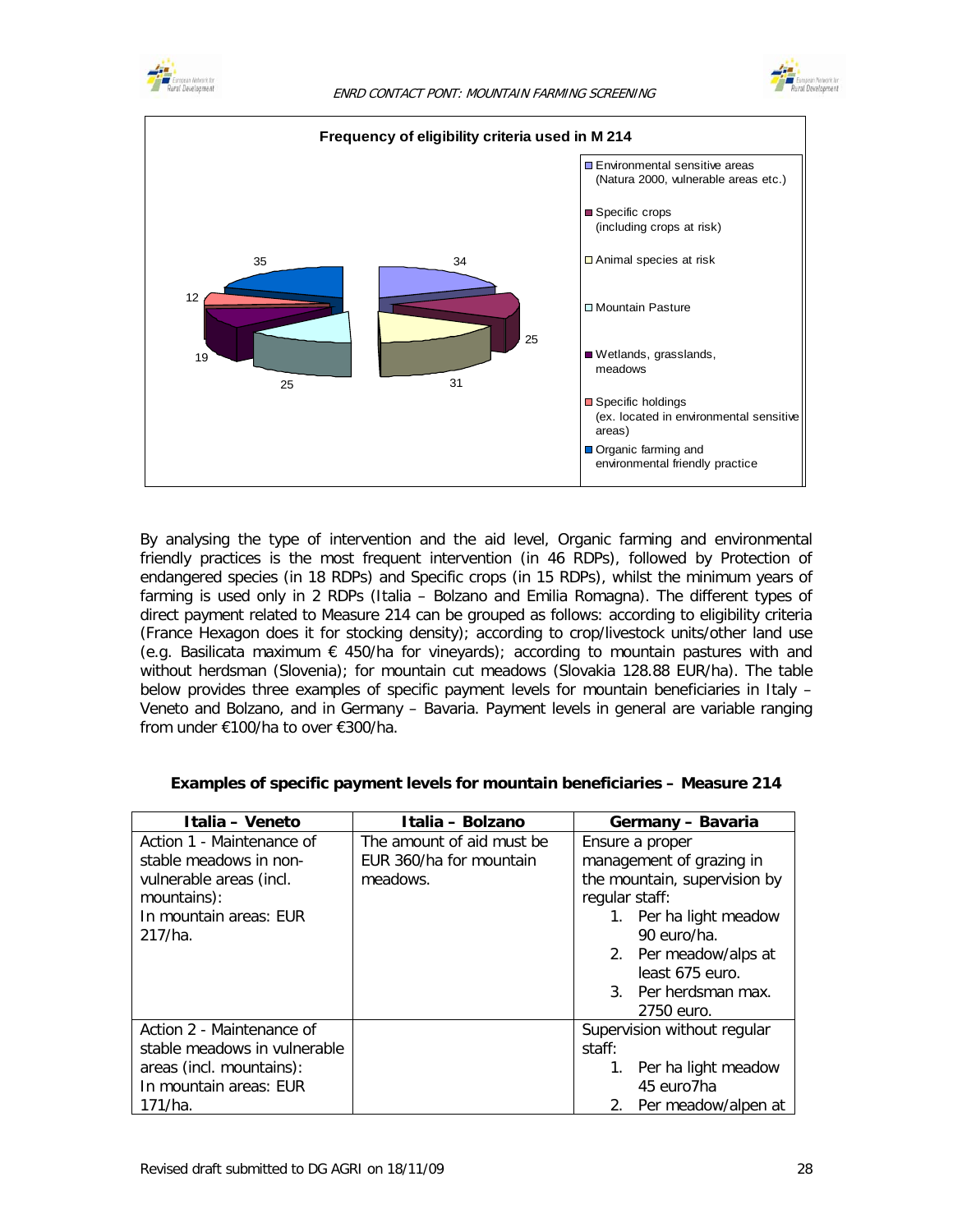![](_page_34_Picture_0.jpeg)

![](_page_34_Picture_2.jpeg)

|                                | least 335 euro - max. |
|--------------------------------|-----------------------|
|                                | 1375 euro.            |
| Action 3 - Maintenance of      |                       |
| pastures and meadow-           |                       |
| pastures in mountain areas:    |                       |
| In mountain areas: EUR         |                       |
| 85/ha                          |                       |
| 2/3 of financial resources are |                       |
| dedicated to mountain areas.   |                       |

The analysis shows that the most frequent type of beneficiary is 'Farmers' (in 54 RDPs), which includes agricultural entrepreneurs, land owners, livestock breeders, bee breeders etc. The other two types of beneficiary are: types of holdings (regional, agricultural etc.), wetland administrative bodies and managers of forest areas. France - Hexagon applies Measure 214 to all the 3 types of beneficiaries, Italia - Emilia Romagna to farmers and holdings, Portugal - Mainland to farmers and wetland administrative bodies, managers of forest areas, while all the other MS apply the measure to only 1 type of beneficiary, namely farmers.

![](_page_34_Figure_5.jpeg)

Certain nuances can been seen when looking more closely at some specific examples for certain RDPs. For example in Portugal (Madeira) they have introduced specific eligibility criteria for conservation of typical kinds of stone walls; In Spain (Andalusia) the RDP placed emphasis on chestnut tree management; And in Scotland they have specific requirements for promoting Muirburn and Heather production.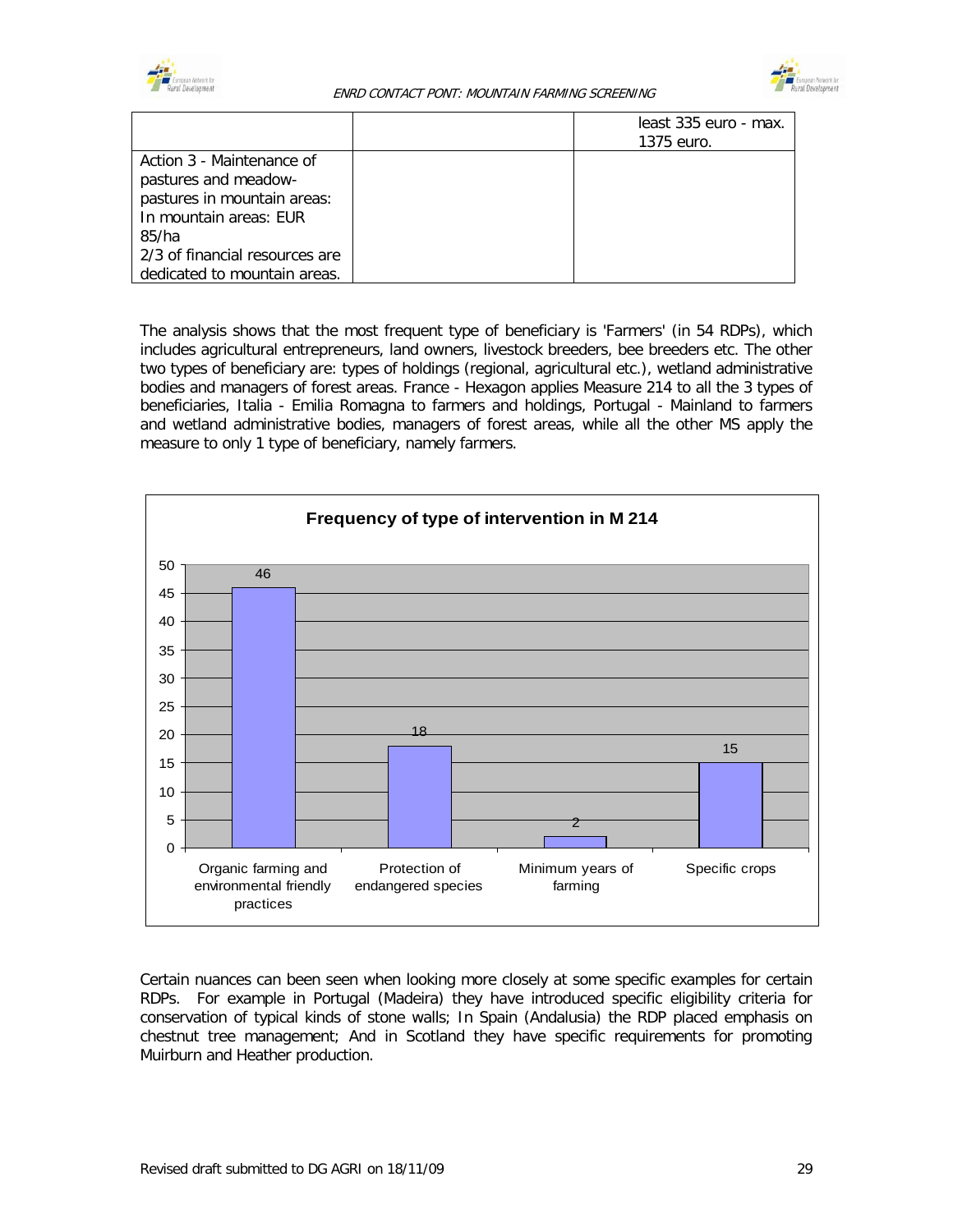![](_page_35_Picture_0.jpeg)

![](_page_35_Picture_2.jpeg)

![](_page_35_Figure_3.jpeg)

### **Axis 2 forestry measures 221 and 226**

The main aim of measure 226 (restoring forestry potential and introducing prevention actions) and measure 221 (first afforestation of agricultural land), is to contribute to Axis 2 objectives through the protection of the environment, the prevention of natural hazards, the preservation of the environmental and economic role of forests.

13 RDPs (4 MS: FR, IT, Pt, SK) have specifically targeted measure 226 or specific submeasures/actions at mountain areas or at areas in which mountains assume a relevant role or, in general, at disadvantaged areas. The way in which the link with these areas is provided can be represented by a delimitation of the national/regional territory in which the measure can be applied (territorial targeting, often referring to the national classification for rural areas, e.g. Italian RDPs) or through a priority of the interventions. This criterion has been applied also in measure 221, but in a lower extent (3 RDPs out of 15).

In a few cases, the link with mountain areas is weaker. In one case, for example, 'mountain authorities' are listed among the potential beneficiaries of the measures (no further detail is given) while in another RDP (IT-Toscana), the measure description generically highlights the need of 'preventing landslide nearby mountain creeks'.

Among the beneficiaries who can have access to the measure land owners (also in association), local authorities and public bodies are considered. In general the public support rate for the measure is set at 100% of the expenditures, but in the majority of cases this percentage can be reached only by public bodies or authorities while the support rate for privates is usually lower (70%-80%).

For measure 221, the approach followed in the most of the cases (9 RDPs) has been to guarantee higher level of support to MAs/LFA with an average increase of 10% of the basic rate of support (usually 70-80%).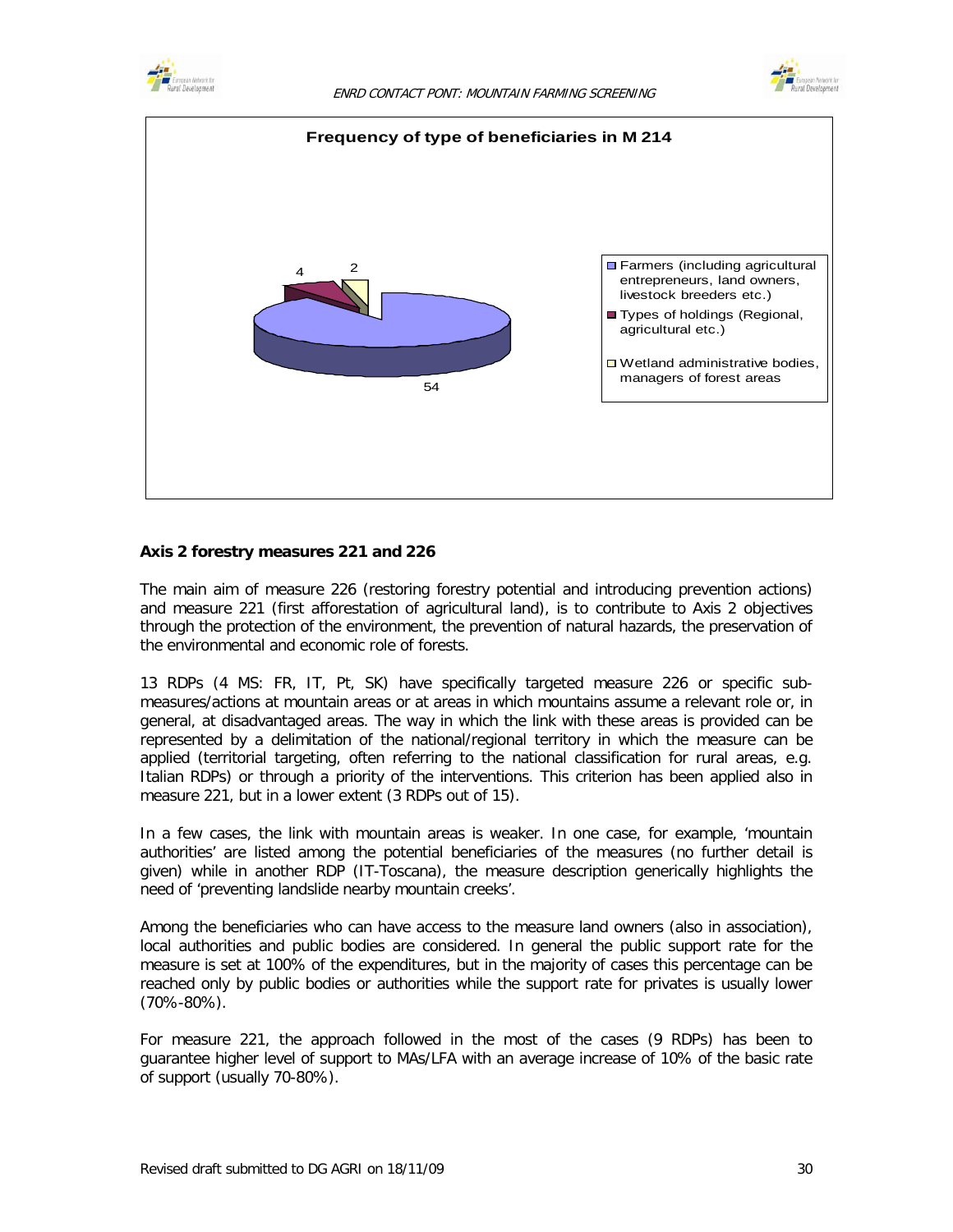



#### **Measure 311: Diversification into non-agricultural activities**

Measure 311 and more in general measures under Axis 3 should contribute to the main priority of the creation of employment opportunities in rural areas in non-agricultural activities and services. Measure 311 foresees support to members linked to farm holding who diversify in nonagricultural activities.

In this context the analysis shows that among the Axis 3 measures, measure 311 has been directly linked to the support of mountain areas in 19 RDPs (among which 16 Italian RDPs, FR-Reunion, Navarra and Cataluña for Spain). In practically all cases, this link is provided by an explicit targeting to mountain areas or areas where mountains are relevant such as disadvantaged areas and LFA that suffer of depopulation.

This targeting action has been translated to ensuring a priority for the actions to be carried out in these areas or even more through an exclusive application of the measure. This means that either farmers on other areas are excluded for the support, or the farmers in mountain areas are given priority during the selection of the projects.

From the economic support point of view, in those cases in which priority is given to mountain areas, farmers (or farmers' family members) can receive a higher % of total investment expenditures supported (e.g. 50% in LFA areas against the 40% in other areas or 45% in disadvantaged areas against the 35%).

When the measure is exclusively applied in mountain areas the support percentage varies from 30% to 75% according to different factors as area, type of farmer (e.g. young farmer), type of project (simple/integrated project).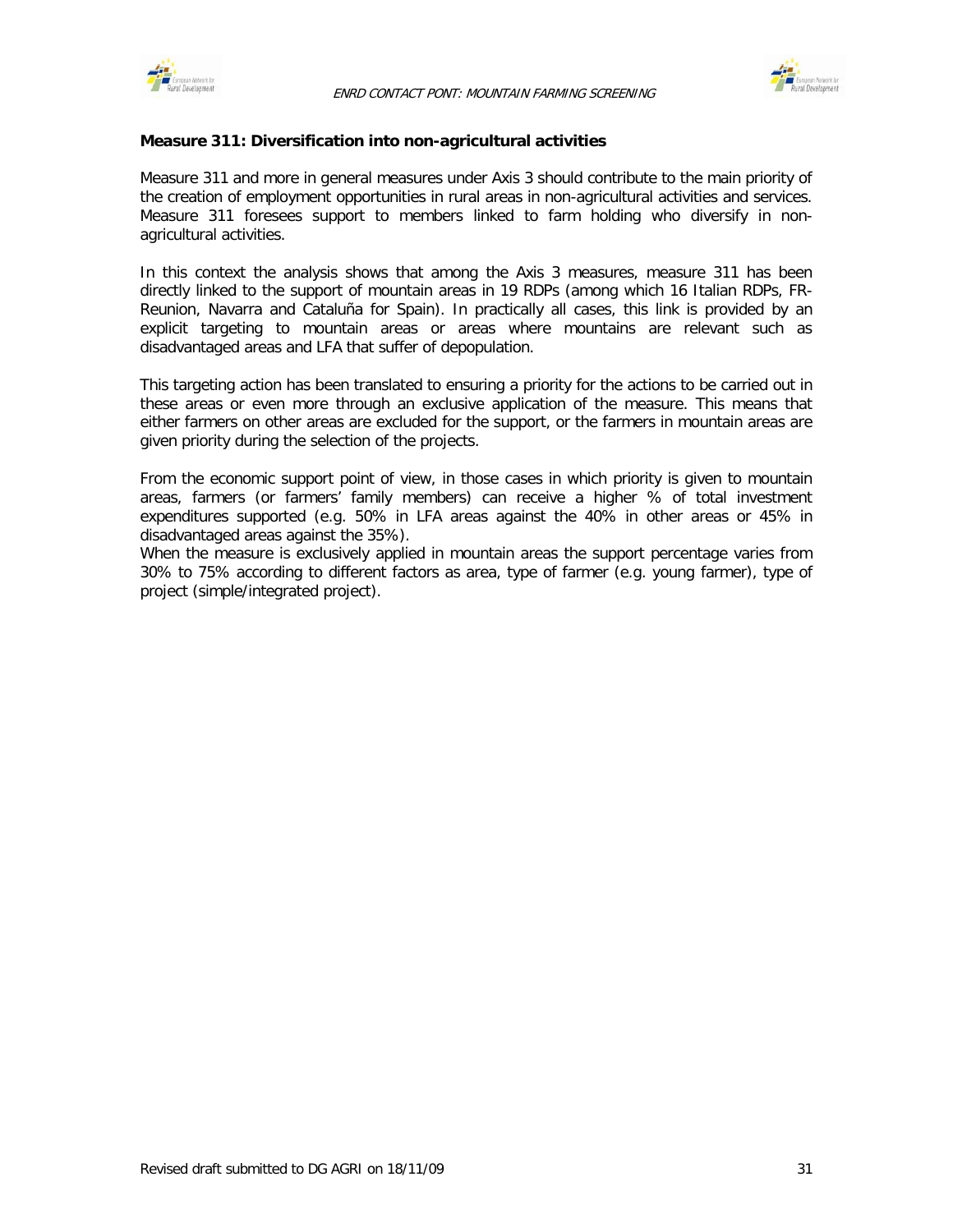



### **3. Other measures which could apply to mountain areas (no explicit reference in the RDPs)**



The analysis undertaken on 62 RDPs indicates that several RDP measures are considered to have a relevant role in supporting mountain areas even if no explicit reference is made about mountain farming in the RDPs.

30 measures potentially relevant to mountain areas have been identified at least once in the analysed RDPs, with measure 214 being identified in 40 different RDPs<sup>[9](#page-37-0)</sup>. Other measures of Axis 2 have considered to have a particularly relevance are measure 216 and the forestry-related measures 226 and 227 $10$ .

<span id="page-37-0"></span> $\overline{a}$ 9 In Finland – Mainland, the Organic farming and environmentally friendly practices criterion is considered linked to MF because "Land in mountain areas are likely to be highly suited to extensive organic production systems". (Finland – Mainland RDP fiche).

In France - Corse, Specific crops (including crops at risk) is selected because "except citrus fruits, most eligible endangered traditional plant species and local varieties (chestnut, olive, fig, grapes, onions, aromatic plants) are characteristic of mountain farming systems in Corsica"; Animal species at risk because "most eligible endangered traditional animal species (donkey, horse, cattle, goat, pig, bee), are characteristic of mountain livestock breeding systems in Corsica"; Wetlands, grasslands and meadows because "extensive use of grasslands is common to the whole mountain area". (France – Corse RDP fiche).

<span id="page-37-1"></span>Where a measure does not have any sub-measure, it can explicitly make reference to mountain areas or not, i.e. be included in the analysis of section 2 or section 3. However, where a measure has several discrete sub-measures, one or more sub-measures may make explicit reference to mountain areas and other sub-measures may not do so but may also apply to mountain areas. Thus, such measure may be included in the analyses of both section 2 and section 3. For examples, Measure 214 is explicitly applied to mountain areas in 35 RDPs and implicitly in 40 RDPs.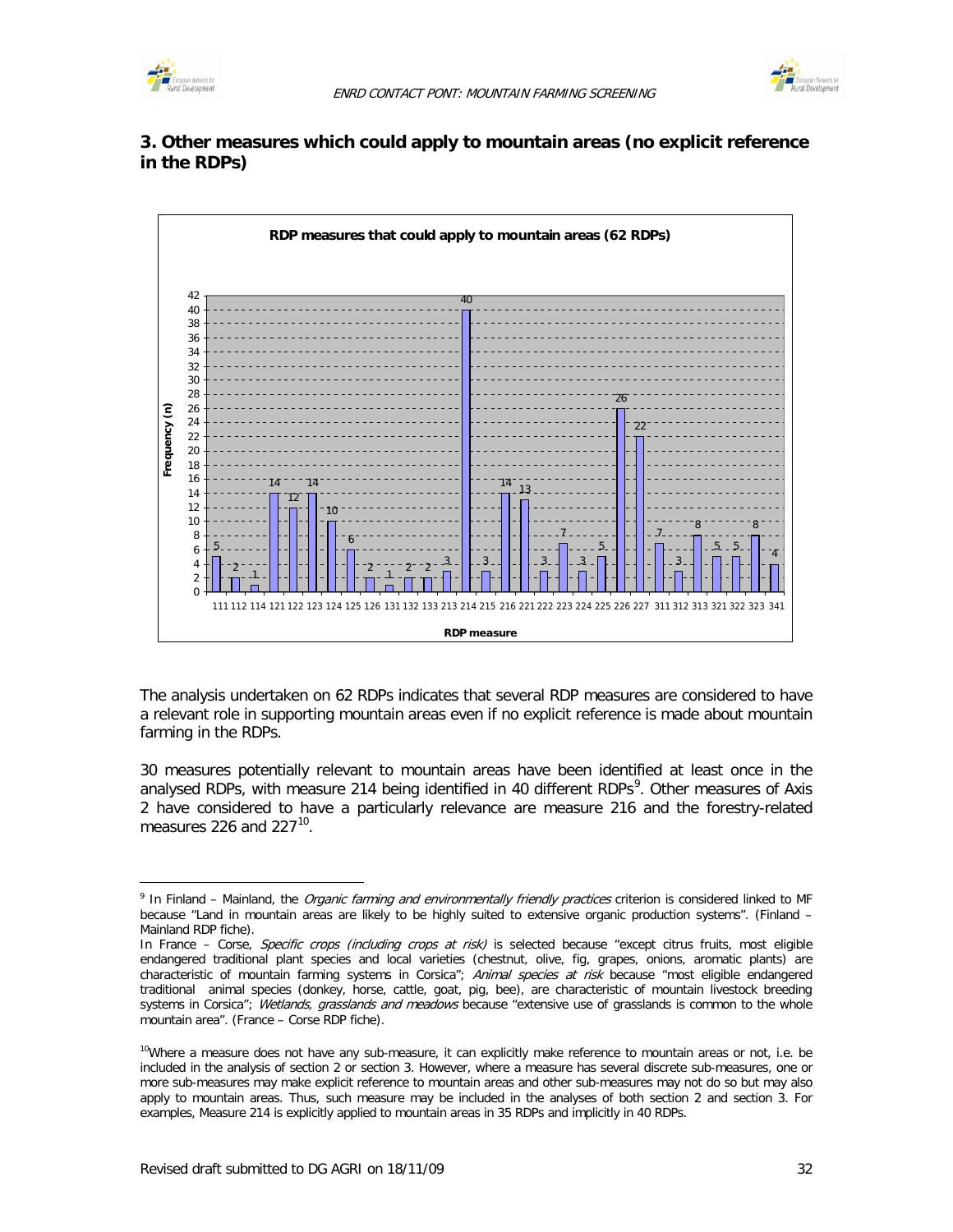

#### ENRD CONTACT PONT: MOUNTAIN FARMING SCREENING



The importance of the forestry sector is confirmed by the high frequency of measure 122 in Axis 1. In this axis the other most relevant measures are the ones related to investments (121 and 123) together with the measure on cooperation for the development of new product, processes and technologies. Among Axis 3 measures, measure 313 on encouragement of tourism activities is considered to have relevance in mountain areas in the largest number of RDPs, followed by measures 311 – diversification of agricultural activities and 323 – conservation and upgrading of cultural heritage.

In 11 out of the 16 MS considered in the analysis, at least one measure that could be relevant for mountain areas has been identified even if no specific reference is made in the related RDPs. In certain MS, for example, Romania, Italy, Sweden 6/7 different measures have been identified, 5 in Spain and France indicating that in these countries a further analysis could be undertaken in order to establish an eventual link between a strategy for mountain areas and the potential support given by the implementation of the RDPs measures identified $11$ .



NB: for the MS with regionalised programmes (ES, IT, FR, FL, PT) an average number of measures has been considered.

 $\overline{a}$ 

<span id="page-38-0"></span><sup>&</sup>lt;sup>11</sup>For the RDPs that refer to regions entirely classified as 'mountain areas', each measure can potentially be applied (i.e. be relevant) for mountain areas. These cases (as, for example, FR-Corse or IT-Trento) are not interested by the analysis related to Qn 2.3 of the RDP fiches.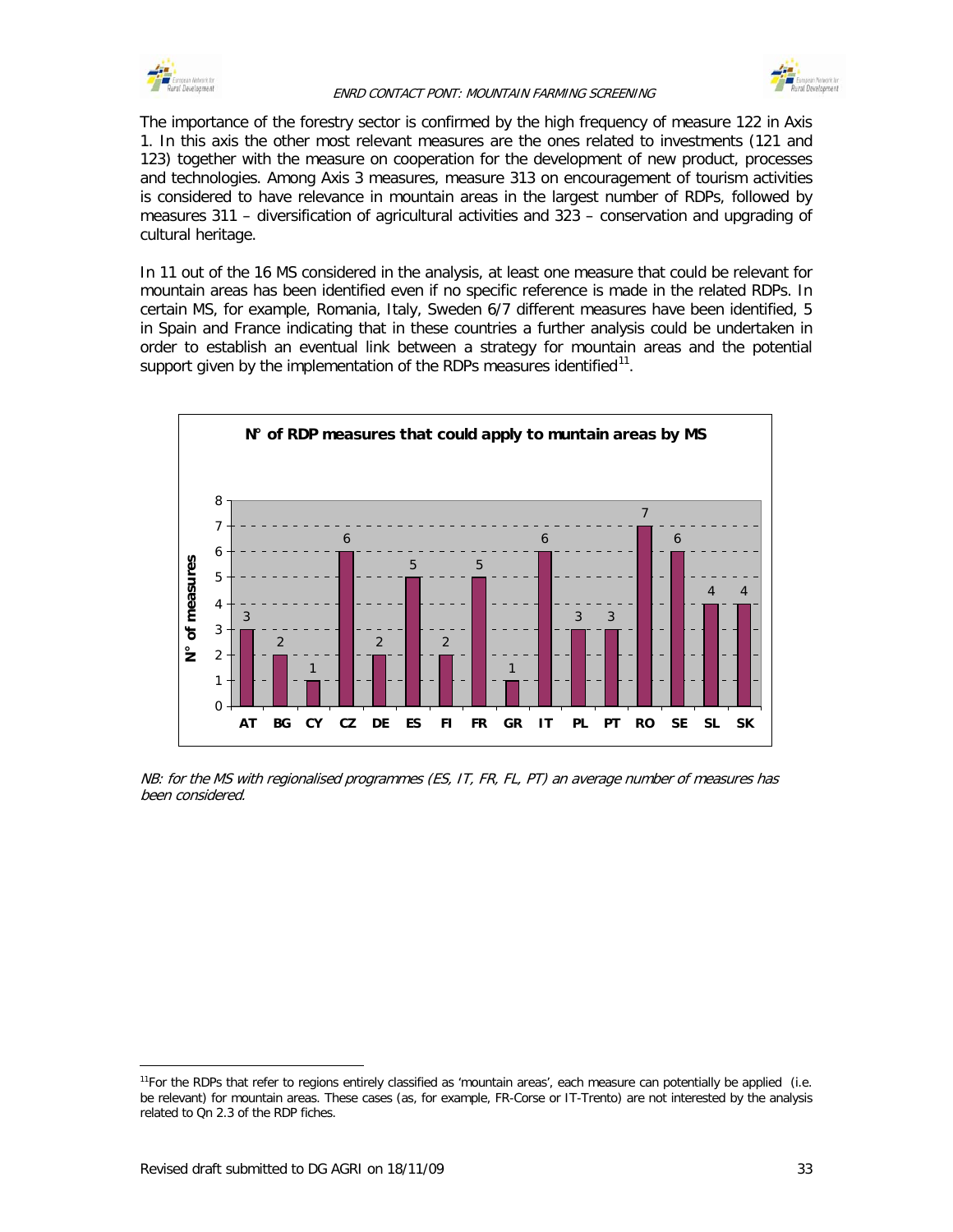



# **ANNEX 3: Allocation of EAFRD programmed expenditure to Measure 211**

(Countries/regions withy mountain areas (According to Article 18 or Reg. 1257/99)

| Country                | Mountain area %<br>of national<br>territory<br>(EEA, 2009) | UAA % in<br><b>Mountain</b><br><b>LFA</b> | <b>EAFRD</b> programmed<br>under Measure 211<br>$(2007 - 2013)$ |                               | <b>Total</b><br><b>EAFRD</b> |
|------------------------|------------------------------------------------------------|-------------------------------------------|-----------------------------------------------------------------|-------------------------------|------------------------------|
|                        | %                                                          | %                                         | <b>EUR</b><br>million                                           | % of<br>total<br><b>EAFRD</b> | <b>EUR</b><br>million        |
| <b>AUSTRIA</b>         | 74                                                         | 50.4                                      | 832.2                                                           | 21.3                          | 3,911.5                      |
| <b>BULGARIA</b>        | 49                                                         | 16.4                                      | 191.2                                                           | 7.3                           | 2,609.1                      |
| <b>CYPRUS</b>          | 46                                                         | 12.6                                      | 4.2                                                             | 2.6                           | 162.5                        |
| <b>CZECH REPUBLIC</b>  | 33                                                         | 28.2                                      | 304.0                                                           | 10.8                          | 2,815.0                      |
| <b>GERMANY</b>         | 16                                                         | 2.1                                       | 108.5                                                           | 1.3                           | 8,107.2                      |
| Baden-Württemberg      |                                                            |                                           | 19.4                                                            | 3.2                           | 610.7                        |
| Bavaria                |                                                            |                                           | 87.2                                                            | 7.0                           | 1,253.9                      |
| North Rhine-Westphalia |                                                            |                                           | 1.8                                                             | 0.6                           | 292.5                        |
| Sachsen                |                                                            |                                           | 0.2                                                             | 0.0                           | 926.8                        |
| <b>SPAIN</b>           | 54                                                         | 33.7                                      | 248.6                                                           | 3.5                           | 7,088.3                      |
| Andalucía              |                                                            |                                           | 22.4                                                            | 1.2                           | 1,881.7                      |
| Aragon                 |                                                            |                                           | 23.5                                                            | 1.2                           | 1,881.7                      |
| <b>Asturias</b>        |                                                            |                                           | 25.7                                                            | 8.7                           | 295.1                        |
| <b>Baleares</b>        |                                                            |                                           | 0.9                                                             | 2.0                           | 44.9                         |
| Canarias               |                                                            |                                           | 1.0                                                             | 0.6                           | 153.3                        |
| Cantabria              |                                                            |                                           | 17.4                                                            | 23.0                          | 75.7                         |
| Castilla-la-Mancha     |                                                            |                                           | 42.5                                                            | 4.6                           | 924.5                        |
| Castilla y León        |                                                            |                                           | 29.0                                                            | 4.0                           | 722.9                        |
| Cataluña               |                                                            |                                           | 13.2                                                            | 4.8                           | 272.6                        |
| Extremadura            |                                                            |                                           | 22.0                                                            | 2.8                           | 779.8                        |
| Galicia                |                                                            |                                           | 28.1                                                            | 3.3                           | 856.5                        |
| <b>Madrid</b>          |                                                            |                                           | 1.0                                                             | 1.4                           | 69.6                         |
| <b>Murcia</b>          |                                                            |                                           | 3.4                                                             | 1.7                           | 206.0                        |
| <b>Navarra</b>         |                                                            |                                           | 4.5                                                             | 4.0                           | 112.3                        |
| Pays Basque            |                                                            |                                           | 6.3                                                             | 8.0                           | 78.1                         |
| La Rioja               |                                                            |                                           | 2.0                                                             | 3.9                           | 51.1                         |
| Valencia               |                                                            |                                           | 5.9                                                             | 3.7                           | 161.7                        |
| <b>France</b>          | 25                                                         | 14.6                                      | 1,636.8                                                         | 25.4                          | 6,442.4                      |
| Hexagone               |                                                            |                                           | 1,571.3                                                         | 27.4                          | 5,727.1                      |
| Corse                  |                                                            |                                           | 38.7                                                            | 46.5                          | 83.2                         |
| Guadeloupe             |                                                            |                                           | 0.6                                                             | 0.4                           | 138.1                        |
| Martinique             |                                                            |                                           | 5.5                                                             | 5.5                           | 100.1                        |
| Île de la Réunion      |                                                            |                                           | 20.8                                                            | 6.5                           | 319.1                        |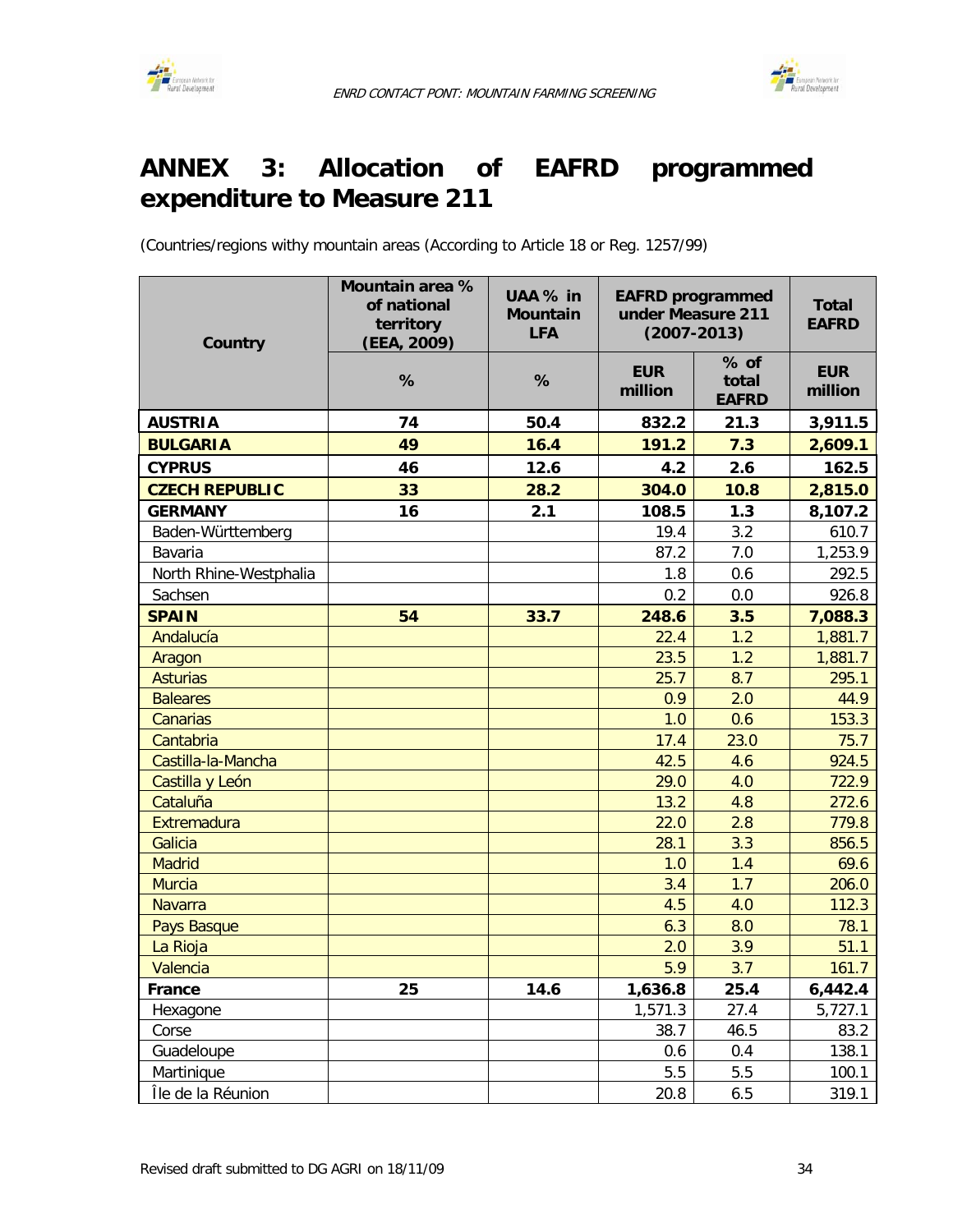

#### ENRD CONTACT PONT: MOUNTAIN FARMING SCREENING



| <b>GREECE</b>         | 72 | 53.9 | 260.8   | 7.0  | 3,707.3  |
|-----------------------|----|------|---------|------|----------|
| <b>ITALY</b>          | 60 | 35.2 | 382.7   | 4.6  | 8,250.6  |
| Abruzzo               |    |      | 15.6    | 9.2  | 168.9    |
| Bolzano               |    |      | 23.9    | 17.4 | 137.6    |
| Emilia Romagna        |    |      | 24.0    | 5.8  | 411.3    |
| Friuli Venezia Giulia |    |      | 15.9    | 14.6 | 108.8    |
| Lazio                 |    |      | 4.1     | 1.4  | 288.4    |
| Liguria               |    |      | 6.5     | 6.1  | 106.0    |
| Lombardia             |    |      | 31.3    | 7.9  | 395.9    |
| Marche                |    |      | 7.6     | 3.7  | 202.3    |
| Piemonte              |    |      | 23.6    | 6.0  | 394.5    |
| Toscana               |    |      | 4.8     | 1.3  | 369.2    |
| Trento                |    |      | 24.7    | 24.5 | 100.7    |
| Umbria                |    |      | 7.5     | 2.2  | 334.4    |
| Valle d'Aosta         |    |      | 19.7    | 37.7 | 52.2     |
| Veneto                |    |      | 35.6    | 8.8  | 402.5    |
| Molise                |    |      | 5.1     | 5.9  | 85.8     |
| Sardegna              |    |      | 30.7    | 5.6  | 551.3    |
| Basilicata            |    |      | 10.4    | 2.8  | 372.7    |
| Calabria              |    |      | 16.7    | 2.7  | 623.3    |
| Campania              |    |      | 50.1    | 4.6  | 1,082.3  |
| Puglia                |    |      | 1.3     | 0.2  | 851.3    |
| <b>Sicilia</b>        |    |      | 23.8    | 2.0  | 1,211.2  |
| <b>POLAND</b>         | 5  | 1.3  | 0.0     | 0.0  | 13,230.0 |
| Portugal              | 38 | 30.2 | 562.8   | 14.4 | 3,917.5  |
| Continente            |    |      | 545.8   | 15.7 | 3,468.1  |
| Madeira               |    |      | 17.0    | 9.7  | 175.0    |
| <b>ROMANIA</b>        | 38 | 8.7  | 498.4   | 6.2  | 8,022.5  |
| <b>SWEDEN</b>         | 21 | 10.8 | 0.0     | 0.0  | 1,825.6  |
| <b>SLOVENIA</b>       | 76 | 69.5 | 189.5   | 21.1 | 900.3    |
| <b>SLOVAKIA</b>       | 60 | 24   | 315.2   | 16.0 | 1,969.4  |
| EU 27 (without        |    |      |         |      |          |
| Finland)              |    | 16.4 | 5,535.0 | 7.6  | 72,959.2 |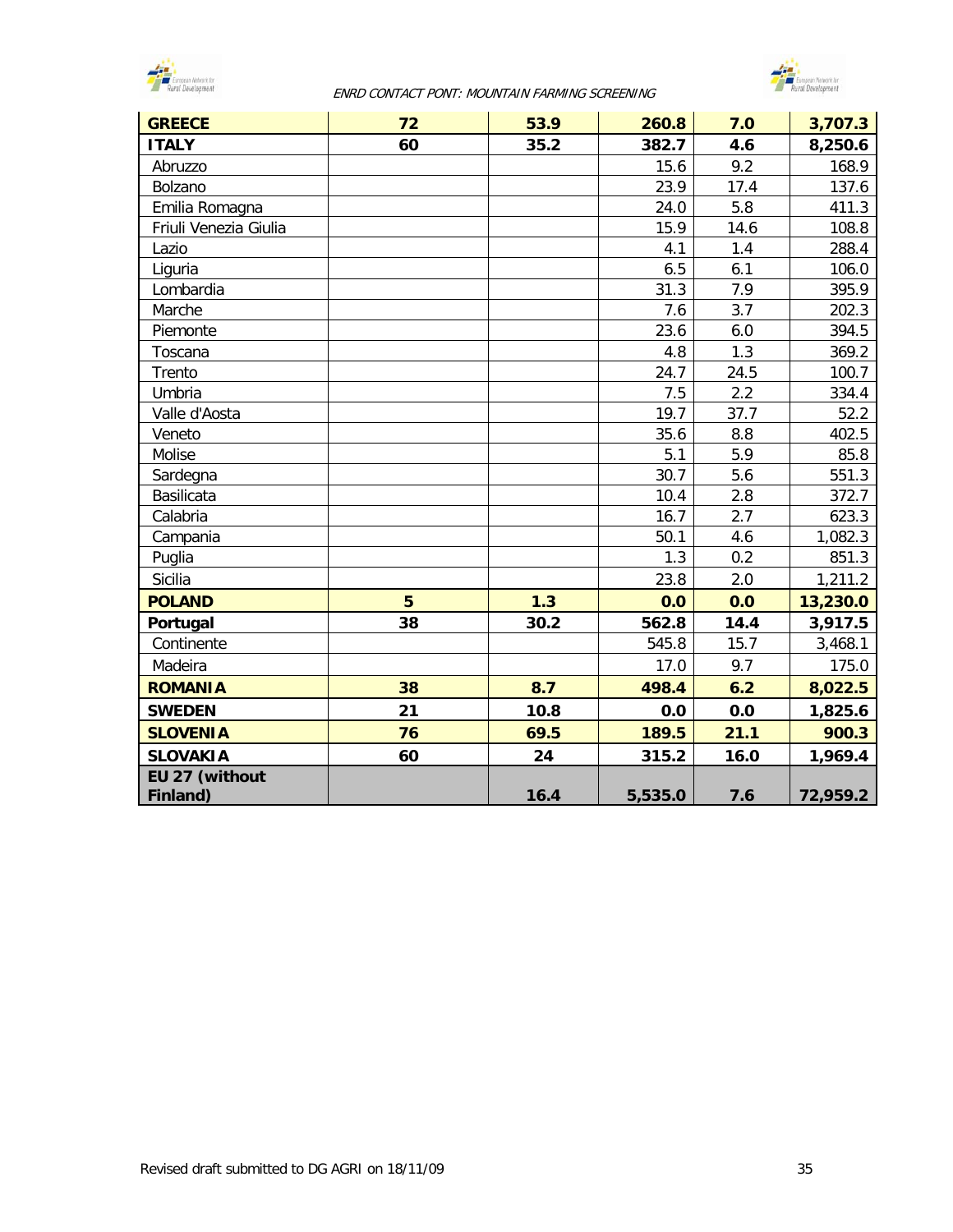



# **ANNEX 4: Summary Report on Italian Support for Mountain Farming**

### Executive summary

Over 54% of Italy is defined as mountain areas, clustered into three main zones, namely: the Alps in the North; the Apennine in the Centre; and several internal mountains in the regions of Southern Italy. The Italian NSP highlights some of the major problems affecting these mountain areas. In particular, it cites:

- o The lack of adequate strategic forestry planning and management;
- o The strong fragmentation of property in mountain areas;
- o The increased abandonment of mountain areas and of mountain farming/pastoral activities, that leads to a spontaneous return to nature/forest landscape patterns, with diminishing biodiversity values;
- o The high soil vulnerability and fire risk of many mountain areas.

In order to address these issues, the NSP proposes certain interventions mainly focused on maintaining farming activities in LFAs, preservation of biodiversity (particularly high value agro-forestry systems) and restoration of natural habitats. However, when comparing the NSP with the twenty-one RDPs it is clear that the NSP does not provide a sufficiently elaborated framework for addressing the problems of mountain areas/farming in Italy. And indeed none of the RDPs (with the exception of those classified entirely as mountainous) provide a strategic analysis or integrated programme for such areas. However, in broad terms, the content of the large majority of the RDPs addresses the key issues highlighted by the NSP, trying to avoid/reduce the abandonment of mountain areas and of mountain farming, and the lack of adequate/proper strategic forestry planning and management. This has been achieved predominantly through funding of Measure 211. Almost all the Italian RDPs have used Measure 211 as a major tool for addressing mountain farming/issues, with fairly similar eligibility and payment criteria, apart from the Regions entirely classified as mountainous that adopted a more sophisticated approach for both aspects (e.g. adopting a complex more payment formula, allowing them to take into account a wider range of factors).

However, the analysis of the funding of Measure 211 and of the other measures directly addressing mountain farming shows relevant differences between regions/areas. The budget allocated to Measure 211 varies from 0,7% in Puglia to 21,9% in Valle d'Aosta and Trento, while the RDP budget spent on all the relevant measures varies from 4,8% (Sicilia) to 89,5% (Trento). Northern regions (Piemonte, Lombardia, Veneto, Trento, Bolzano, Aosta) devoted far larger resources to mountain-related measures, whereas most other Regions allocated only minor amounts to this sector (both in terms of funds spent on n.211 and on all other mountain-relevant measures), non-withstanding the high presence of mountain areas in their territory.

The RDPs approach to solving the problems highlighted by the Italian NSP is usually two-sided, namely: (i) Support for diversification-oriented measures, namely Measure 311 (Diversification into non-agricultural activities), used in 17 RDPs; Measure 313 (Incentives for Tourism activities), used in 12 RDPs; Measure 321 (Basic services for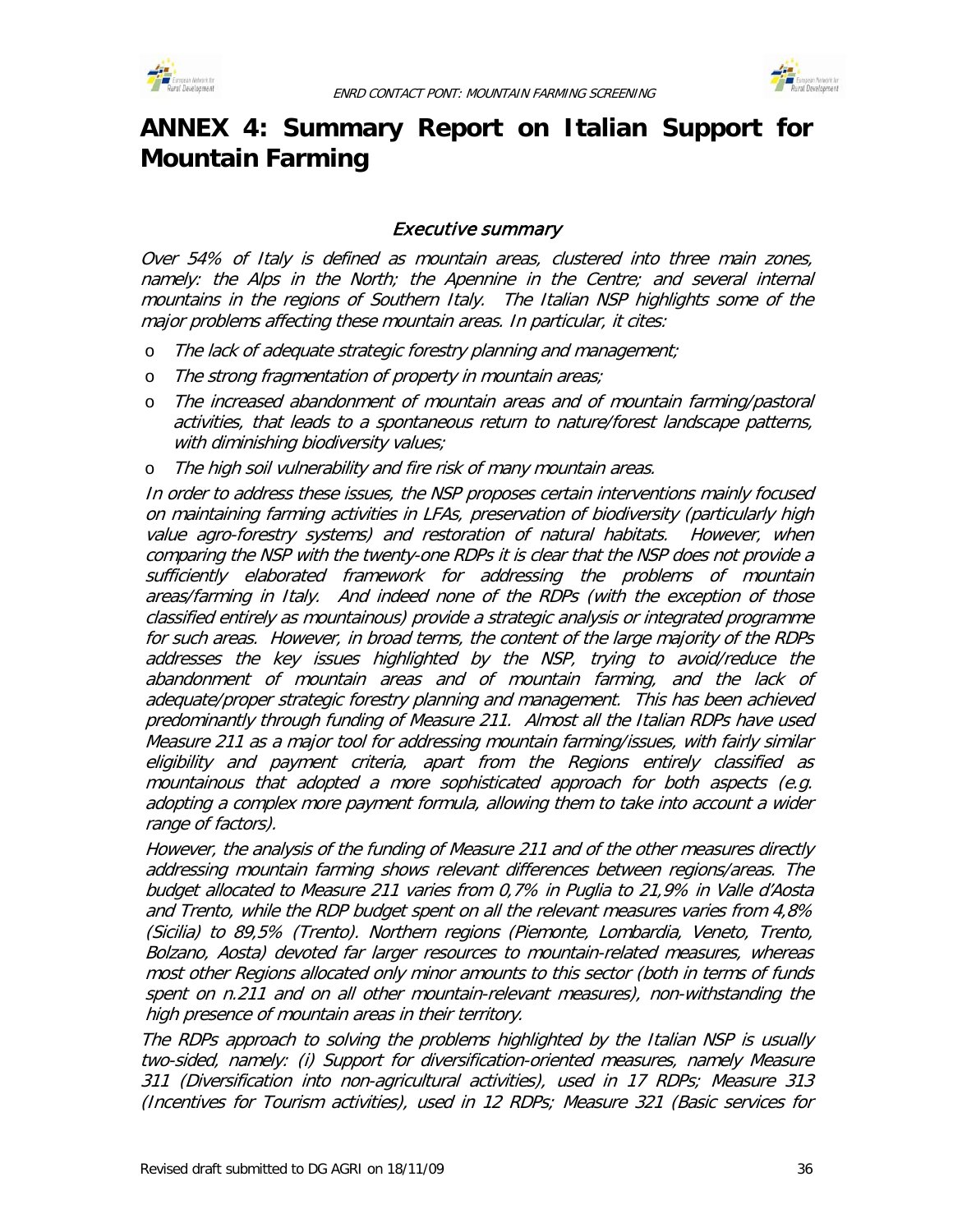



rural economy and population), used in 11 RDPs; Measure 323 (Conservation and upgrading of the rural heritage), used in 11 RDPs; and (ii) Support for Forestryimprovement, namely Measure 125 (Infrastructures linked to the development of farm and forestry) used in 10 RDPs; Measure 121 (Modernisation of agricultural holdings); Measure 214 (Agri-Environment payments); and Measure 226 (Restoration of forestry potential and preventive interventions). Other measures that indirectly or potentially address mountain farming/issues include: Measure 122 (Economic Exploitation of forestry); Measure 123 (Increase in the added value of farm and forestry produce); Measure 124 (Cooperation for the development of new products / processes); Measure 216 (Non-productive investments); Measure 221 (First afforestation of agricultural land); & Measure 227 (Support to non-productive investments in forestry areas).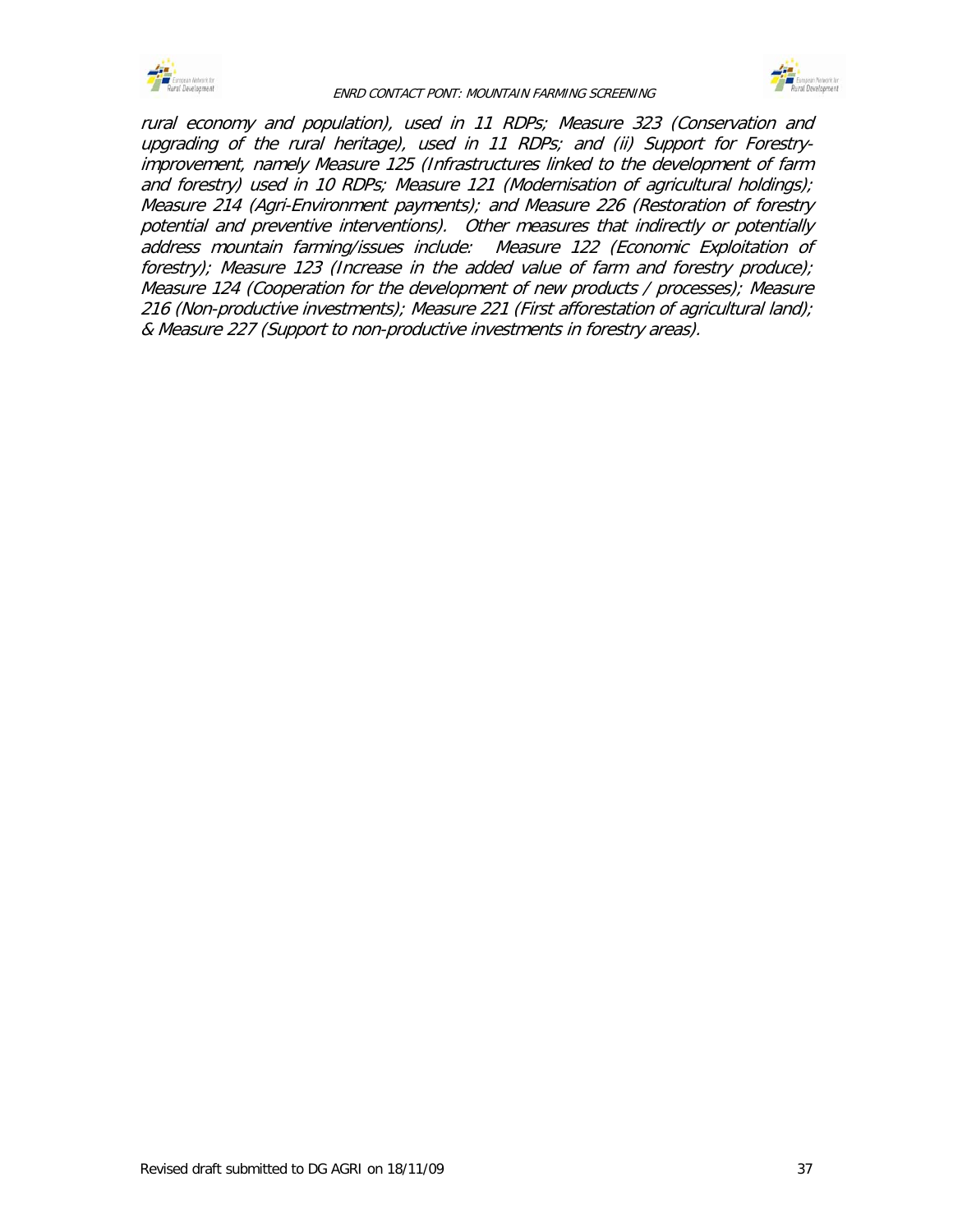



### **Main Summary Report on Italian Support for Mountain Areas, based on screening of 2007–2013 National Strategy Plan (NSPs) and 21 Rural Development Programmes (RDPs)**

## **1. The NSP and its consistency with the RDPs with respect to mountain farming**:

Italy is a country with a relevant presence of Mountain areas with 54,3% of the overall surface defined as mountainous, according to the latest available data (2004, ISTAT-National Statistical Bureau). These mountain territories can be broadly distinguished in three types of areas:

- o The Alps area, interesting Northern Italy (e.g. regions such as Liguria, Piemonte, Vallle d'Aosta, Lombardia, Veneto, Friuli V.Giulia, and the Provinces of Trento-Bolzano);
- o The Apennine area, representing the backbone of Central Italy (e.g. regions such as Emilia-Romagna, Toscana, Umbria, and partially Lazio);
- o Other Regions, mainly in Southern Italy, where mountains tend to be located in internal parts of regional boundaries (Abruzzo, Molise, Puglia, Basilicata, Campania, Calabria, Sicilia, Sardegna).

The Italian NSP basically highlights the current, major problems of mountain areas, briefly outlining some intervention approaches. In particular, among the perceived issues at stake, it underlines:

- o The lack of adequate/proper strategic forestry planning and management;
- o The strong fragmentation of property in mountain areas;
- o The increased abandonment of mountain areas and of mountain farming/pastoral activities, that leads to a spontaneous return to nature/forest landscape patterns (often with diminishing biodiversity value);
- o The high soil vulnerability and fire risk of many mountain areas.

In order to address these issues, the NSP proposes to preserve the maintenance of farming activities in LFAs (mainly via compensation allowances, but also by the implementation of other measures), and to concentrate resources in such areas, and in non-production investments. The preservation of biodiversity features and of high value agro-forestry systems should also be part of the RDPs strategy (e.g. by preserving semi-natural habitats, by developing ecological corridors, by restoring natural habitats).

The comparative analysis of the NSP and of the 21 Italian RDPs leads to the following conclusions:

1) The NSP does not provide a detailed and comprehensive framework for addressing the problems of mountain areas/farming in Italy;

2) None of the various Italian RDPs (exception given for the 3 produced by Regions/Provinces that are entirely classified as mountainous, namely Valle d'Aosta, Bolzano, Trento) includes a strategic analysis/programme for such areas;

3) However, in broad terms, the content of the large majority of the RDPs addresses the key issues highlighted by the NSP, trying to avoid/reduce the abandonment of mountain areas and of mountain farming, and the lack of adequate/proper strategic forestry planning and management, by funding key Measure 211 and other measures that aim at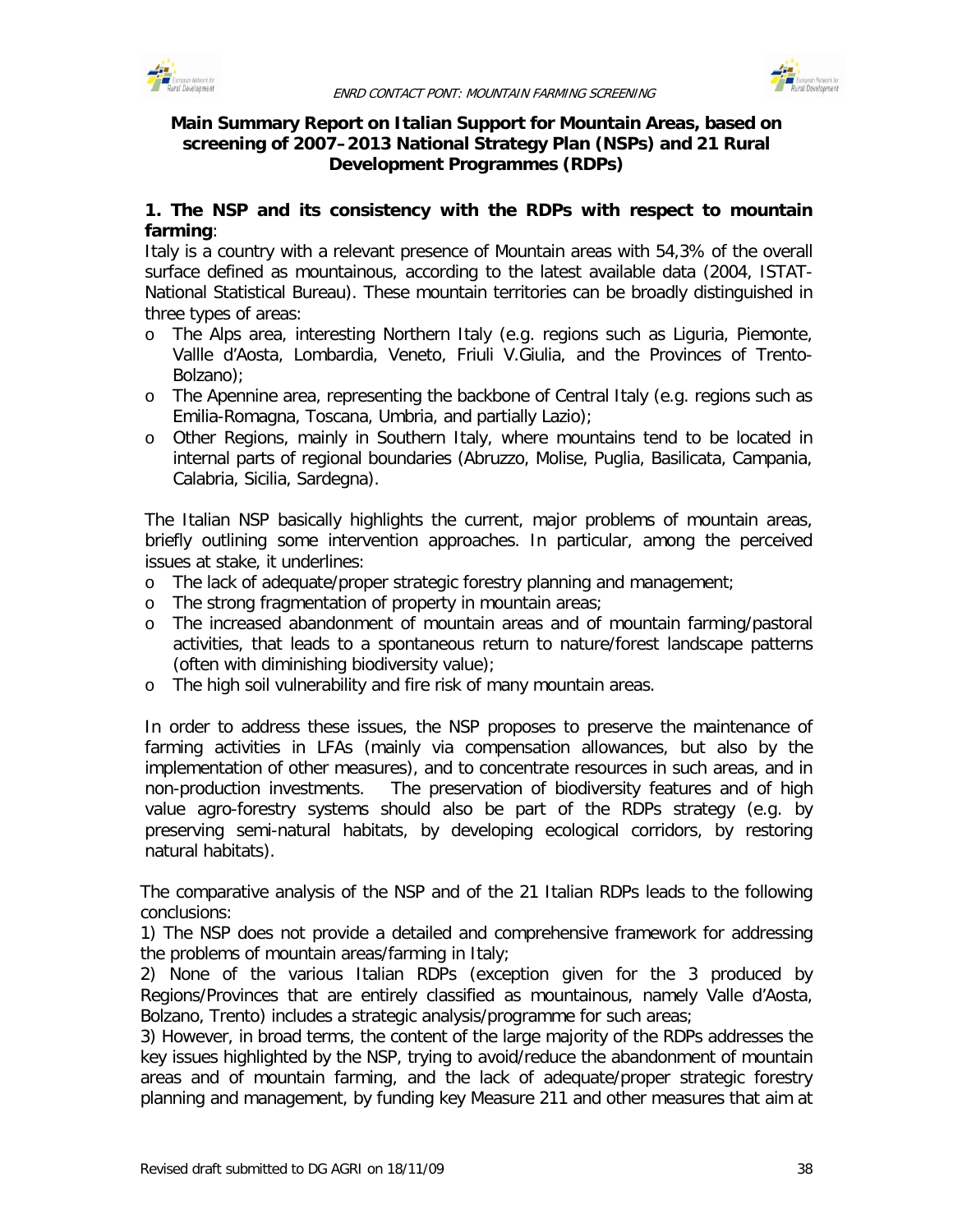



achieving these goals. These characteristics will be further described in the following paragraphs, from where it basically emerges that there is a great difference between the relevance of mountain issues and the corresponding funding approach in each Region.

#### **2. The use and application of Measure 211 and/or 212:**

The analysis of the implementation of measures 211 and 212 in Italy proves fairly interesting. First, it is noted that 13 Regions out of 21 implemented the second measure, but only 6 of them with a "significant" level of funding (that is to say more than 1% of overall RDP budget). These were Regions of Southern and Central Italy where a large part of the territory is less advantaged, although not located in mountain areas. Therefore, it emerges that Measure 211 represents the key tool chosen to provide compensation payments to farmers operating in mountain areas, while Measure 212 only plays a minor role. Table 1 highlights the main characteristics of the of the implementation of measure 211 in terms of funding, whilst Table 2 presents the key features of the measure implementation for what concerns its eligibility/payments requirements.

| <b>RDP</b>         | % of<br><b>RDP</b><br>budget | <b>Total cost</b><br>of measure<br>211(€) | <b>Target</b><br>€/ha<br>(ha) |       | n.212                       | Rank<br>$(\epsilon/ha)$ | %<br><b>Mountain</b> |
|--------------------|------------------------------|-------------------------------------------|-------------------------------|-------|-----------------------------|-------------------------|----------------------|
|                    | 9.2                          | 35,509,700                                | 90,000                        | 395   | Y<br>$(min)^*$              | 17                      | 76.6                 |
| Italy - Abruzzo    |                              |                                           |                               |       |                             |                         |                      |
| Italy - Basilicata | 2.7                          | 17,743,158                                | 35,000                        | 507   |                             | 15                      | 71.3                 |
| Italy - Calabria   | 2.7                          | 29,000,000                                | 79,670                        | 364   | Υ                           | 18                      | 65.7                 |
| Italy - Campania   | 4.6                          | 87,198,219                                | 50,000                        | 1,744 | Υ                           | $\mathbf{1}$            | 56.4                 |
| Italy - Em. Rom.   | 6.4                          | 59,445,768                                | 67,000                        | 887   | $\overline{Y}$<br>$(min)^*$ | 9                       | 38.5                 |
| Italy - FVG        | 14.6                         | 36,129,941                                | 23,500                        | 1,537 |                             | 3                       | 56.9                 |
| Italy - Lazio      | 1.4                          | 9,241,395                                 | 11,170                        | 827   | Y<br>$(min)^*$              | 12                      | 44.2                 |
| Italy - Liguria    | 5.3                          | 14,763,727                                | 11,000                        | 1,342 | $\overline{Y}$<br>$(min)^*$ | 4                       | 81.5                 |
| Italy - Lombardia  | 7.9                          | 71,132,243                                | 70,000                        | 1,016 |                             | 7                       | 43.3                 |
| Italy - Marche     | 3.8                          | 17,460,000                                | 53,430                        | 327   | Y<br>$(min)^*$              | 19                      | 59.0                 |
| Italy - Molise     | 5.9                          | 11,500,000                                | 13,143                        | 875   | Υ                           | 11                      | 78.7                 |
| Italy - Piemonte   | 6                            | 53,545,455                                | 75,000                        | 714   |                             | 13                      | 51.8                 |
| Italy - PA Bolzano | 17.4                         | 54,381,175                                | 60,000                        | 906   |                             | 8                       | 100.0                |
| Italy - PA Trento  | 21.9                         | 56,092,118                                | 50,000                        | 1,122 |                             | 5                       | 100.0                |

## **Table 1: Implementation of Measure 211**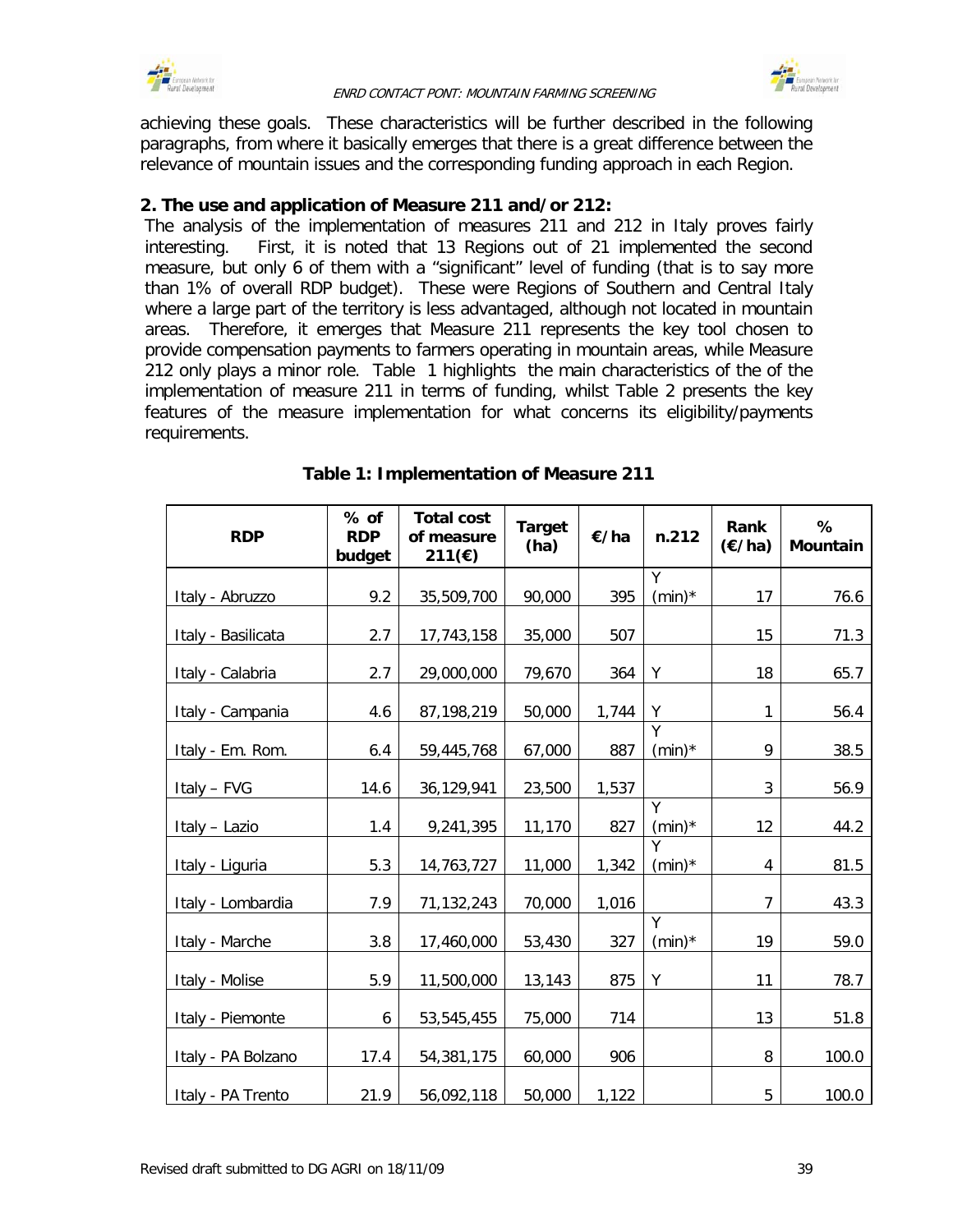

#### ENRD CONTACT PONT: MOUNTAIN FARMING SCREENING



| Italy - Puglia          | 0.7  | 3,500,000  | 7,666   | 457   | Υ         | 16 | 24.8  |
|-------------------------|------|------------|---------|-------|-----------|----|-------|
|                         |      |            |         |       |           |    |       |
| Italy - Sardegna        | 8.8  | 69,861,816 | 117,000 | 597   | Υ         | 14 | 74.5  |
|                         |      |            |         |       | v         |    |       |
| Italy - Sicilia         | 1.5  | 33,000,000 | 29,950  | 1,102 | $(min)^*$ | 6  | 36.7  |
|                         |      |            |         |       |           |    |       |
| Italy - Toscana         | 1.3  | 11,000,000 | 80,000  | 138   | Υ         | 21 | 47.3  |
|                         |      |            |         |       |           |    |       |
| Italy - Umbria          | 5.2  | 16,996,682 | 85,000  | 200   | Υ         | 20 | 85.8  |
|                         |      |            |         |       |           |    |       |
| Italy - V. d'Aosta      | 21.9 | 44,697,562 | 51,000  | 876   |           | 10 | 100.0 |
|                         |      |            |         |       |           |    |       |
| Italy - Veneto          | 8.8  | 80,927,795 | 47,227  | 1,714 |           | 2  | 32.0  |
| <b>National Average</b> | 7.52 | 38,720,322 |         | 840   |           |    | 63.10 |

\*N.B. Identifies a situation where measure 212 was only minorly funded (less than 1% of RDP budget)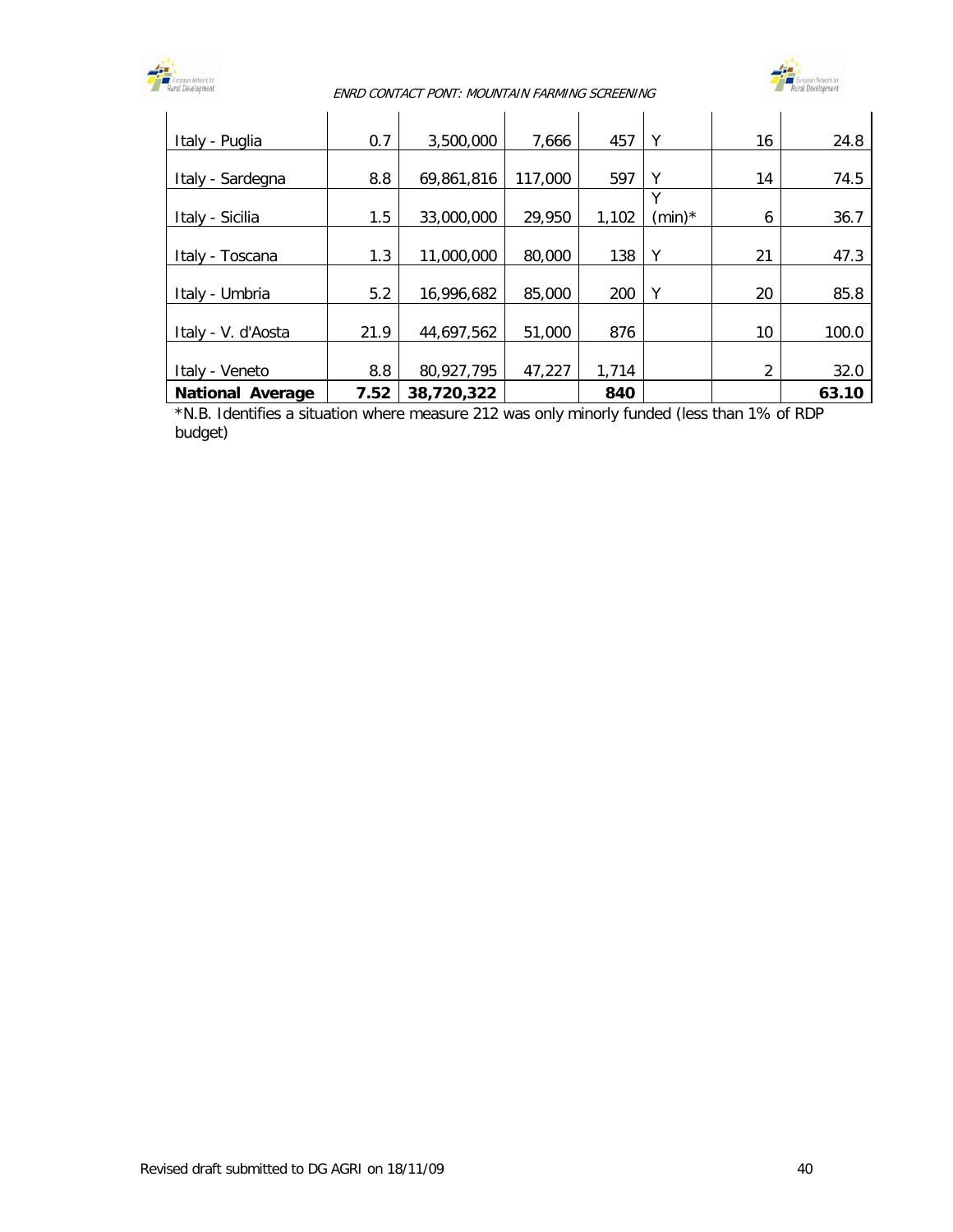



| <b>RDP</b>         |                         | <b>Eligibility Criteria</b> |                           |                           |                    |             |                                              |                    | <b>Payment criteria</b> |                     |                    |              |
|--------------------|-------------------------|-----------------------------|---------------------------|---------------------------|--------------------|-------------|----------------------------------------------|--------------------|-------------------------|---------------------|--------------------|--------------|
|                    | Altitude                | Slope                       | Combined altitude & slope | Agricultural holding size | JAA                | IACS area   | Commitment to continue<br>farming activities | Other criteria     | Livestock units         | Type of cultivation | Area size          | Localisation |
| Italy - Abruzzo    |                         |                             | $\pmb{\mathsf{X}}$        | X                         | $\pmb{\mathsf{X}}$ |             | X                                            | X                  |                         | $\pmb{\mathsf{X}}$  | $\pmb{\mathsf{X}}$ |              |
| Italy - Basilicata |                         |                             | $\pmb{\mathsf{X}}$        | X                         | $\pmb{\mathsf{X}}$ |             | $\pmb{\mathsf{X}}$                           | X                  |                         |                     | X                  |              |
| Italy - Calabria   |                         |                             | X                         | X                         | X                  |             | X                                            | X                  |                         |                     | X                  |              |
| Italy - Campania   |                         |                             | $\pmb{\mathsf{X}}$        | X                         | $\pmb{\mathsf{X}}$ |             | X                                            | X                  |                         |                     | $\pmb{\mathsf{X}}$ |              |
| Italy - Em. Rom.   |                         |                             |                           |                           |                    |             |                                              |                    |                         |                     |                    |              |
| Italy - FVG        |                         |                             | $\pmb{\mathsf{X}}$        | X                         | X                  |             | X                                            | X                  |                         | X                   |                    | x            |
| Italy - Lazio      |                         |                             | $\pmb{\mathsf{X}}$        | X                         | X                  |             | X                                            | X                  |                         |                     | X                  |              |
| Italy - Liguria    |                         |                             | $\pmb{\mathsf{X}}$        | X                         | X                  |             | X                                            | X                  |                         | X                   | X                  |              |
| Italy - Lombardia  |                         |                             |                           |                           |                    |             |                                              |                    |                         |                     |                    |              |
| Italy - Marche     |                         |                             | $\pmb{\mathsf{x}}$        | $\pmb{\mathsf{X}}$        | $\pmb{\mathsf{X}}$ |             | X                                            |                    |                         |                     | X                  |              |
| Italy - Molise     |                         |                             | $\pmb{\mathsf{X}}$        | X                         | $\pmb{\mathsf{X}}$ |             | X                                            |                    |                         |                     | X                  |              |
| Italy - Piemonte   |                         |                             | X                         | X                         | Χ                  |             | X                                            |                    |                         |                     |                    |              |
| Italy - PA Bolzano |                         |                             |                           |                           |                    |             |                                              |                    |                         |                     |                    |              |
| Italy - PA Trento  | x                       | x                           | Χ                         | X                         | X                  |             | X                                            |                    |                         | X                   | X                  | x            |
| Italy - Puglia     |                         |                             | X                         | X                         | X                  |             | X                                            | X                  |                         | X                   |                    |              |
| Italy - Sardegna   |                         |                             | X                         | x                         | X                  |             | X                                            |                    |                         | X                   | X                  |              |
| Italy - Sicilia    |                         |                             | $\pmb{\mathsf{X}}$        | $\pmb{\mathsf{X}}$        | $\pmb{\mathsf{X}}$ |             | $\pmb{\mathsf{X}}$                           | $\pmb{\mathsf{X}}$ |                         | $\mathsf{x}$        | $\mathsf{X}$       |              |
| Italy - Toscana    |                         |                             | $\pmb{\mathsf{X}}$        | $\pmb{\times}$            | X                  |             | X                                            | X                  |                         |                     | $\pmb{\mathsf{X}}$ |              |
| Italy - Umbria     |                         |                             | $\pmb{\mathsf{x}}$        | $\pmb{\mathsf{X}}$        | X                  |             | X                                            |                    |                         | $\pmb{\mathsf{X}}$  | X                  |              |
| Italy - V. d'Aosta | X                       |                             | X                         | X                         | $\pmb{\mathsf{X}}$ |             | X                                            | X                  |                         | $\pmb{\mathsf{X}}$  | $\pmb{\mathsf{X}}$ | X            |
| Italy - Veneto     |                         |                             |                           |                           |                    |             |                                              |                    |                         |                     |                    |              |
| <b>Totals</b>      | $\overline{\mathbf{2}}$ | $\mathbf{1}$                | 17                        | 17                        | 17                 | $\mathbf 0$ | 17                                           | 11                 | $\mathbf 0$             | 9                   | 14                 | 3            |

## **Table 2: Eligibility /payment criteria for Measure 211**

From the analysis of such tables it can be concluded that:

- a) The funding rate of the measure compared to the overall RDP budget tends to vary widely from Region to Region: it varies from 0,7% in Puglia to 21,9% in Valle d'Aosta and Trento (both last areas entirely classified as mountainous). Therefore, in broad terms, this variation reflects the relative presence of mountain in the regional territory at stake, but this appears only a loose link, not a proportional one. The national average appears quite low (7,5% of overall RDPs budget is devoted to the measure);
- b) The relative weight of funding channelled via measure 211 does not always mean that a given Region provides a relevant payment to mountain areas. In order to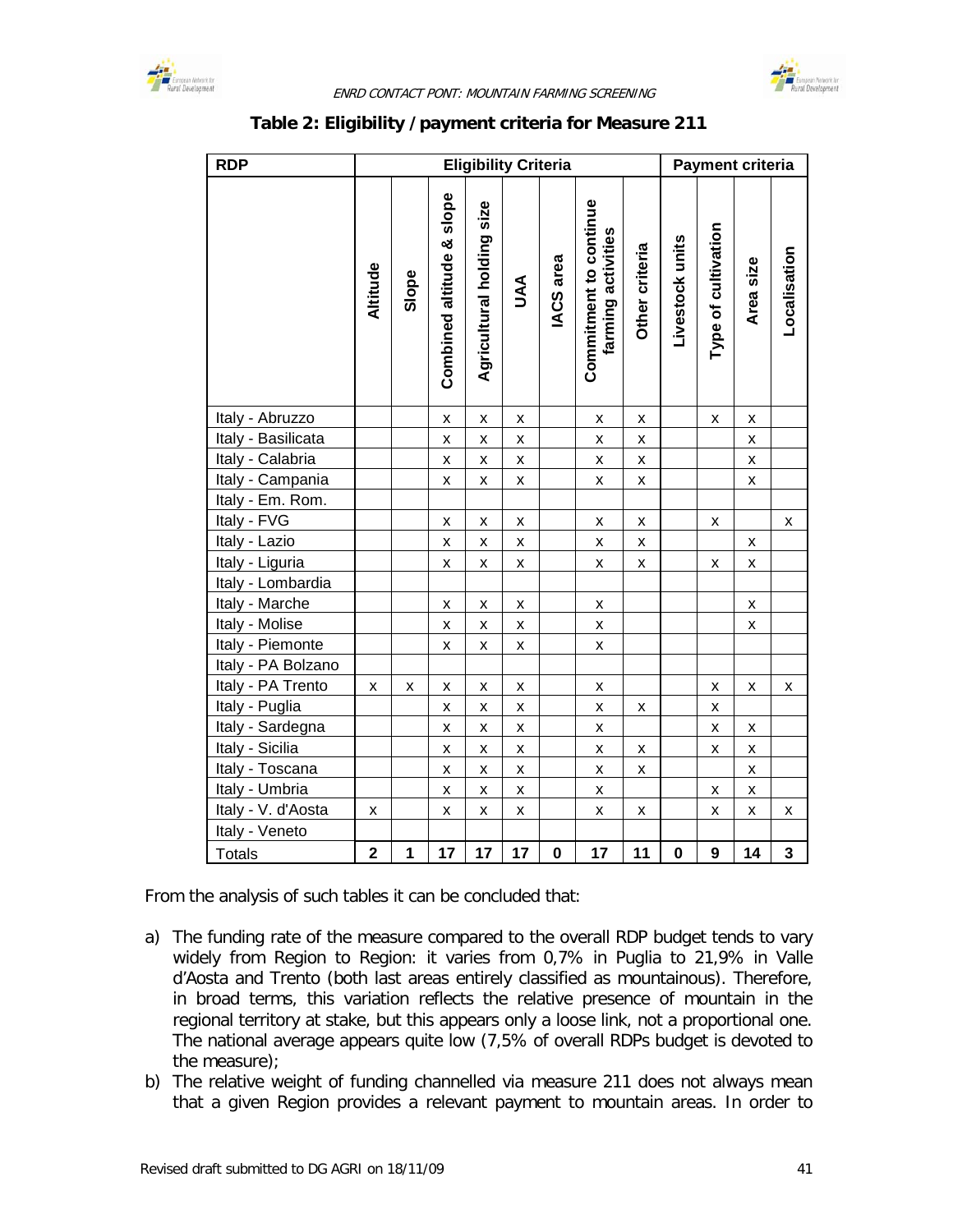



better assess this aspect, we calculated the ratio between the payment amount/amount of targeted area (number of foreseen ha). This ratio enables to rank all RDPs/Regions in terms of actual, average payment provided, and it shows that, again, large variations are at stake: from 137,5  $\epsilon$ /ha (Marche) to  $\epsilon$  1.743,9 (Campania). Northern Regions usually fund the payment/ha far more than Southern ones (Campania and Sicilia represent notable exceptions to this rule-please see below for further explanation). This payment pattern broadly reflects the socioeconomic differences at stake in different Italian regions: in Southern Italy the cost of living and the cost of adopting certain farming practices tends to be lower in disadvantaged areas compared to other Regions, therefore the unitary value of the compensation payment can stay reasonably low. However, it remains questionable if a unitary payment of less than 500 €/ha (as 6 Regions do) can actually support certain farming practices in mountain areas.

- c) The large majority of Italian RDPs show a similar pattern when dealing with the eligibility criteria of measure 211: they rely on a mix of slope/altitude, holding size and minimum UAA, with the requested commitment from farmers to keep cultivating the land for 5 years. Approximately half of the RDPs (12 out of 21) also dictate some requirements concerning additional factors (most usually the ratio between AAU/ha, that must stay within a given range, ensuring that livestockraising remains a sustainable activity). Only two areas entirely declared as mountainous (Trento and Valle d'Aosta) add some specifics concerning altitude and/or slope.
- d) A less homogenous pattern emerges when handling the characteristics of payment. Although almost all RDPs link such payment with two parameters (type of cultivation- 18; and areas size-13 Regions), some (6) involve also some Localisation elements, and three Regions other criteria (this, again, tends to distinguish the Regions/Provinces entirely classified as mountainous). In particular, the Provinces of Bolzano and Trento both calculate the final payment basing on a complex formula taking into account a wide range of factors. In other words, it appears that the areas where mountain territory represents a higher part tend to adopt more sophisticated ways to handle the payment linked to measure 211.

## **3. Measures explicitly addressing the needs of mountain areas/mountain farming:**

The overall framework of support for mountain areas becomes clearer to depict once the implementation of measure 211 is considered together with the implementation of the other measures supporting mountain areas/farming. From the analysis of all the Italian RDPs it appears clear that the following measures, more often than others, are used as a tool to address mountain issues:

- o Measure 311 (Diversification into non-agricultural activities), used in 17 distinct RDPs;
- o Measure 313 (Incentives for Tourism activities), used in 12 RDPs;
- o Measure 321 (Basic services for rural economy and population), used in 11 distinct RDPs
- o Measure 323 (Conservation and upgrading of the rural heritage), used in 11 RDPs;
- o Measure 125 (Infrastructures linked to the development of farm and forestry) used in 10 RDPs;
- o Measure 121 (Modernisation of agricultural holdings); used in 9 RDPs;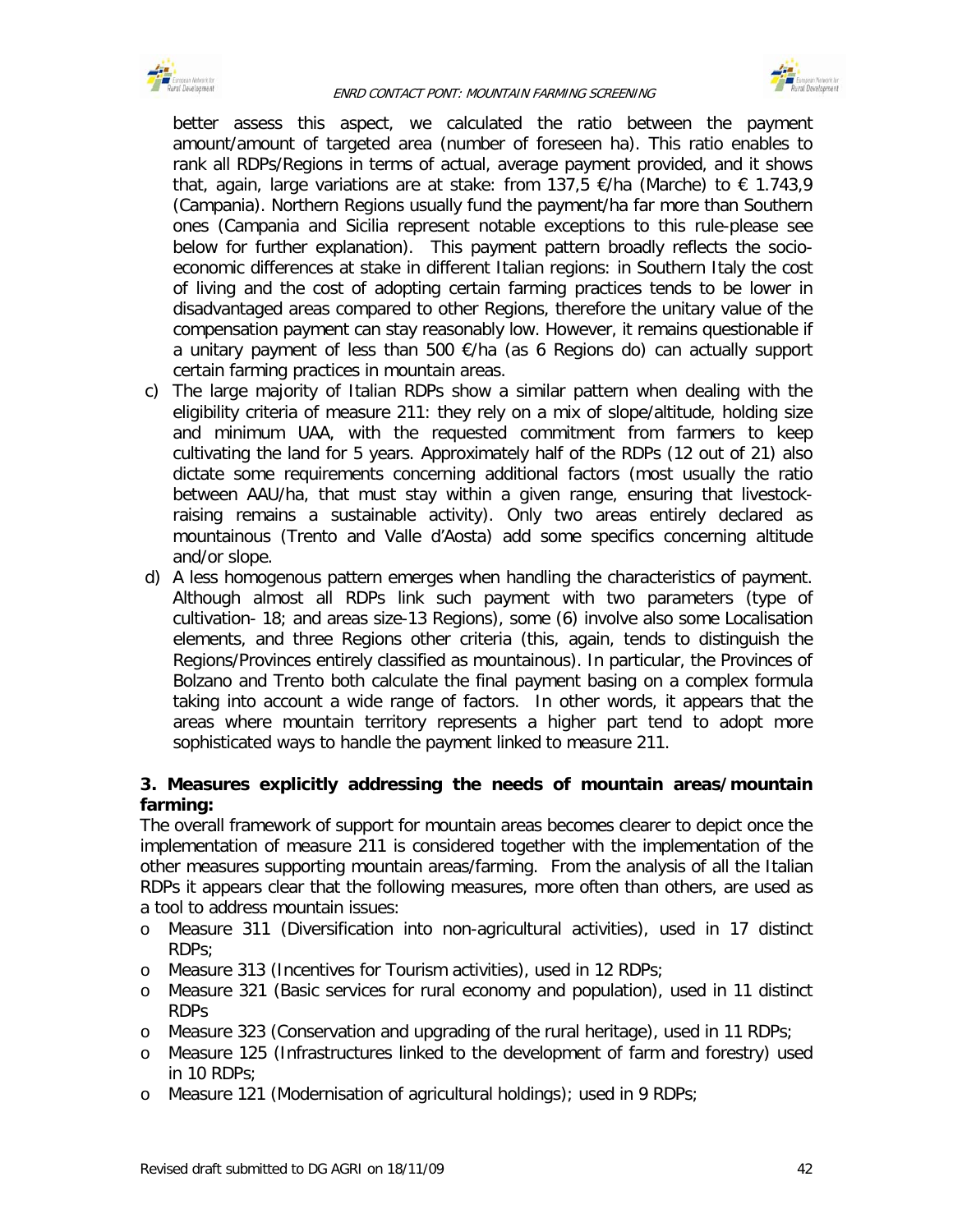



- o Measure 214 (Agri-Environment payments) used in 9 RDPs;
- o Measure 26 (Restoration of forestry potential and preventive interventions) used in 9 RDPs

These elements confirm that Italian RDPs usually adopt a two-way approach to support mountain farming/resiliency, based on promoting income diversification by valorising local resources for tourist purposes, and on improving current forestry practices/management, in order to make such sector a pivot for social/economic development. Measures like 121 and 214 played a major role mainly because of their strong funding and relative, large width of scope, enabling also mountain subjects to be as beneficiaries of their action.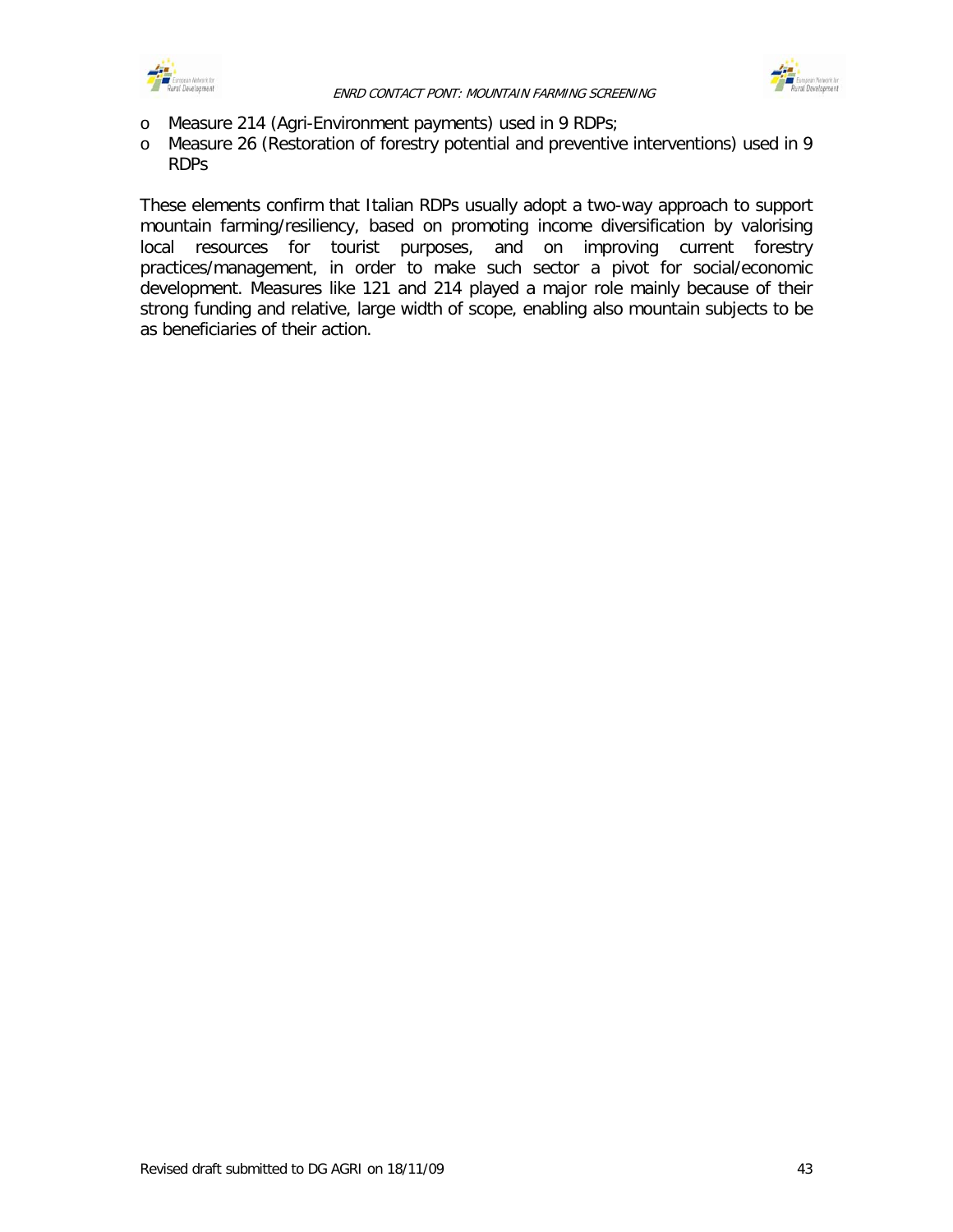







For measure 214 (which in all cases is financially significant), it appears that it offers a wide and regionally diversified set of options for sustainable farming practices (usually prioritising environmentally sensitive zones). In this perspective measure 214, addresses certain specific mountain issues (e.g. conservation of agri-biodiversity, especially rare domestic animal species). Payment rates/amounts appear fairly similar and the majority of Regions mainly supported organic farming compared to other actions (with a few exceptions to this rule, where payments for the so-called "integrated agriculture" were higher).

For what concerns the "Diversification " trail (exemplified by measure 311 to 323), more common initiatives relate to the restoration of existing historical/rural heritage and to the setting-up of new, small scale activities, usually oriented towards the rural tourism sector; the provision of small-scale infrastructures concerning roads, water and electricity (and in some Regions also ITC) complemented this general approach. The Forestry part of the mountain "revitalisation" trail usually involved the promotion of innovative investments in the wood cutting/processing sectors; the conversion of lowvalue woodland to higher value one; and the improvement of woodland for biodiversity purposes, and/or for preventing soil and fire risks.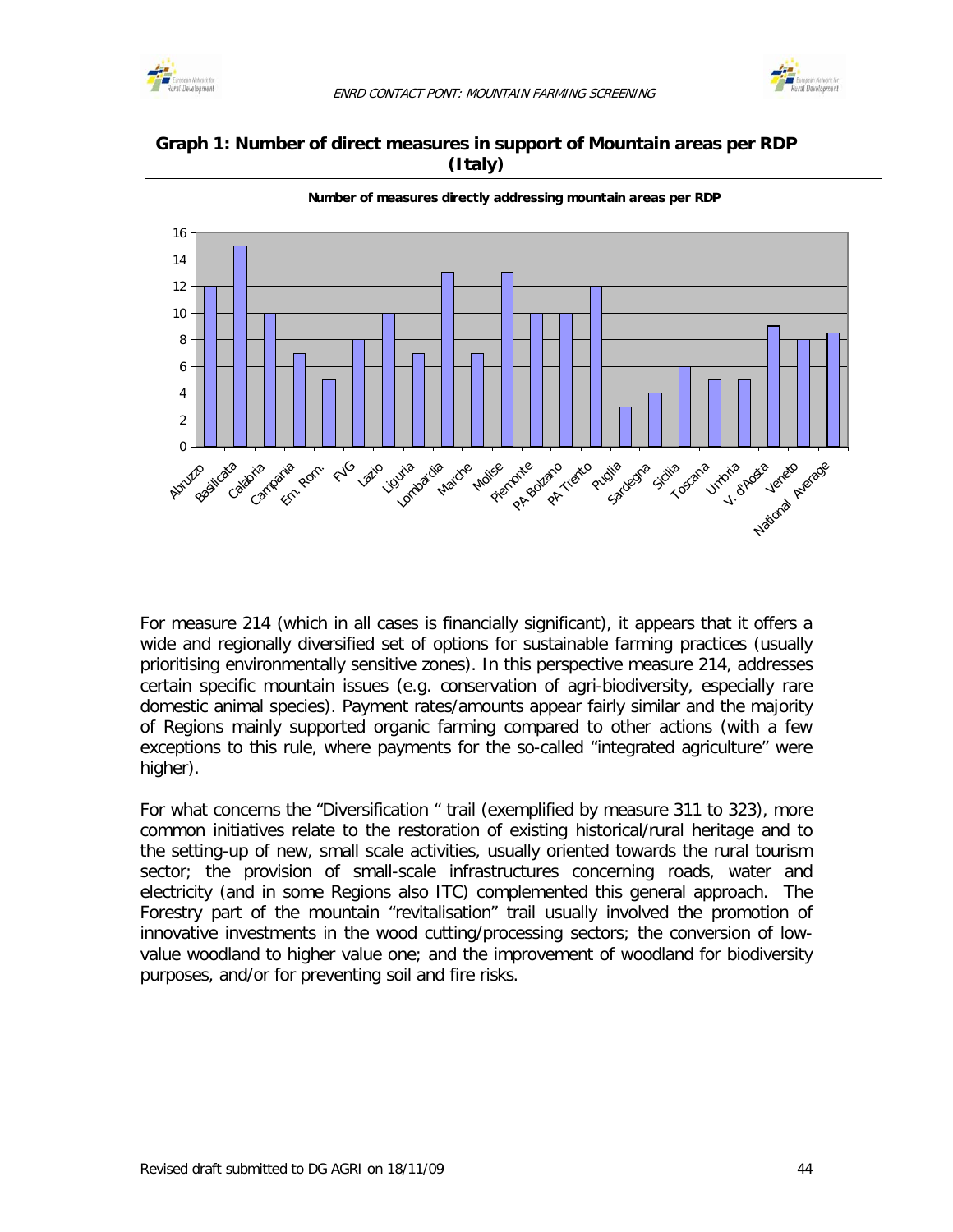



### **Table 3: Comparison of % budget allocation & % Mountains by region**

| <b>RDP</b>              | <b>Number</b><br><b>of</b><br>measures | %<br>budget | %<br><b>Mountain</b> | <b>Geographical system</b> |
|-------------------------|----------------------------------------|-------------|----------------------|----------------------------|
| Abruzzo                 | 12                                     | 47          | 76.6                 | <b>Internal Mountains</b>  |
| <b>Basilicata</b>       | 15                                     | 64.1        | 71.3                 | <b>Internal Mountains</b>  |
| Calabria                | 10                                     | 36.4        | 65.7                 | <b>Internal Mountains</b>  |
| Campania                | 7                                      | 36.5        | 56.4                 | <b>Internal Mountains</b>  |
| Em. Rom.                | 5                                      | 37.6        | 38.5                 | <b>Apennine Mountains</b>  |
| <b>FVG</b>              | 8                                      | 36.2        | 56.9                 | Alps Mountains             |
| Lazio                   | 10                                     | 34.5        | 44.2                 | <b>Internal Mountains</b>  |
| Liguria                 | 7                                      | 14.2        | 81.5                 | <b>Alps Mountains</b>      |
| Lombardia               | 13                                     | 65.6        | 43.3                 | <b>Alps Mountains</b>      |
| Marche                  | 7                                      | 14.4        | 59                   | <b>Apennine Mountains</b>  |
| Molise                  | 13                                     | 62.2        | 78.7                 | <b>Internal Mountains</b>  |
| Piemonte                | 10                                     | 54.9        | 51.8                 | <b>Alps Mountains</b>      |
| PA Bolzano              | 10                                     | 80.8        | 100                  | <b>Alps Mountains</b>      |
| <b>PA Trento</b>        | 12                                     | 89.5        | 100                  | <b>Alps Mountains</b>      |
| Puglia                  | 3                                      | 6.1         | 24.8                 | <b>Internal Mountains</b>  |
| Sardegna                | 4                                      | 11.2        | 74.5                 | <b>Internal Mountains</b>  |
| <b>Sicilia</b>          | 6                                      | 4.8         | 36.7                 | <b>Internal Mountains</b>  |
| Toscana                 | 5                                      | 33.4        | 47.3                 | <b>Apennine Mountains</b>  |
| Umbria                  | 5                                      | 17.5        | 85.8                 | <b>Apennine Mountains</b>  |
| V. d'Aosta              | 9                                      | 69.4        | 100                  | <b>Alps Mountains</b>      |
| Veneto                  | 8                                      | 61.5        | 32                   | <b>Alps Mountains</b>      |
| <b>National Average</b> | 8.5                                    | 41.8        | 63.10                |                            |

Table 3 above indicates how different Regions performed this overall approach, comparing the actual allocation of funds with the relative weight of mountain in their territory. Based on this analysis, four clusters of regions can be defined, namely:

- 1) Regions where the RDP budget allocated to the measures directly addressing mountain issues is higher than the relative percentage of mountain territory, and the unitary payment (€/ha) associated to measure n.211 is higher than its national average: it includes Lombardia and Veneto.
- 2) Regions where the RDP budget allocated to the measures directly addressing mountain issues is higher than the relative percentage of mountain territory: it only includes Piemonte.
- 3) Regions that choose to concentrate their efforts for addressing mountain issues on the implementation of measure 211, whose the unitary payment  $(\epsilon/ha)$  is higher than its national average, while the overall expenditure in other measure is low: it includes Liguria, Friuli Venezia Giulia, Campania, and Sicilia (we recall that the latter two had the highest rate of unitary payment for measure 211).
- 4) Finally, a (large) group of Regions characterised both by a reduced budget allocated to measures addressing mountain issues (far lower than the % of mountain territory), and by low unitary payments associated to the implementation of measure 211: Abruzzo, Calabria, Molise, Puglia, Sardegna, Marche, Umbria, Toscana.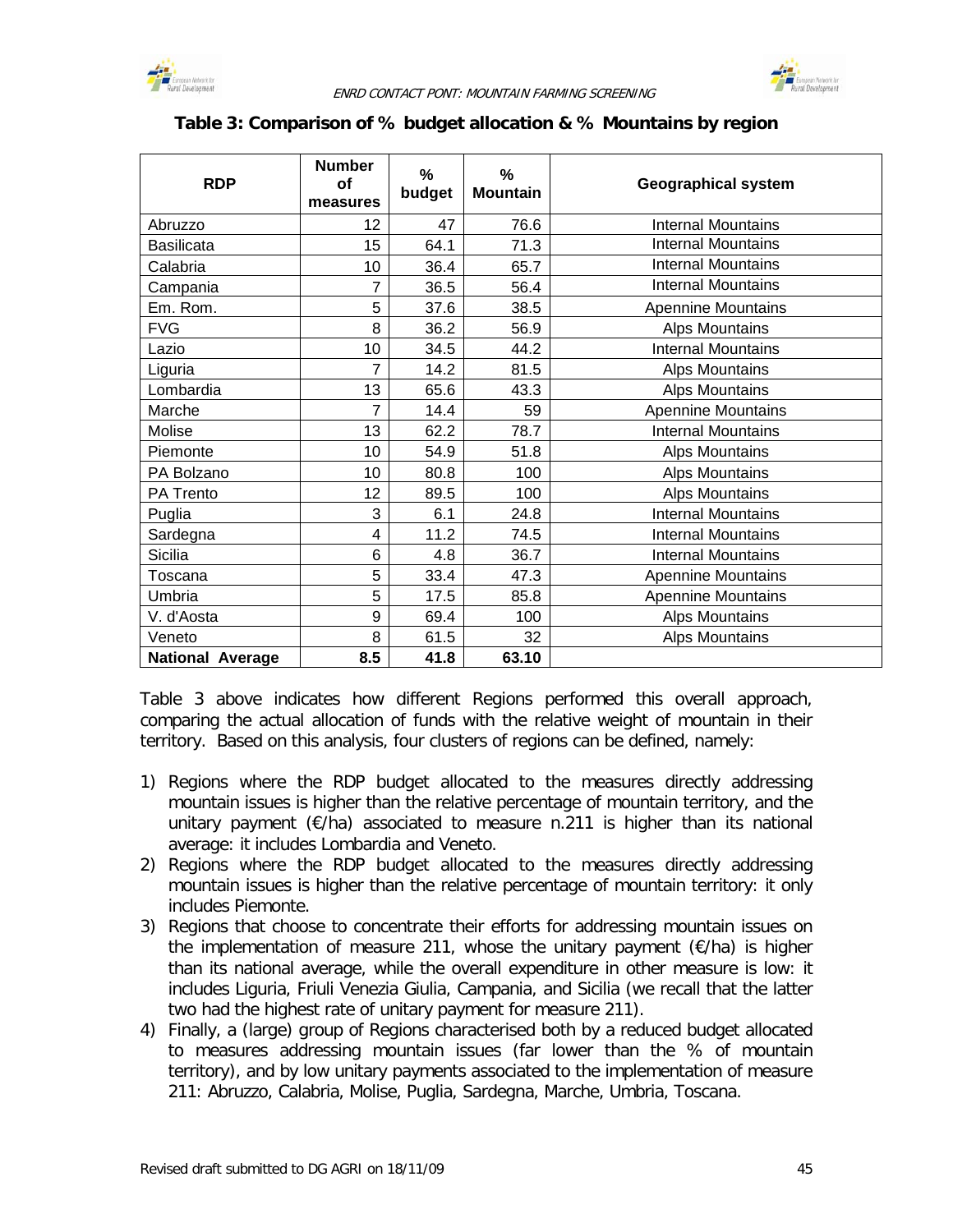



We deemed appropriate not to include the three areas entirely classified as mountainous in this particular assessment, because all of their RDP measures might be considered, for several reasons, directly addressing mountain farming/issues. As a conclusion, these data show that the main Regions in the Alps tended to devote a larger amount of resources to the mountain sector, while the large majority of the other Regions, even the ones with percentages of mountain territory overcoming 50% of total, adopted a rather narrower approach.

#### **4. Other measures which could apply to mountain areas:**

The analysis of the previous paragraph clarifies the bulk of the issues at stake, yet it is useful to examine also the wide group of other measures, indirectly or potentially playing apart for addressing mountain farming/issues. Table (RDP other measure of the Quality check) identifies all the measures in such position, with examples of their common uses. It emerges that these were the other key measure, more often found in each RDP as ancillary tools to address mountain issues:

- o Measure 122 (Economic Exploitation of forestry), used in 9 RDPs;
- o Measure 123 (Increase in the added value of farm and forestry produce), used in 8 RDPs;
- o Measure 124 (Cooperation for the development of new products/ processes) used in 8 RDPs;
- o Measure 216 (Non-productive investments), found in 6 RDPs;
- o Measure 221 (First afforestation of agricultural land) used in 4 RDPs;
- o Measure 227 (Support to non-productive investments forestry areas) used in 4 RDPs.

These measures share most of the rationale lying behind the measures already identified in the previous paragraph: the forestry sector undoubtedly plays a major role for mountain areas, therefore its development/improvement (e.g. Measures 122 and 123, both more production-oriented) seems of extreme relevance; and investments that at the same time conserve environmental resources like landscape and biodiversity, while representing an asset for tourist attraction and/or public enjoyment (see Measures 216 and 227) surely contribute to overall mountain resiliency.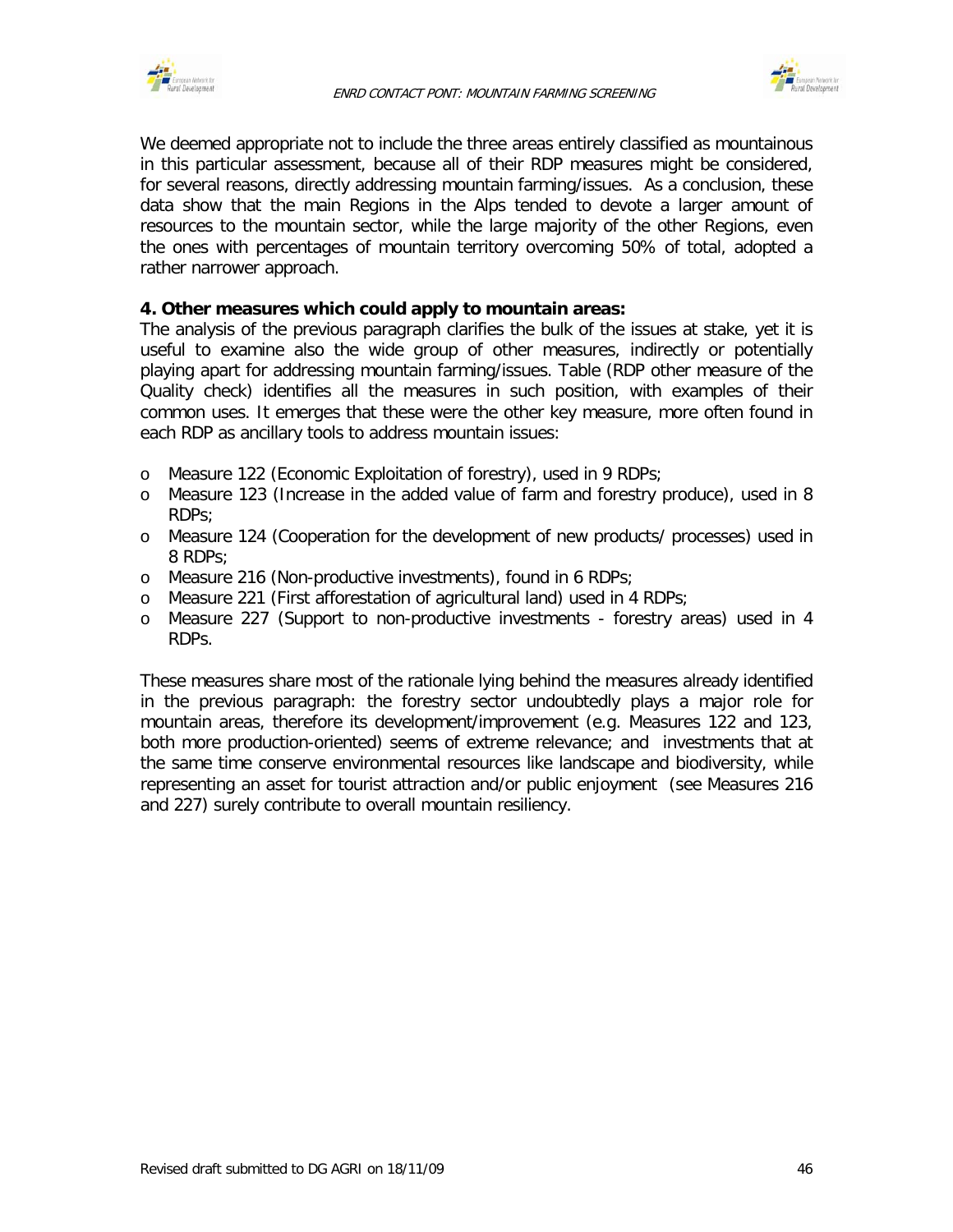



# **ANNEX 5: Summary Report on Spanish Support for Mountain Farming**

# Executive summary

Spain is a country well known for its wide plains but it also includes a significant portion of mountain areas (54% of the national territory, EEA 2009).

In overall terms, the RDPs appear to be highly consistent with the NSP framework developed for Spain. The NSP highlights a wide range of challenges in mountain areas including demographic change; land abandonment; soil erosion; remoteness/accessibility; lack of competitiveness; risk of fire and deforestation. It also highlights certain opportunities that exist in certain mountain areas including protection of landscapes and traditional animal husbandry. It also elaborates the proposed policy responses, including the need to support handicapped/disadvantaged areas, ensure environmental protection and sustainability and protection of forests. Significantly, it specifically stresses the importance of two measures in support of mountain areas, namely Measure 112 (Setting up of young farmers) and Measure 114 (Use of advisory services by farmers and forest holders). For both of these measures the main eligibility criteria is defined as the location in handicapped/disadvantaged areas. This detailed strategic framework appears to have been transferred into most RDP frameworks. However, when analysing individual measures, and their relative weight of funding within RDPs, a more complex picture emerges.

Concerning the implementation of Measure 211, all regions adopted a mixed approach, in terms of eligibility criteria, based on a wide number of factors, often applying a rather sophisticated formula, aimed at promoting improved targeting to those most in need of such support. This approach partially explains why the funding allocations for this measure are relatively low in all the RDPs (compared to some other MS – e.g. Italy), varying from 0,8 (Andalucía) to 13,% of overall budget (Cantabria), with the highest levels usually found in regions with higher presence of mountain territory.

The higher use of other measures, usually horizontal (e.g. 214, 112, 121, 114, 221) which on average, exceed the relative amount of designated mountain areas in each region, appear to reflect a broader strategic approach adopted by Spain that seeks to support mountain areas primarily through investment in modernising of existing farming/forestry practices, rather than promoting rural/farm diversification towards other income sources (e.g. tourism). This approach appears to offer a marked contrast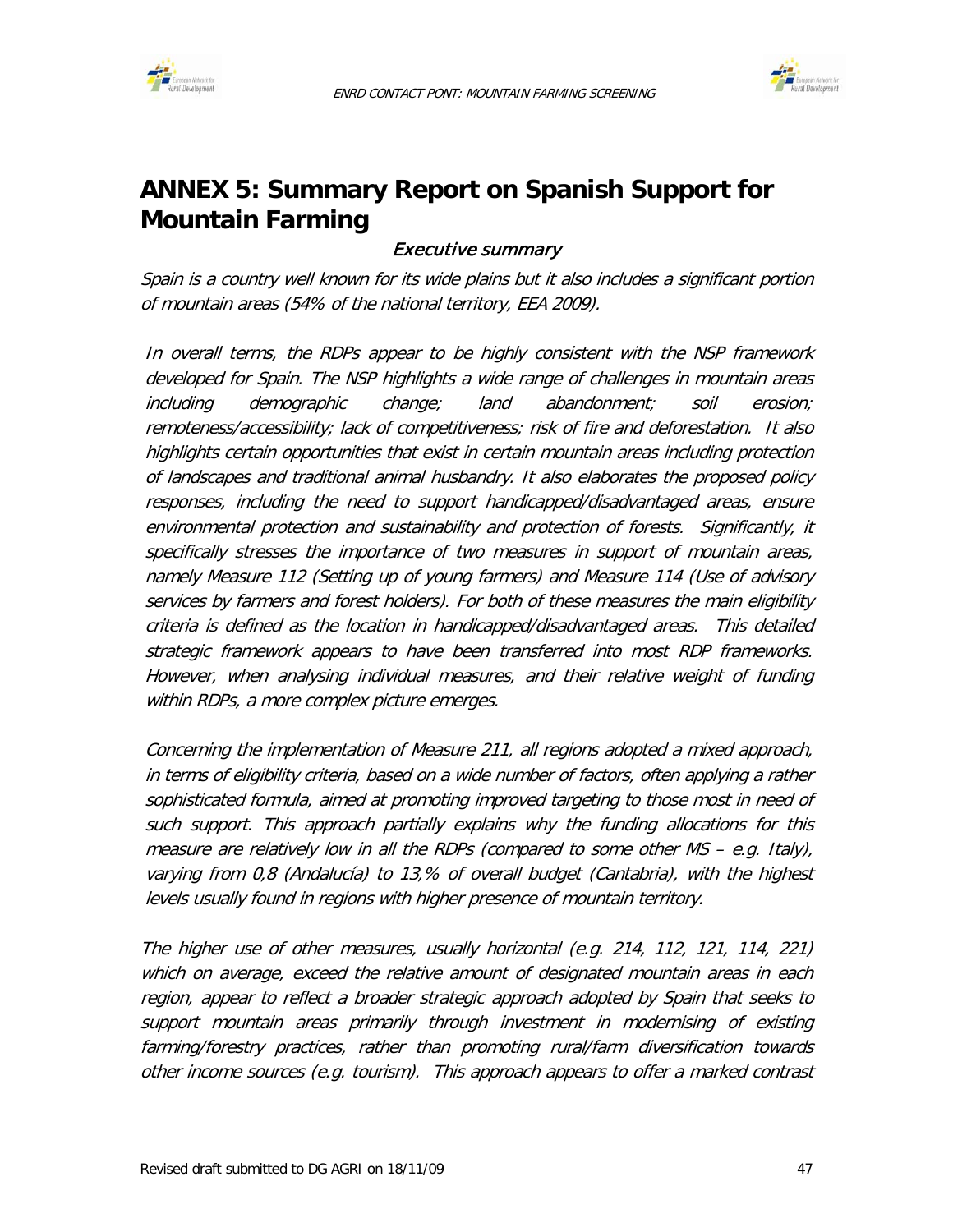



in the approach adopted by other Mediterranean countries (e.g. Italy) which have tended to favour farm/rural diversification.

The actual use, impact and overall effectiveness of supporting mountain areas through the use of such measures is not fully clear, based on the current desk based research, requiring more detailed analysis to understand the relative merits of this approach over other strategies (ideally combining quantitative analysis of funding with a number of targeted case studies).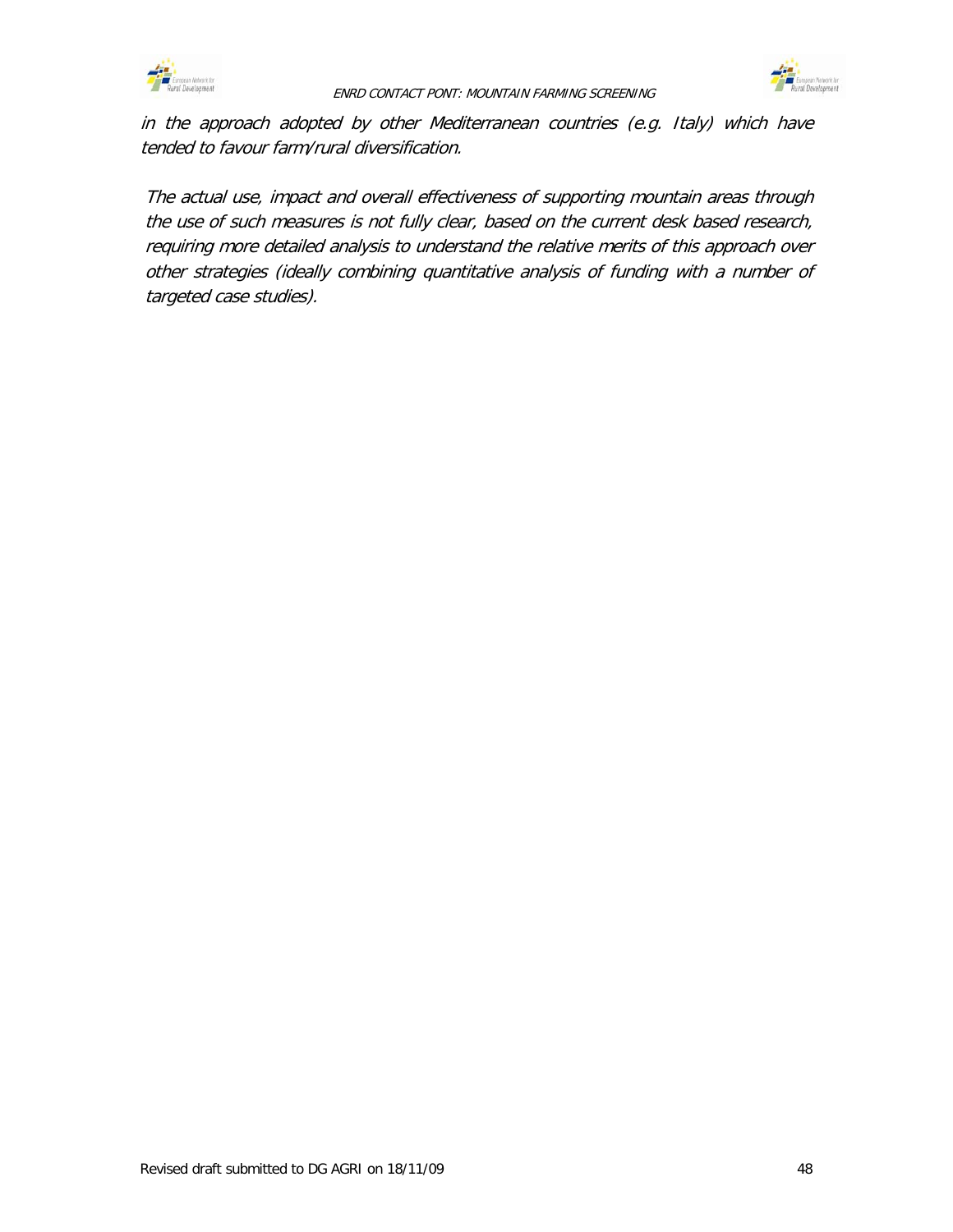



## **Main Summary Report on Spanish Support for Mountain Areas, based on screening of 2007–2013 National Strategy Plan (NSP) and 17 Rural Development Programmes (RDPs)**

## **1. The NSP and its consistency with the RDPs with respect to mountain farming**:

The Spanish National Strategic Plan (NSP) explicitly refers to mountain areas/mountain farming in a number or areas, highlighting the need to limit the surface area and the number of the recipients of aid related to mountain areas to those that need support most. The overall objective of the NSP in this respect is to improve both the structure and targeting of support to mountain areas. Priority is to be defined in terms of the key physical and/or socio-economic criteria. Therefore, the related RD programmes are required to establish "levels of unitary payments dependent upon the number of hectares to help…a minimum and a maximum for exploitation of the area in hectares [and of the cattle load on the surface entitled to receive the aid, together with the use of traditional practices for managing the cattle]" (NSP summary fiche). The NSP also highlights the aim of biodiversity preservation "and [of] favouring the development of forest ecosystems and management of the natural space compatible with the environment".

In overall terms, the RDP's appear to highly consistent with the NSP framework. The NSP highlights a wide range of challenges in mountain areas including demographic change; land abandonment; soil erosion; remoteness/accessibility; lack of competitiveness; risk of fire and deforestation. It also highlights certain opportunities that exist in certain mountain areas including protection of landscapes and traditional animal husbandry. And it then elaborated the proposed policy responses, including the need to support handicapped/disadvantaged areas, ensure environmental protection and sustainability and protection of forests. Significantly, it specifically stresses the importance of two measures in support of mountain areas, namely Measure 112 (Setting up of young farmers) and Measure 114 (Use of advisory services by farmers and forest holders). For both of these measures the main eligibility criterion is defined as the location in handicapped/disadvantaged areas.

It would appear that the more detailed analysis and elaboration of mountain areas issues/problems and opportunities defined in the NSP and the policy responses which are also outlined provided a more clear guide to all RDPs in the type of support which should be promoted to support mountain areas. However the analysis of individual measures and their relative weight of funding reveals a more complex picture (see following sections below).

#### **2. The use and application of Measure 211 and/or 212:**

The analysis of the implementation of Measures 211 and 212, and comparison with the selection and support provided for other measures addressing mountain farming/areas and challenges in Spain reveals some interesting results.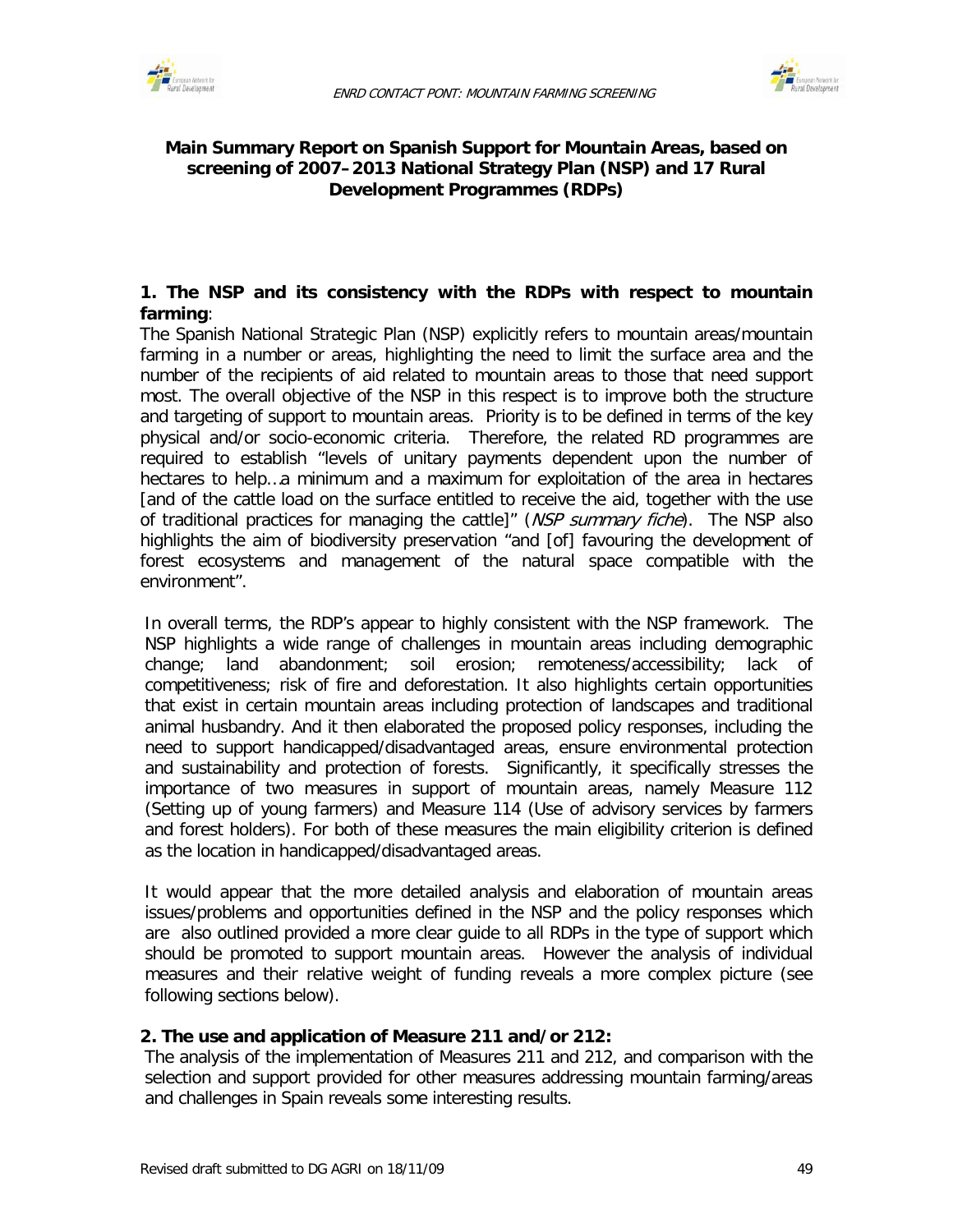

 $\Gamma$ 



14 Regions implement Measure 211 (although 6 of them only with limited funds) and only Murcia opted for Measure 211 and 212 merged. In terms of eligibility criteria adopted for Measure 211, a mixed approach based on a wide number of factors is clearly evident, since all the available criteria (in some cases even the average rainfall rate) have been used, with the exception of the IACS area approach. Also of significance, it appears many regions (7 RDPs) chose to calculate the payment via a specific and sophisticated formula that usually corresponds to:  $Aid = covered \text{ area (has)}$ x [base ( $\epsilon$ /ha) x Coefficients. Many regions (5 RDPs) that chose not to adopt this formula still established somewhat complex methods to calculate payments for Measure 211 implementation (usually with particular attention to territorial / orographic factors), in line with the NSP requirement to ensure improved targeting to areas and beneficiaries most in need of support.

However, when looking at the financing rate of the measure reported in Table 1, we see that it is usually quite low (national average equal to 3,4 % of RDP budget), with few exceptions logically represented by regions with a high presence of mountain areas in their territory (Asturias, Pais Vasco, Cantabria).

| <b>RDP</b>            | 211 % on RDP budget | % of all Mountain measures | % Mountain | No.of measures | Measure no.212 |
|-----------------------|---------------------|----------------------------|------------|----------------|----------------|
| Spain - Andalucia     | 0.8                 | 21.5                       | 37.7       | 8(12)          | $Y$ (min) $*$  |
| Spain - Aragón        | 4.3                 | 33.9                       | 33.9       | 8(10)          |                |
| Spain - Canarias      | 0.4                 | 9.2                        | 79.4       | 4(7)           | Y (max)        |
| Spain - Cantabria     | 13.5                | 53.8                       | 83.5       | 6(10)          |                |
| Spain - Castilla La   |                     |                            |            |                |                |
| Mancha                | 5.6                 | 38.3                       | 23.5       | 6(8)           | Y              |
| Spain - Castilla y    |                     |                            |            |                |                |
| León                  | 3.4                 | 45.2                       | 32.4       | 5(8)           | $Y$ (max)      |
| Spain - Cataluña      | 4.2                 | 60.4                       | 41.4       | 11(13)         | $Y$ (min) $^*$ |
| Spain - Comunidad     |                     |                            |            |                |                |
| Foral de Navarra      | 2.5                 | 63.4                       | 38.8       | 10(14)         | $Y$ (min) $^*$ |
| Spain - Comunidad     |                     |                            |            |                |                |
| Valenciana            | 2.3                 | 35.9                       | 24.2       | 5(7)           | Y (min)*       |
| Spain - Extremadura   | 2.8                 | 36.5                       | 8.8        | 7(10)          |                |
| Spain - Galicia       | 3.3                 | 43.6                       | 36.7       | 10(13)         | $Y$ (min) $*$  |
| Spain - Illes Balears | $\overline{2}$      | 61.8                       | 15.6       | 5              | Υ              |
| Spain - Madrid        | 1.3                 | 60.2                       | 24.4       | 7(13)          |                |

## **Table 1: Characteristics of the expenditure on measure n.211 in Spanish RDPs**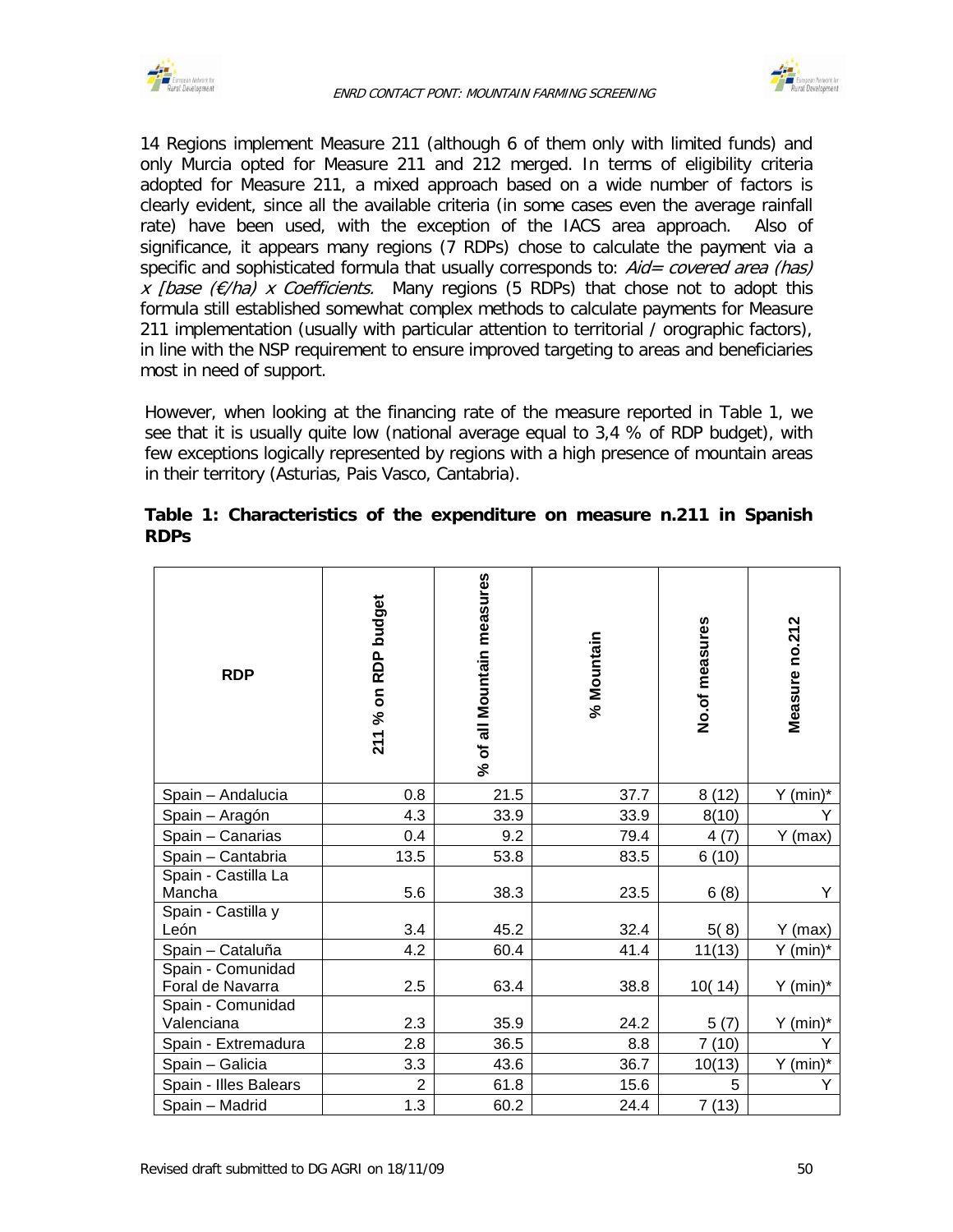

#### ENRD CONTACT PONT: MOUNTAIN FARMING SCREENING



| Spain - Murcia          | 3.8  | 63.4  | 30.4  | 6(13)  | 211/212                |
|-------------------------|------|-------|-------|--------|------------------------|
| Spain - Pais Vasco      | 8.1  | 44.3  | 78.2  | 7 (10) | $Y$ (min) <sup>*</sup> |
| Spain - Principado de   |      |       |       |        |                        |
| Asturias                | 9.6  | 36.9  | 91.9  | 6(8)   |                        |
| Spain – Rioja           | 4    | 45.2  | 42.9  | 8(14)  |                        |
| <b>National Average</b> | 3.42 | 44.32 | 42.57 | (9,9)  |                        |

As a consequence, we can conclude that the majority of the Spanish Regions fully implemented the approach outlined in the NSP ("...the need of diminishing the surface of the area and the number of the recipients of aid related to mountain areas"), adopting stricter rules to limit the provision of unitary payments via tools like measure 211; this approach appears softened only in those Regions where mountain areas play a major role. Moreover, the financing trend of measure 211 appears broadly corresponding to the relative relevance of mountain areas in each Region, with a few exceptions: Andalucía and Canarias (where the funding rate is much lower than the mountain presence); Extremadura and Castilla y Leon (where it is quite higher, compared to it).

When comparing these data with another major Mediterranean country, like Italy, it appears clear that Spain preferred to limit the use of measure 211 (and of 212) for dealing with mountain issues, devoting more resources/strategic importance to a range of agriculture and forestry oriented support measures (as elaborated upon below).

## **3. Measures explicitly addressing the needs of mountain areas/mountain farming**

The overall strategic framework of the Spanish regions becomes easier to describe once the implementation of Measure 211 is considered alongside the implementation of the other measures directly/indirectly supporting mountain areas/farming. From the analysis of all the Spanish RDPs it appears clear that the following measures were more often used as a tool to directly address mountain farming/issues:

- Measure 214 (Agri-Environment payments), used in all the 17 RDPs;
- Measure 112 (Entry of Young farmers), used in 16 RDPs;
- Measure 121 (Modernisation of agricultural holdings), used in 14 RDPs;

- Measure 114 (Use of advisory services by farmers and forest holders), used in 10 RDPs;

- Measure 221 (First afforestation of agricultural land), used in 9 RDPs.

The above mentioned list confirms the fundamental coherence of all RDPs with the NSP, particularly regarding the importance attributed to Measures 112 and 114 (see above). However, both these measures are mainly horizontal in nature and with only limited focus/application in mountain areas (given the low levels of population and demographic changes experienced in many areas).

But even more important is that these data, together with the ones regarding the measure indirectly handling mountain issues, indicate that the Spanish RDPs usually adopted an approach to support mountain farming/areas based far more on market linkages, promoting modernisation of existing farming and forestry structures in those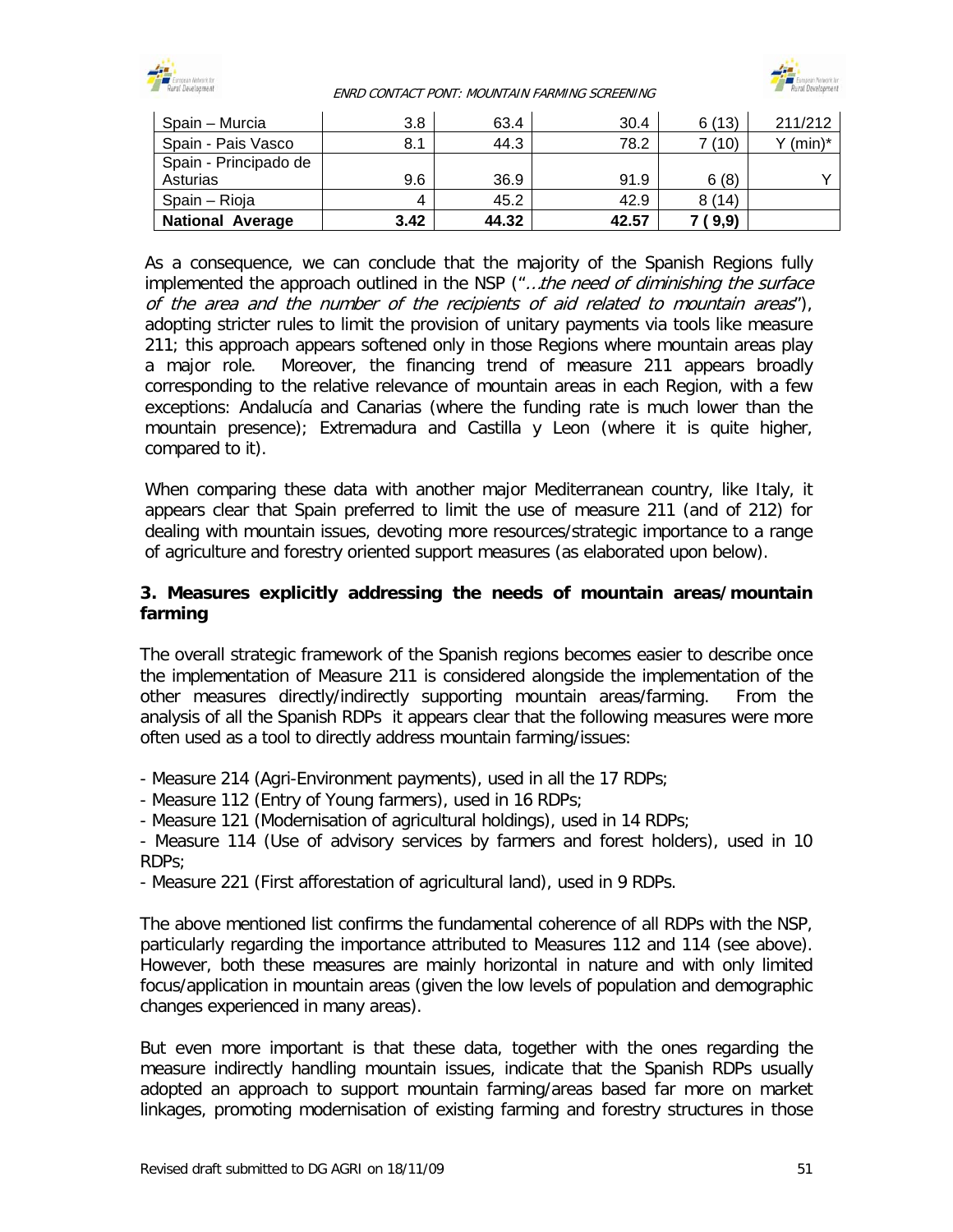



areas wherever possible. The benefits and overall impact of this approach remain unclear (based on this desk based research).

When making regional comparisons, such as with Italy, it is evident that the approach is quite different. Italian RDPs mainly promoted income diversification in mountain areas by valorising local resources for tourism and biodiversity purposes (hence the great importance attributed to most measures listed in axis 3). Although they also shared the Spanish approach in supporting measures to improve forestry practices/management.

When looking at the data reported in table 1 there may be the doubt that the strong role apparently played by measures like 121 and 214 may be over-valued, taking into account that both these measures share quite broad scopes and wide actions ranges. However, in order to limit this risk, the funding values reported in the table have been broadly adjusted to the specific actions outlined as significant in the previous analysis.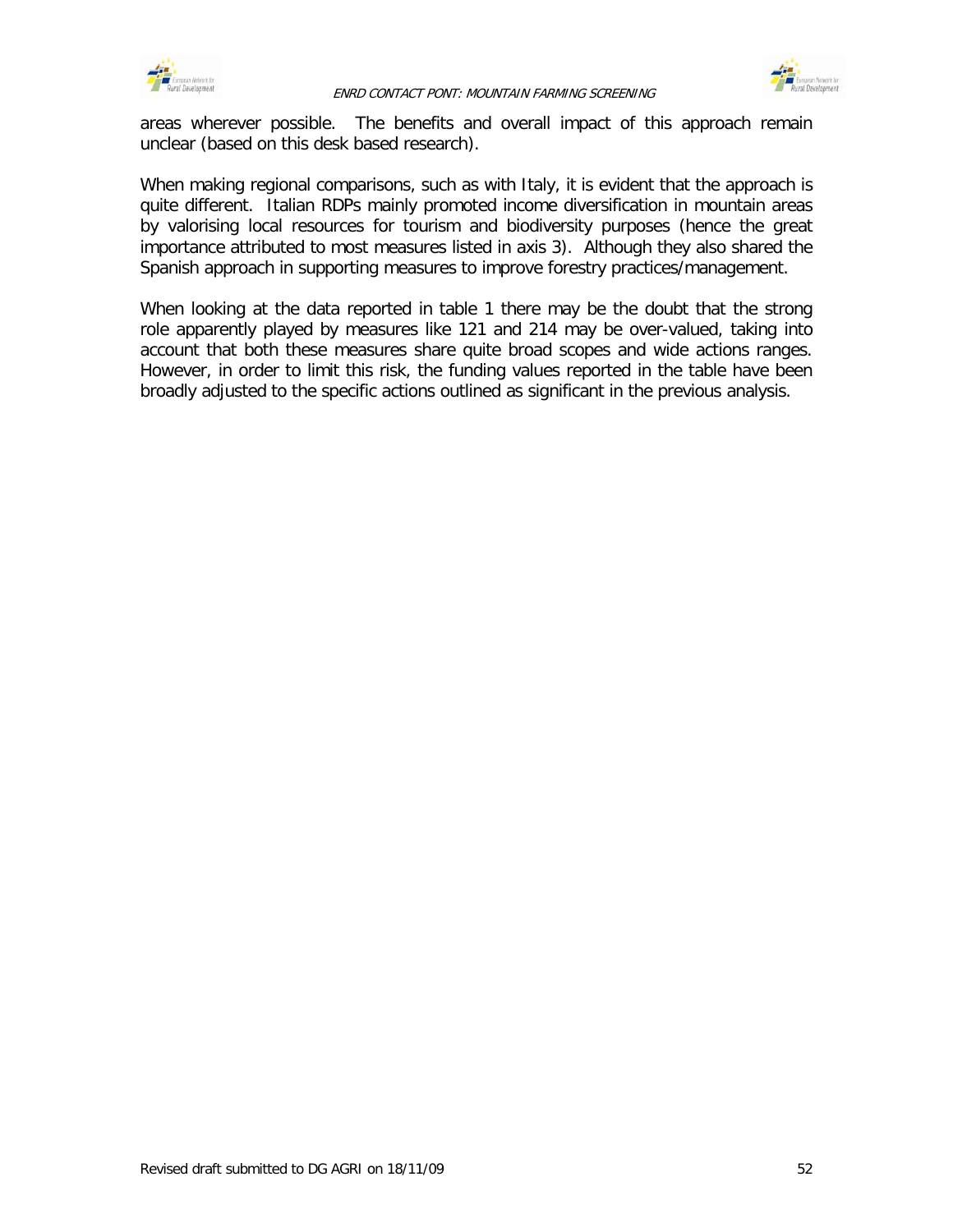



### **Chart 1: Comparison between funding of RDP measures directly supporting mountain farming and mountain % in each region-Spain**



There is no evidence that where regions provided less funds for Measure 211 that this was somehow "compensated" by increasing support for other measures such as 214 (whose relative funding shows quite large variations from Region to Region). Rather it appears that all regions that chose only limited funding in support of Measure 211 also show relatively low support for Measure 214 (e.g. Andalucía, Canarias, Comunidad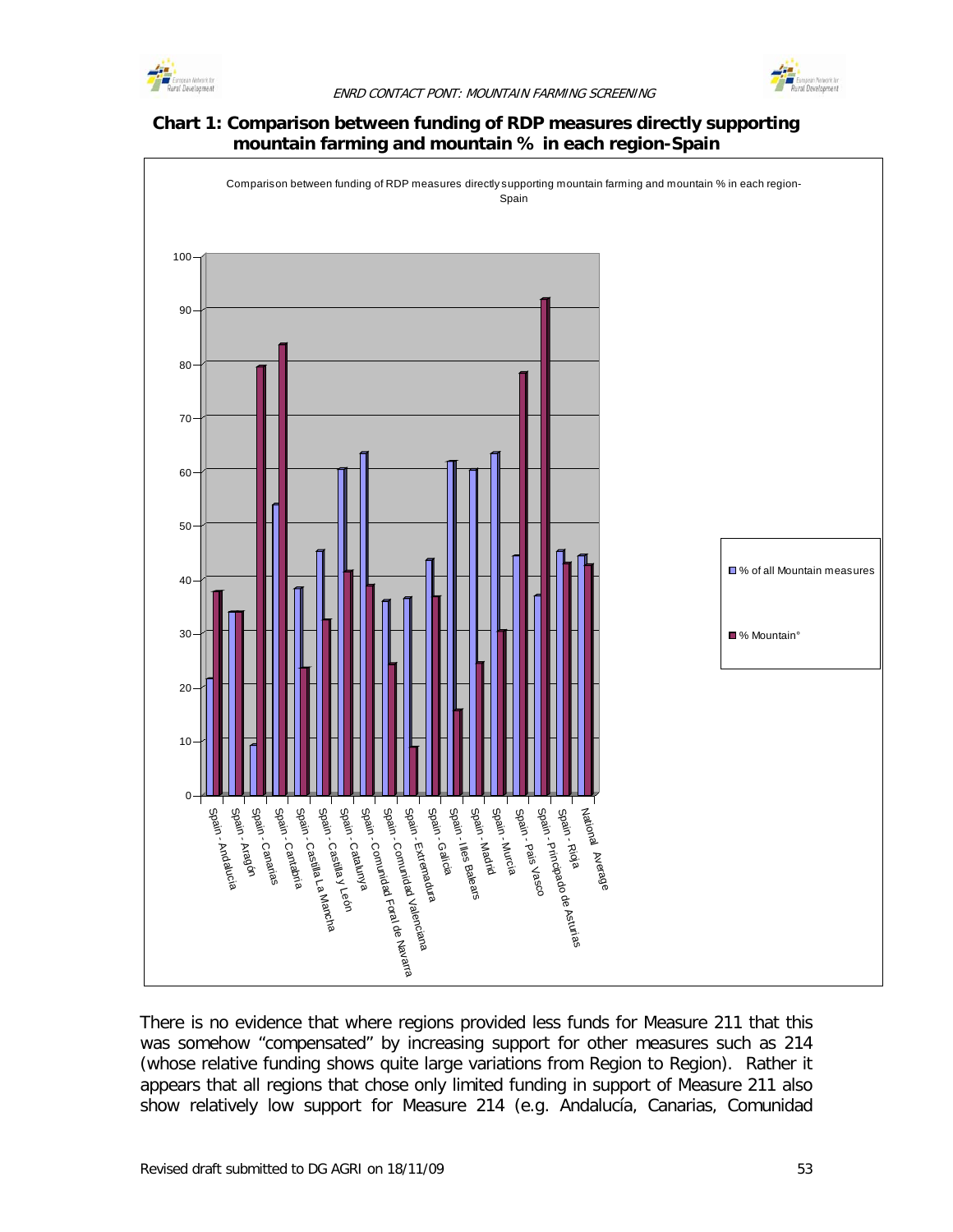



Valenciana, Madrid). Therefore, the choice of adopting Measure 214 as a tool for handling mountain issues in preference to 211 has no correlation and is subject to very specific regional contexts and variations.

Further, when considering the total number of measures adopted it appears that many regions chose only a limited number of measures in order to directly address mountain farming/issues. And when comparing the relative presence of mountain areas in each region, it appears that the Spanish RDPs devoted a larger amount of resources to these areas. Moreover, the majority of regions (12) implemented many measures able to sustain mountain farming at a greater rate compared to the percentage of mountain present in their territories. Although taking into account that this result depends mainly on some quite wide-scoped measures (121, 214), it seems a fairly significant finding.

#### **4. Other measures which could apply to mountain areas:**

When analysing the group of other indirect measures potentially playing a part in supporting mountain farming/ mountain area issues it appears that the available measures is somewhat narrow, comprising mainly two measures, namely:

- Measure 226 (Restoring forestry potential/preventative actions), used in all 17 RDPs;

- Measure 227 (Support to non-productive investments- forestry areas), used in 16 RDPs.

Other measures such as Measure 221 and 216 come a long way after, being found only in 5 RDPs each; and all the other highlighted measures are used only in 1 or 2 RDPs. Once more, measures from axis 3 are rarely included. Only Rioja and Navarra seem to devote some attention to them.

This strategic pattern of chosen measures may pose some problems. For instance, the limited attention paid to rural tourism within a mountain approach may appear risky, because the efforts made for promoting farm and forestry improvement in mountain areas may prove achieving only modest results. The issue of multi-functionality of farming in Spanish mountain areas therefore remains of critical importance and should be better analysed before more detailed conclusions can be drawn.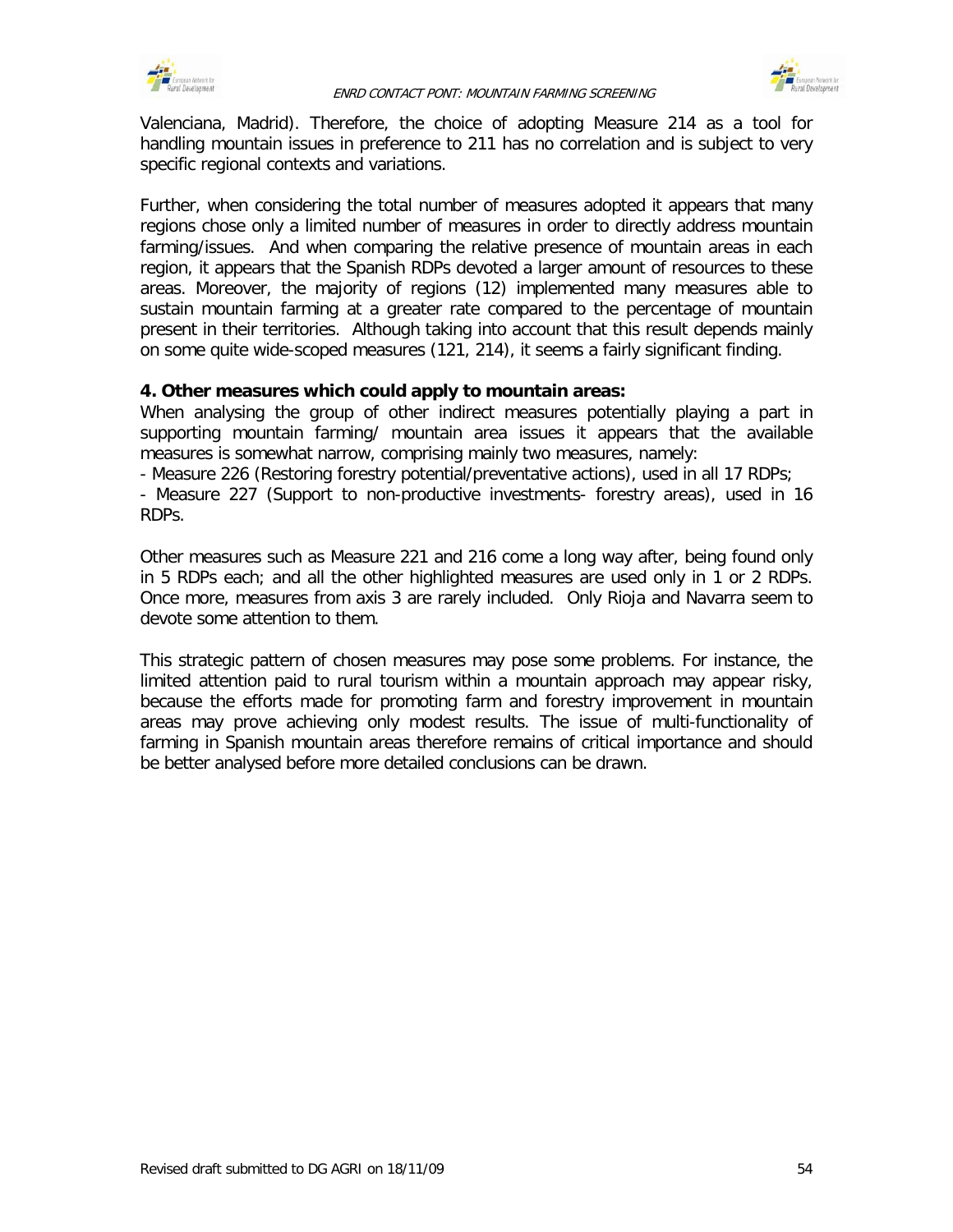



# **Annex 6: Overview of 2002-2006 monitoring data**

### **1. Introduction and limitations of the analysis**

The analysis below is based on monitoring data provided for the years 2002 to 2006 and referring to the EU-25 Member States (i.e. excluding Romania and Bulgaria). The data that relates to the 2000-2006 programming period for Rural Development Policy are partially uncompleted since the operations financed under the EAGGF – Guidance section are not considered. In this regard, only the information provided for measures d, e.1, e.2, f and h (accompanying measures) is complete since these measures are funded solely under the EAGGF – Guarantee section.

#### **2000-2006 RDP Measures**

| Code   | <b>Title</b>                                                | Reg. (EC) 1257/99 |
|--------|-------------------------------------------------------------|-------------------|
| a      | investments in agricultural holdings                        | Art. 4-7          |
| b      | setting-up of young farmers                                 | Art. 8            |
| C      | Training                                                    | Art. 9            |
| d      | early retirement                                            | Art. 10-12        |
| e.1    | less-favoured areas                                         | Art. 13-20        |
| e.2    | areas with environmental restrictions                       | Art. 13-20        |
|        | agri-environment and animal welfare                         | Art. 22-24        |
|        | improving processing and marketing of agricultural products | Art. 25-28        |
| h      | afforestation of agricultural land (establishment costs)    | Art. 31           |
|        | other forestry measures (i.1&i.2)                           | Art. 30, 32       |
| j to w | promoting the adaptation and development of rural areas     | Art. 33           |

When referred to in the charts and tables, 'MS with mountain areas' are specified as follows.

#### **MS with areas designated as Mountain Areas (According to definition given in Reg. (EC) 1257/99 Art.16 -20)**

For EU-15: Germany (DE), Greece (GR), Spain (ES), Finland<sup>[12](#page-60-0)</sup> (FI), France (FR), Italy (IT), Austria (AT), Portugal (PT), Sweden (SE).

For EU-10: Bulgaria (BG) Czech Republic (CZ), Cyprus (CY), Romania (RO), Slovenia (SL), Slovakia (SK), Poland (PL)

(Bulgaria and Romania are not considered in the analysis)

<span id="page-60-0"></span> $^{12}$  Finland presents specific areas that are assimilated to 'mountain areas'.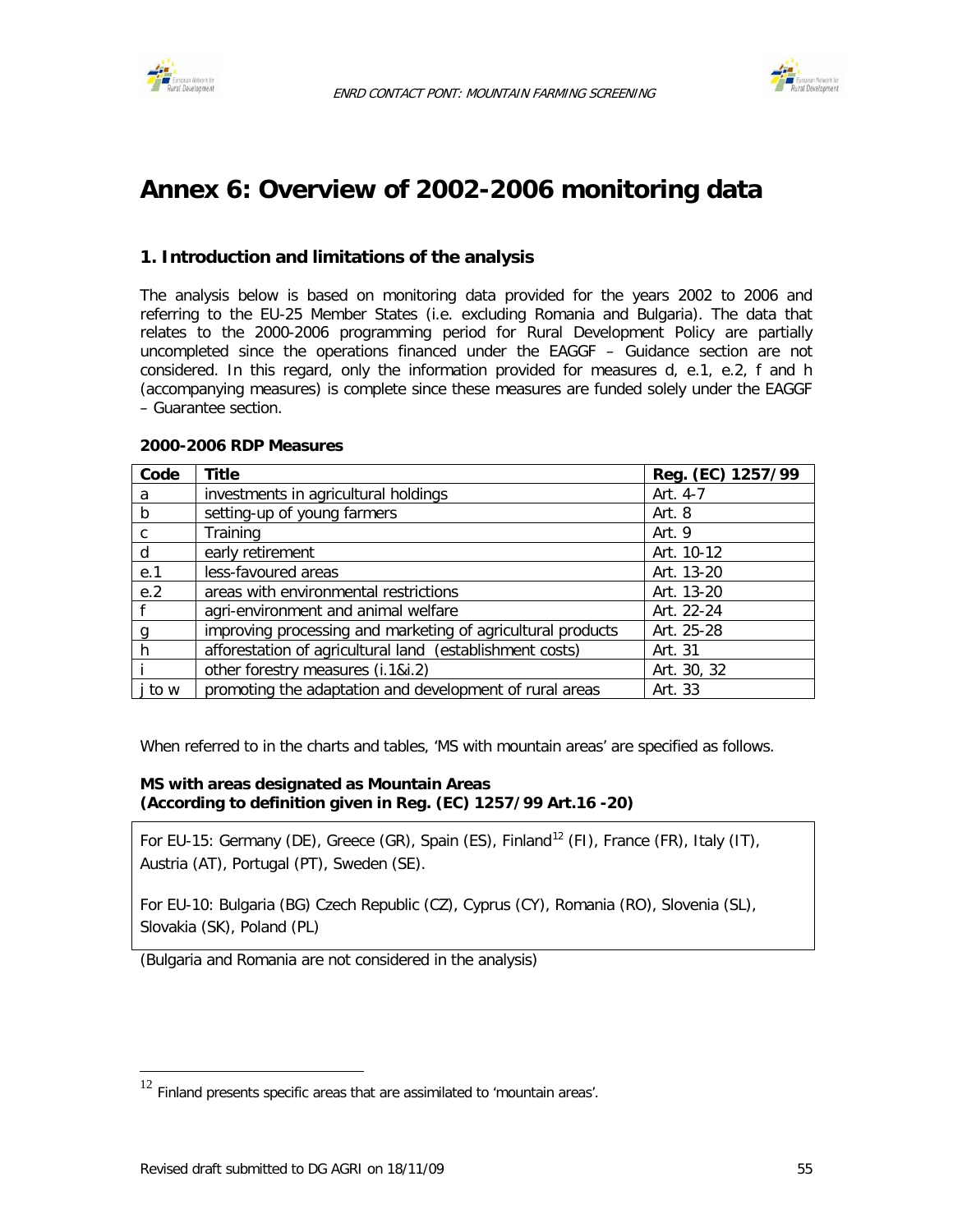



#### **2. EAGGF expenditure allocated to mountain areas**

To provide an overview of the allocation of the public expenditure committed to the Mountain areas (according to the definition given by Articles 16 to 20 of the Reg (CE). n° 1257/99) the 2002-2006 monitoring data have been aggregated for all the MS (EU15 + EU10).



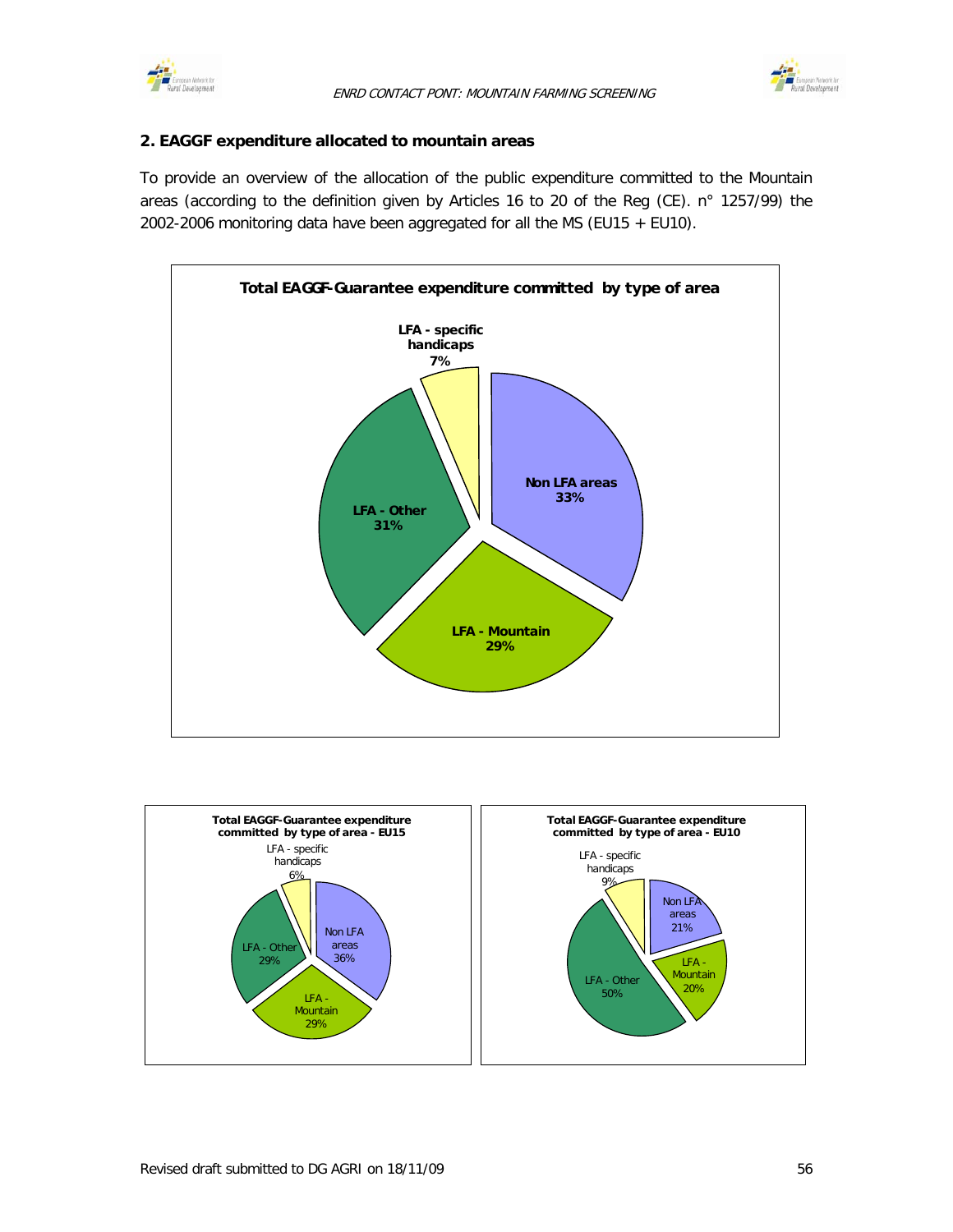



- The share of the of the total EAGGF-Guarantee expenditure allocated to LFA areas in the EU 25 during the past programming period is 67%, of which the 43% (29% of the total) has been allocated to mountain areas.
- The share allocated to mountain areas in the new Member states (2004-2006 data) is lower than in the EU15 (20%) but the LFA areas share of the overall expenditure is 79%.
- The break-down by measure shows that, apart from measure e.1 dedicated to LFA, Measure (i) - other forestry measures allocate the biggest share of public expenditure to mountain areas (43%), followed by Measure (b) – setting-up of young farmers (30%), Measure (a) –  $investments$  in agricultural holdings (26%) and Measure (f) – agri-environment and animal welfare (24%).



• The weight of the expenditure allocated to the LFA areas in general and that allocated to Mountain areas does not change significantly when taking in consideration only the MS with designated mountain areas.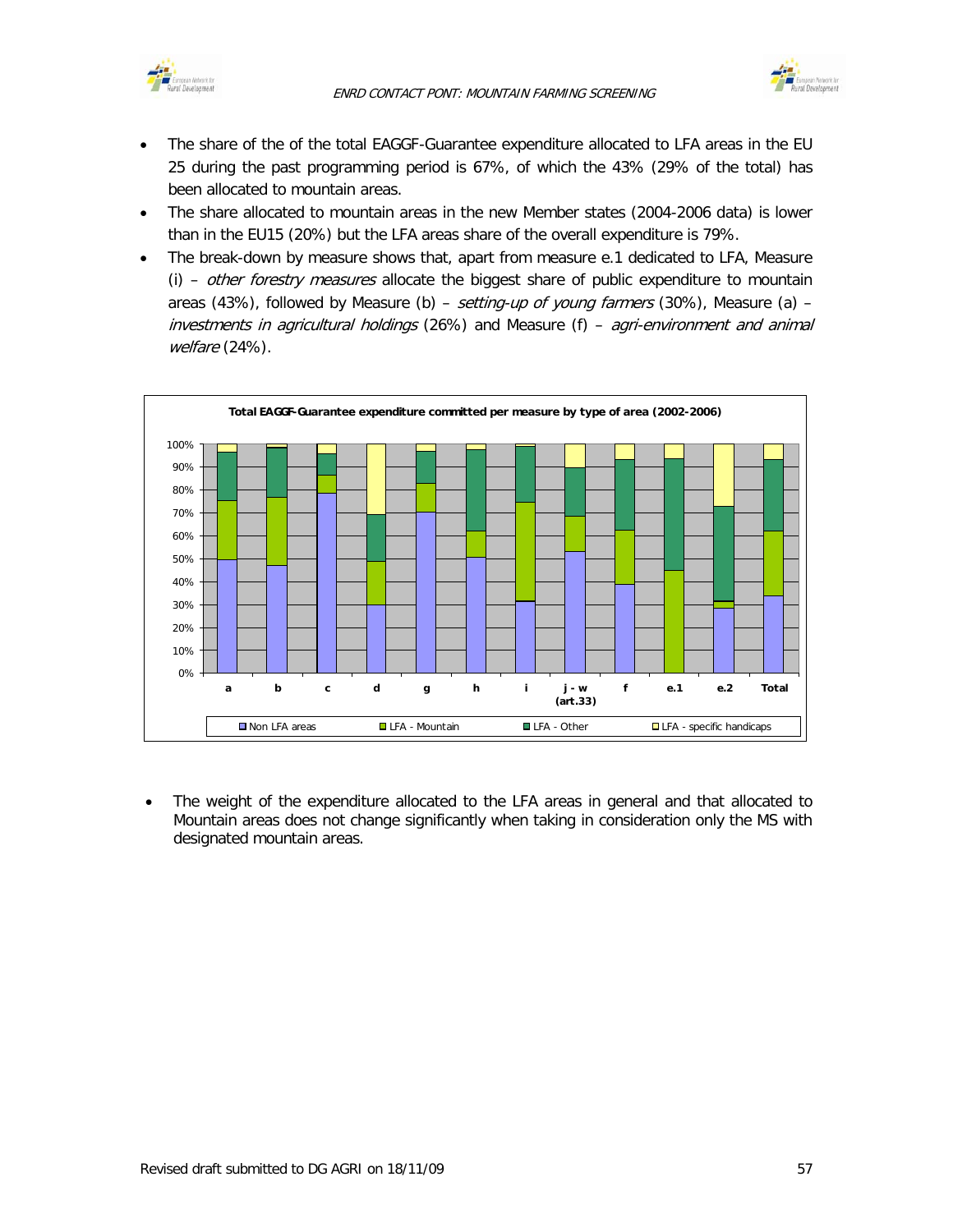





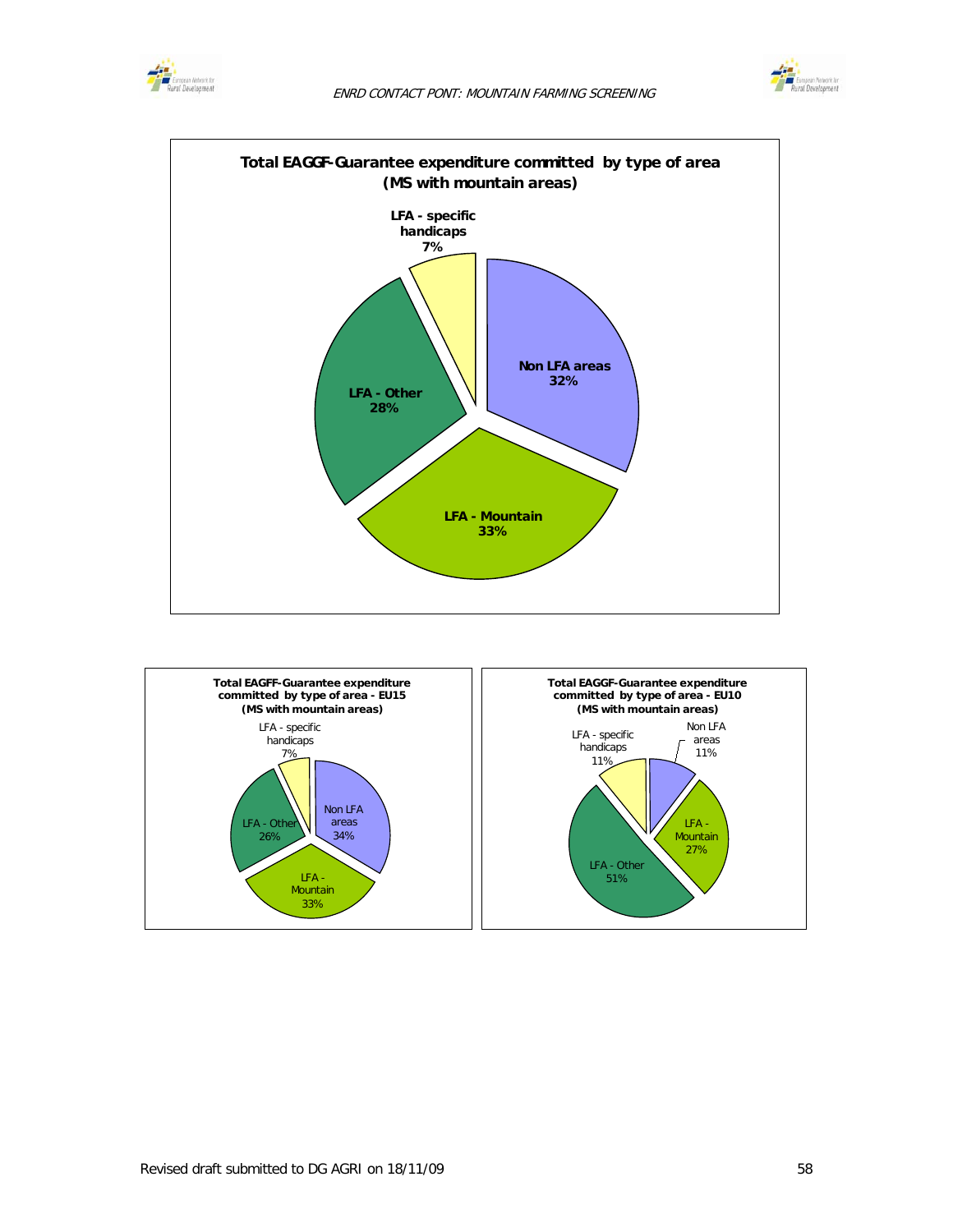







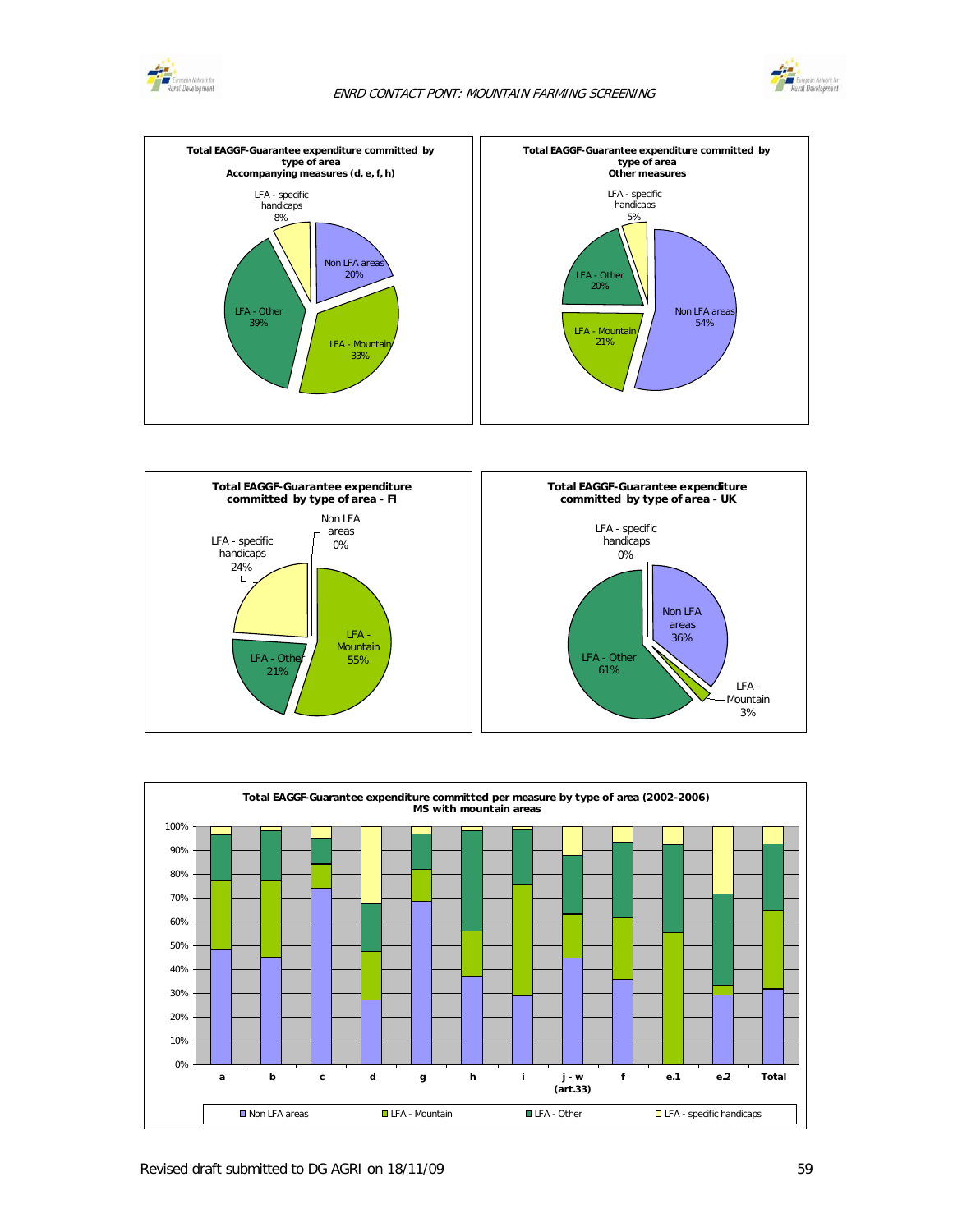







- The total EAGGF-Guarantee expenditure committed to mountain areas by measure shows that more of the half of public expenditure (54%) has been channeled through measures (e.1) and (f).
- However, measure (a) together with the measures under former Article 33 (j to w) contributes a further 25% of the expenditure allocated to mountain areas.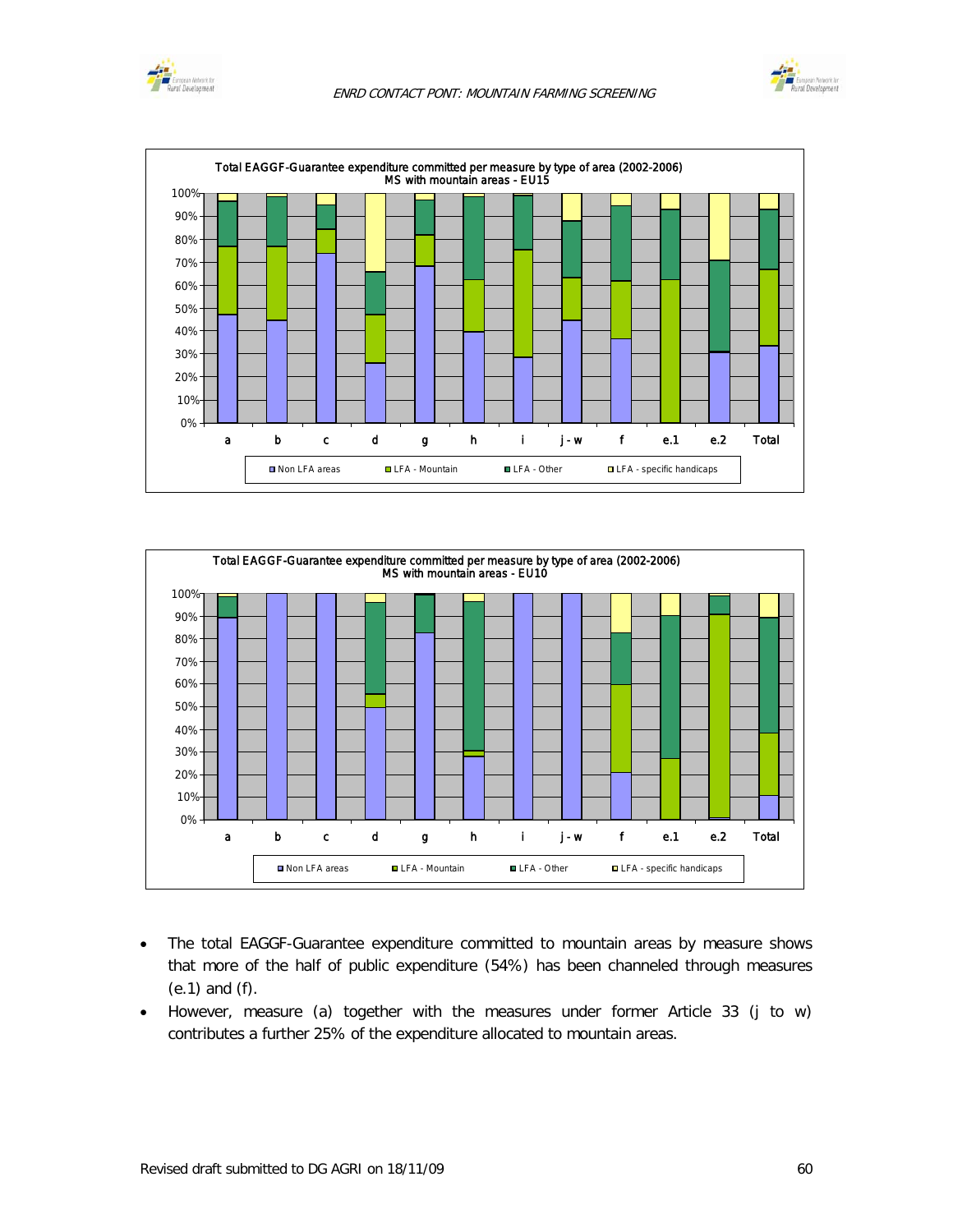





#### **2. MS expenditure in Mountain areas**

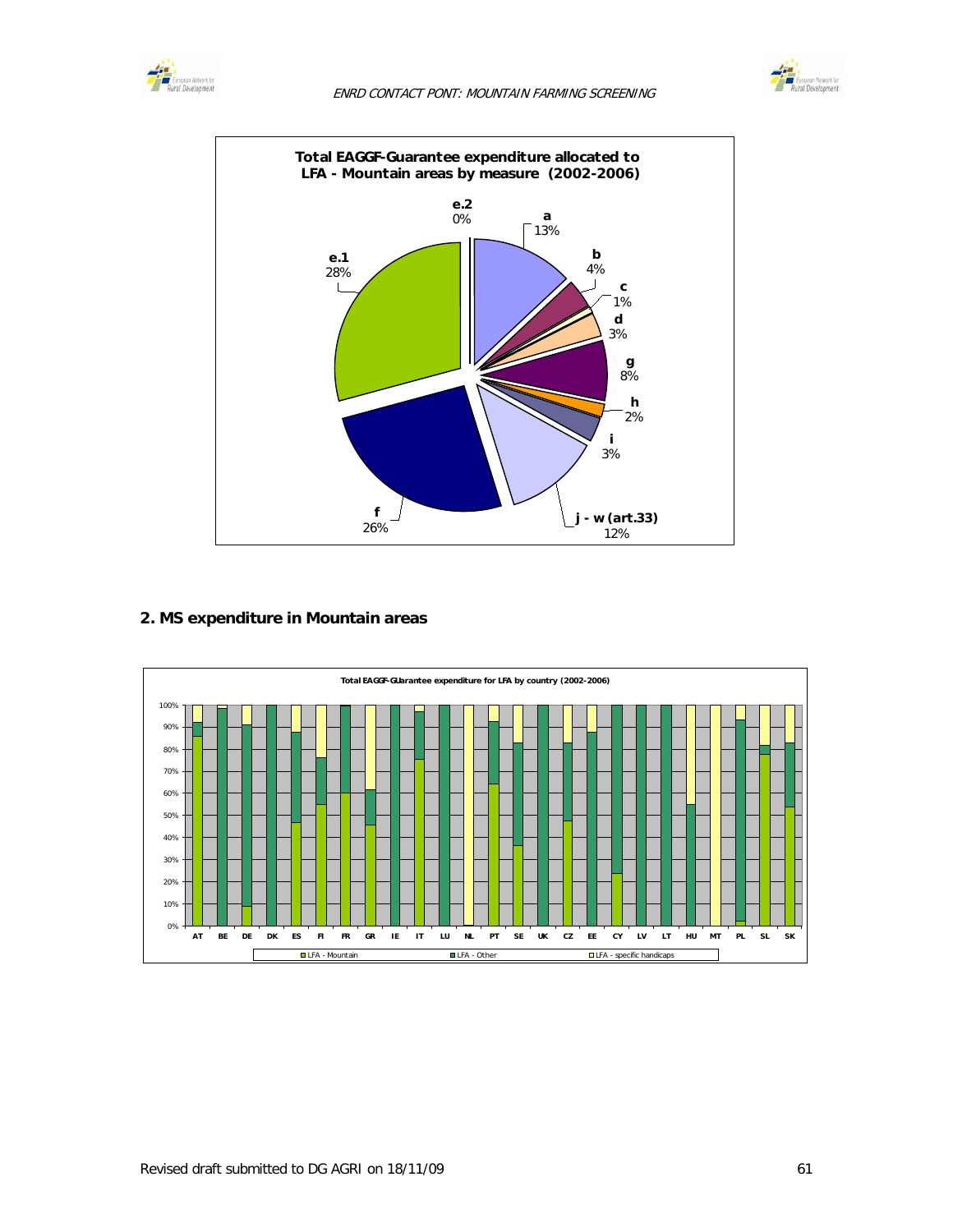

#### ENRD CONTACT PONT: MOUNTAIN FARMING SCREENING







- Considering all the measures, in absolute values, FR (2,3 billions EUR) and IT (1,8 billions EUR), have spent the most on Mountain areas, followed by FI, ES and AT.
- SL shows the highest share of total public expenditure allocated to mountain areas (67%) following by SK, FI, AT and PT whose shares range from 50% to 60%;
- On average, 33% of the EAGGF-Guarantee expenditure in the EU25 has been allocated to mountain areas.
- When measures d, e1, e2, f and h are considered, AT shows the highest share of total EAGGF-Guarantee expenditure for mountain areas (88%).
- Among the new Member states, SL and SK also have a high share (67% and 55% respectively).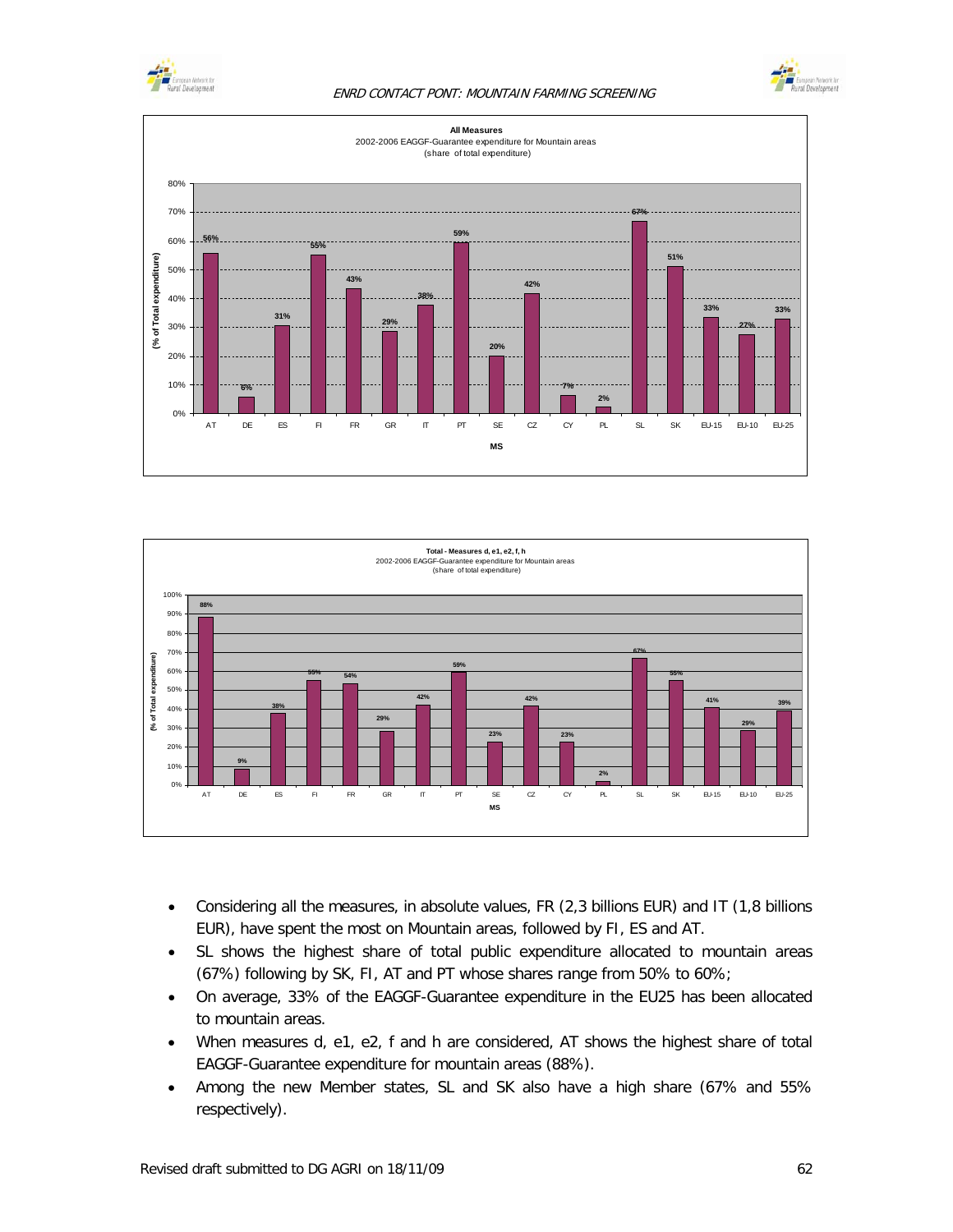



The following charts provide further details regarding specific measures (only MS where the measures are implemented are considered).



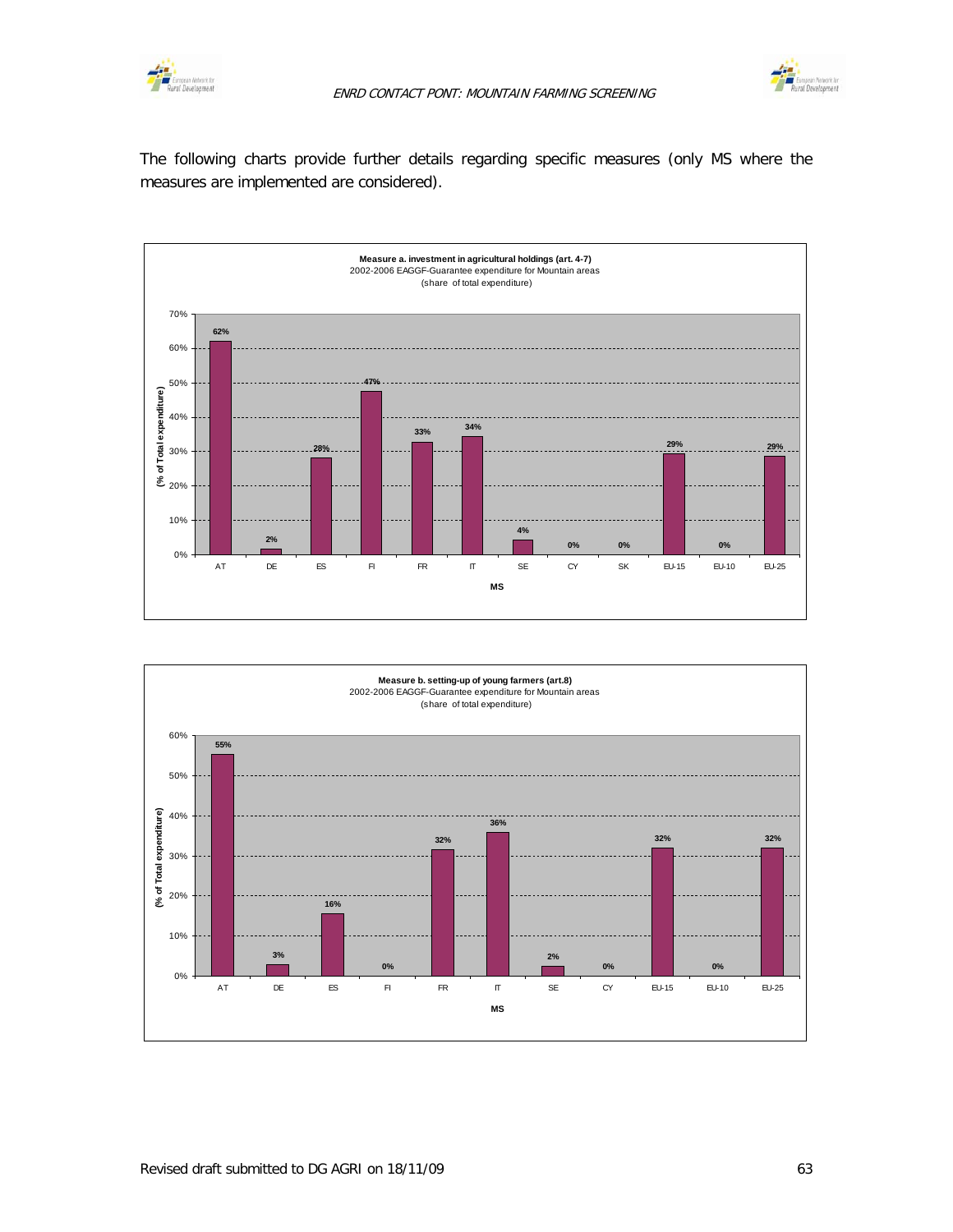





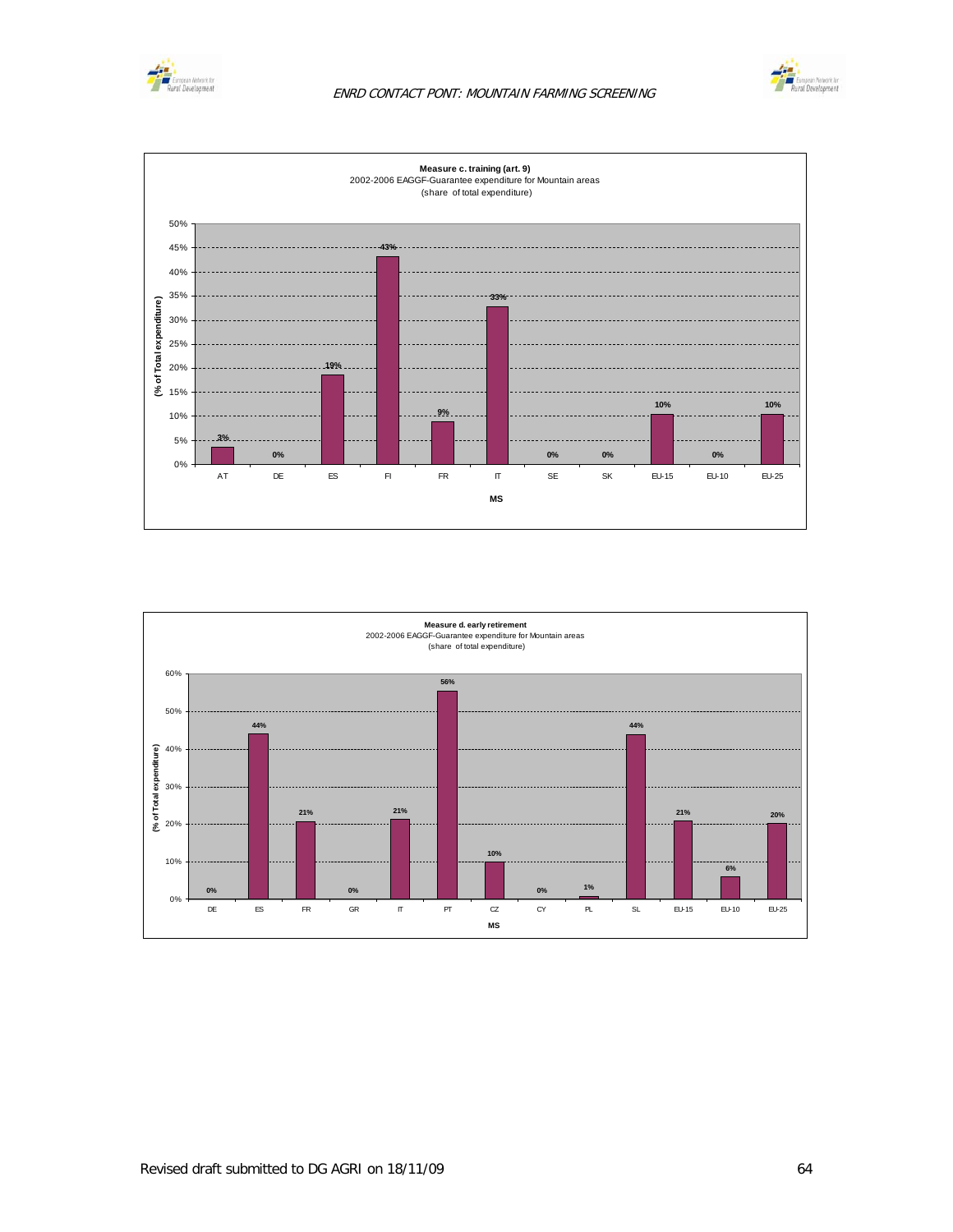





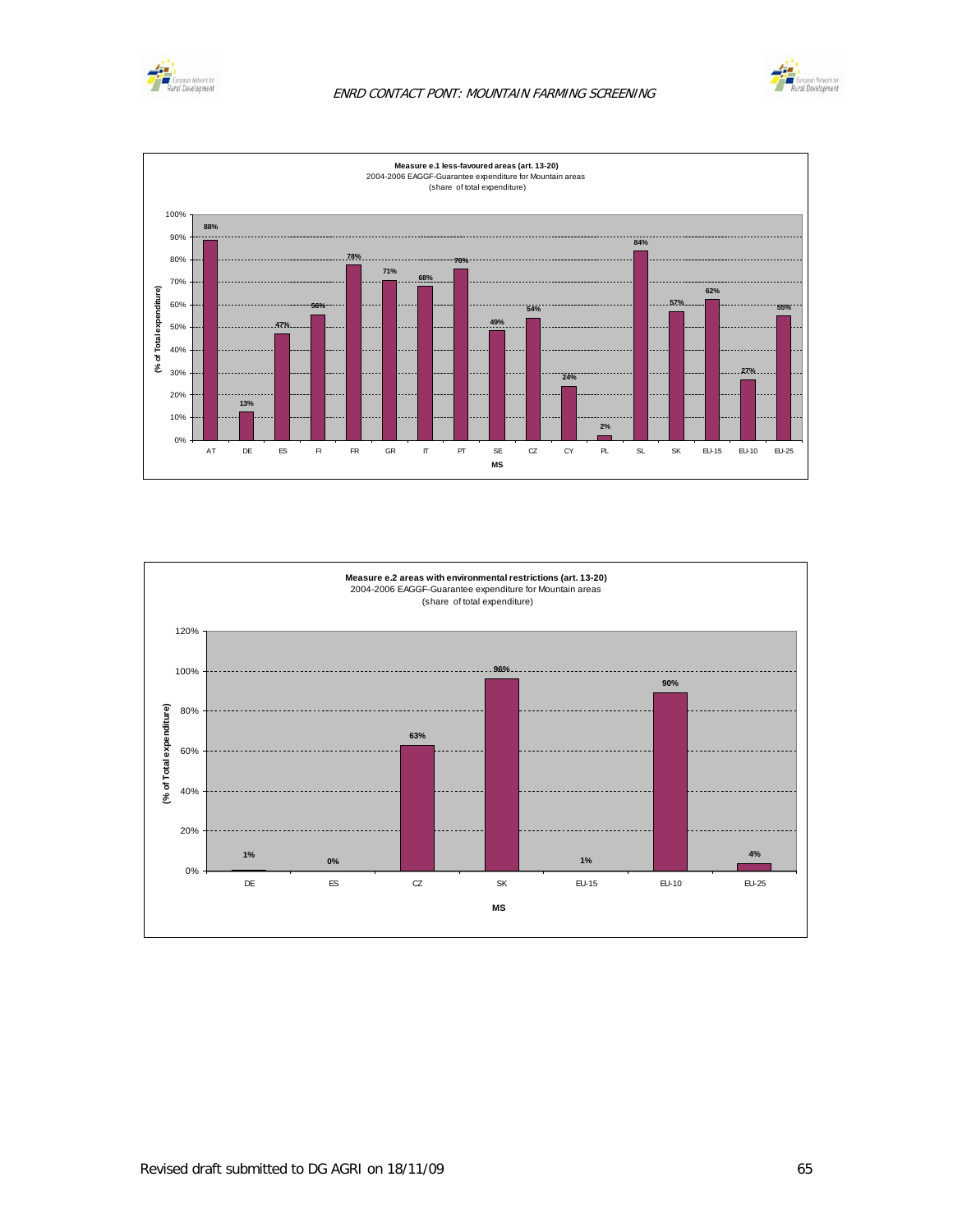

#### ENRD CONTACT PONT: MOUNTAIN FARMING SCREENING





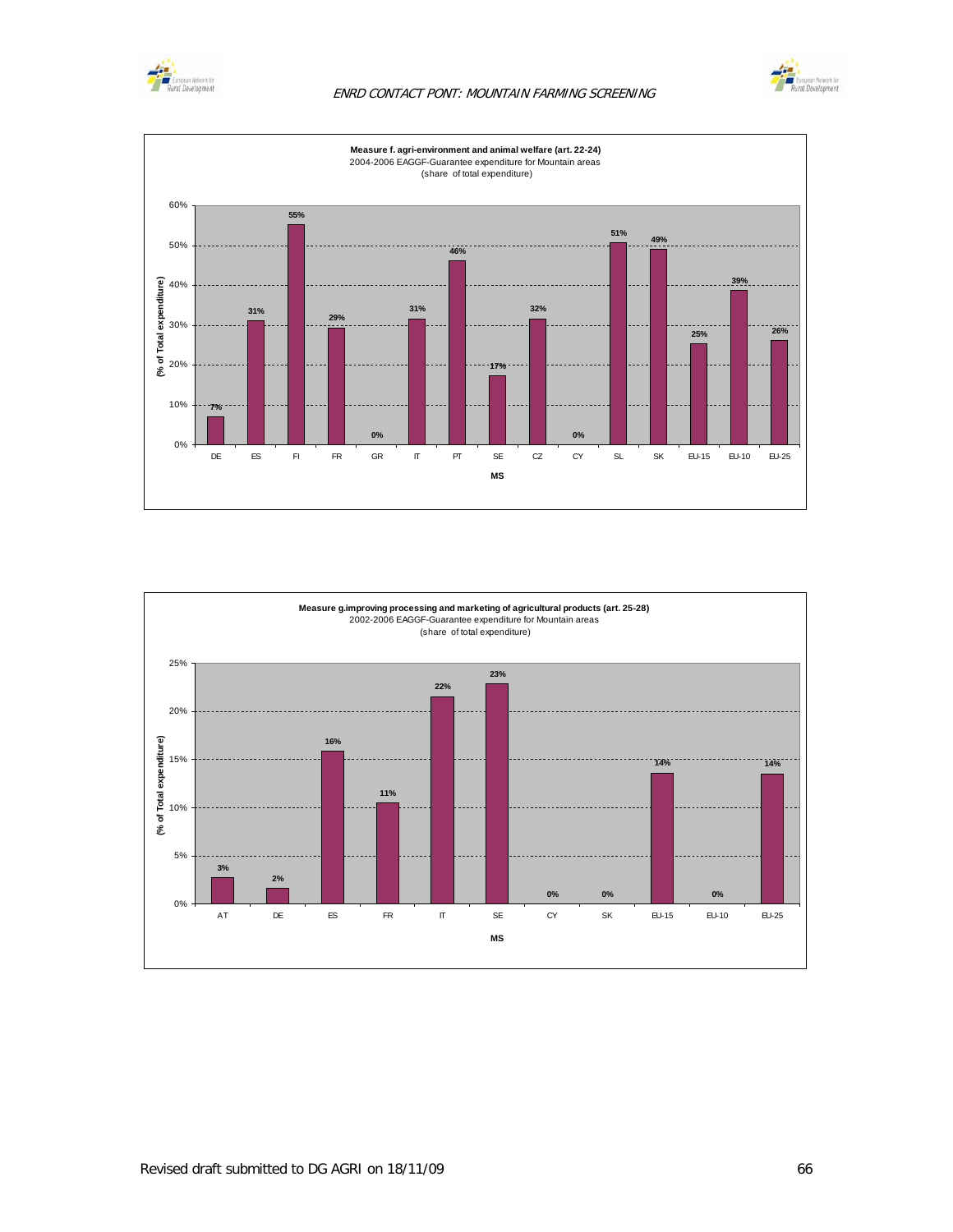





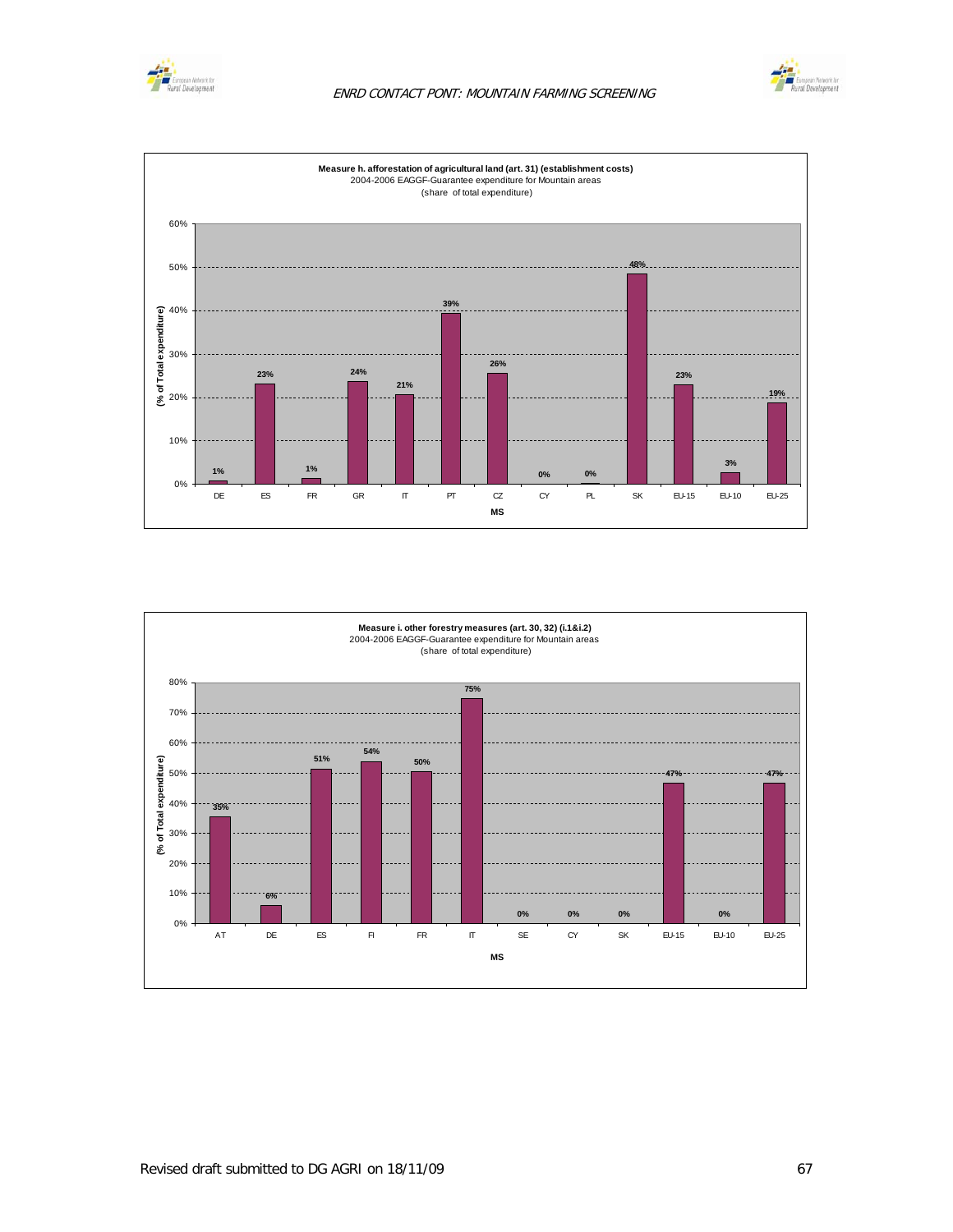

## ENRD CONTACT PONT: MOUNTAIN FARMING SCREENING





## **3. Comparison of average expenditures between different types of area**

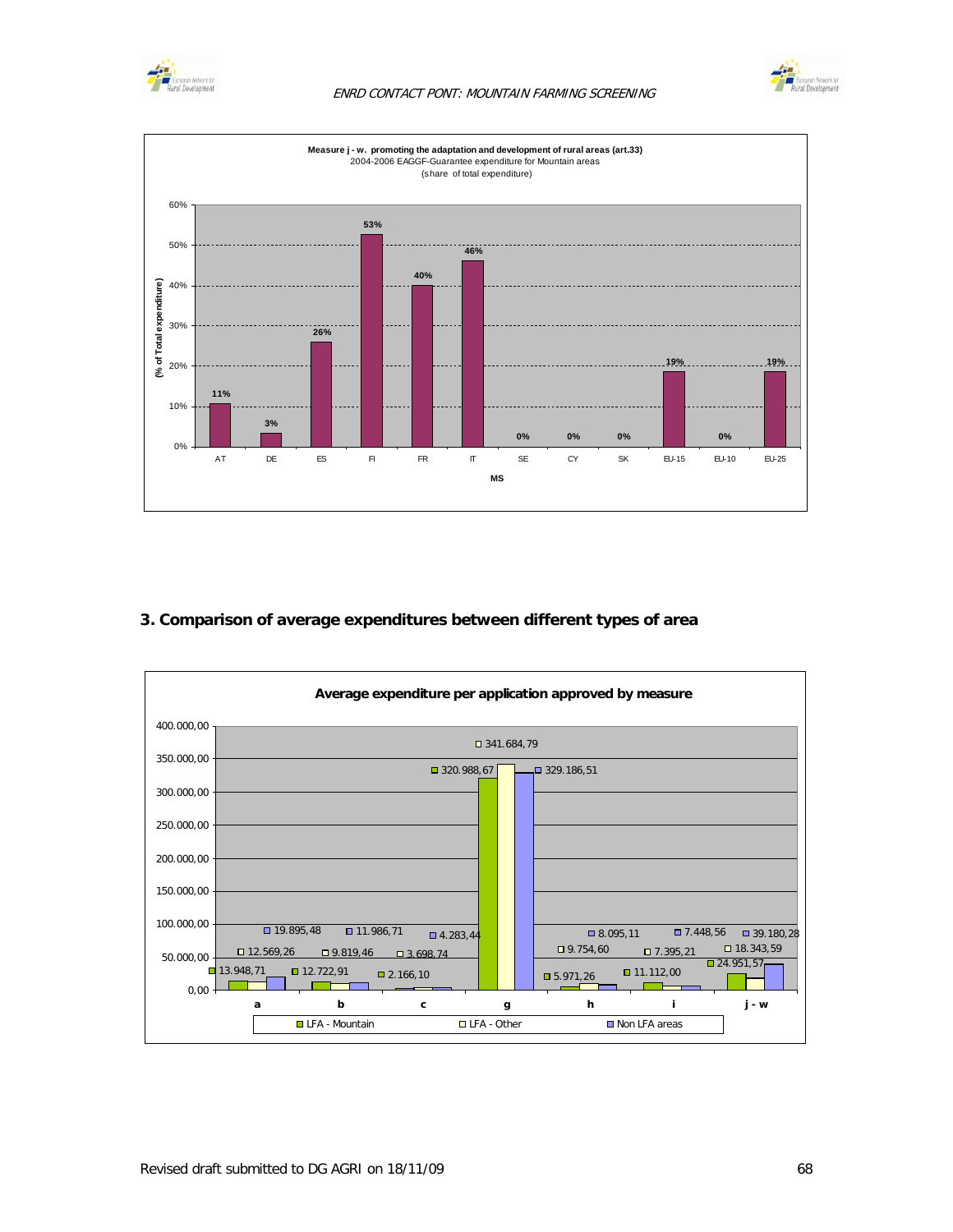



The comparison of the average expenditure per appication between non LFA areas and mountain areas shows different results depending on the measure considered.

In the investment measures a, g, Art.33 measures and the afforestation measure, the average expenditure per application is usually higher in non LFA areas than in mountain areas. In particular, the average 'investment in agricultural holdings' in non LFA areas are 42% higher than the investments undertaken in mountain areas. Conversely, investments in the forestry sector (measure i) are much higher in mountain areas (+49% compared to normal areas).



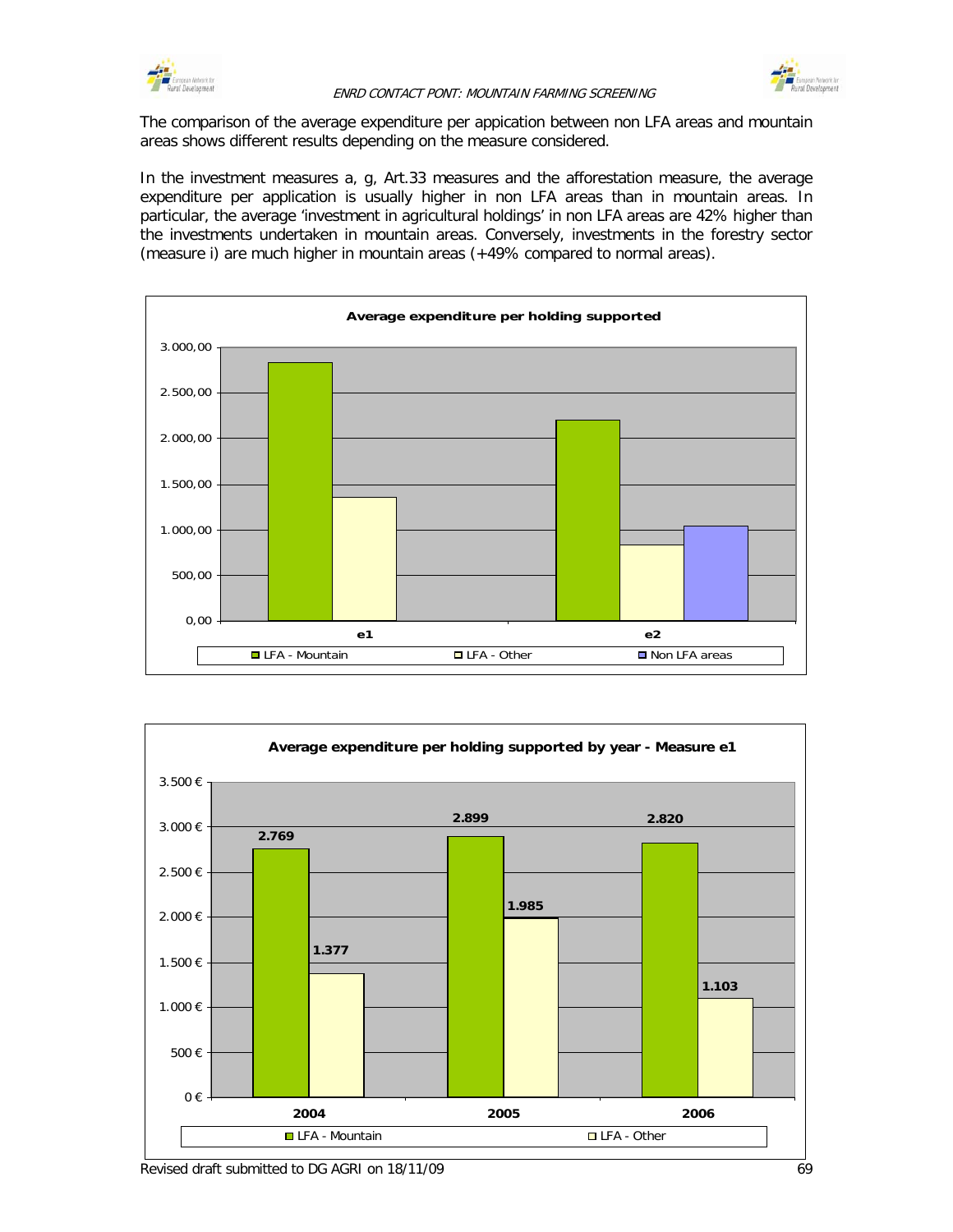





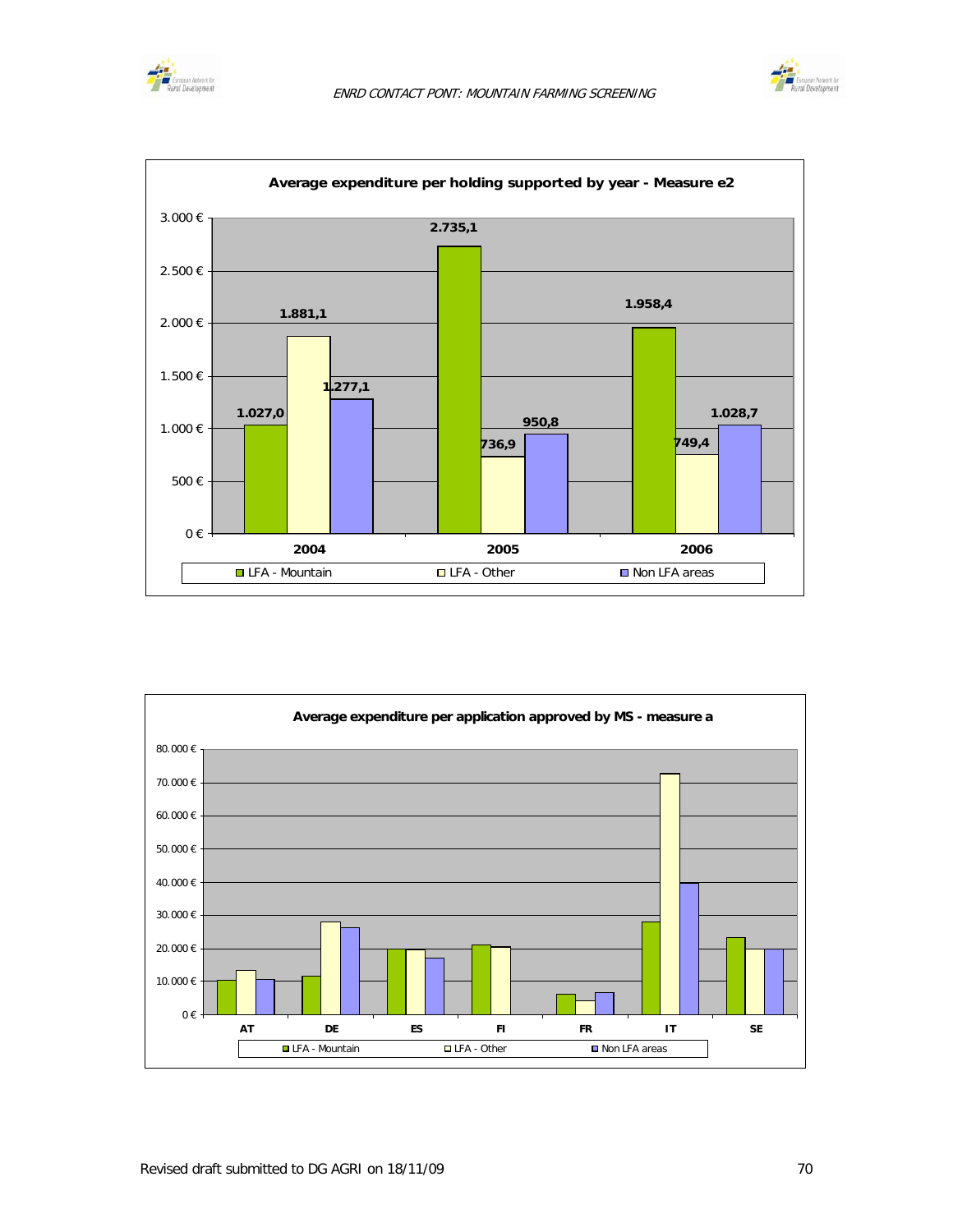





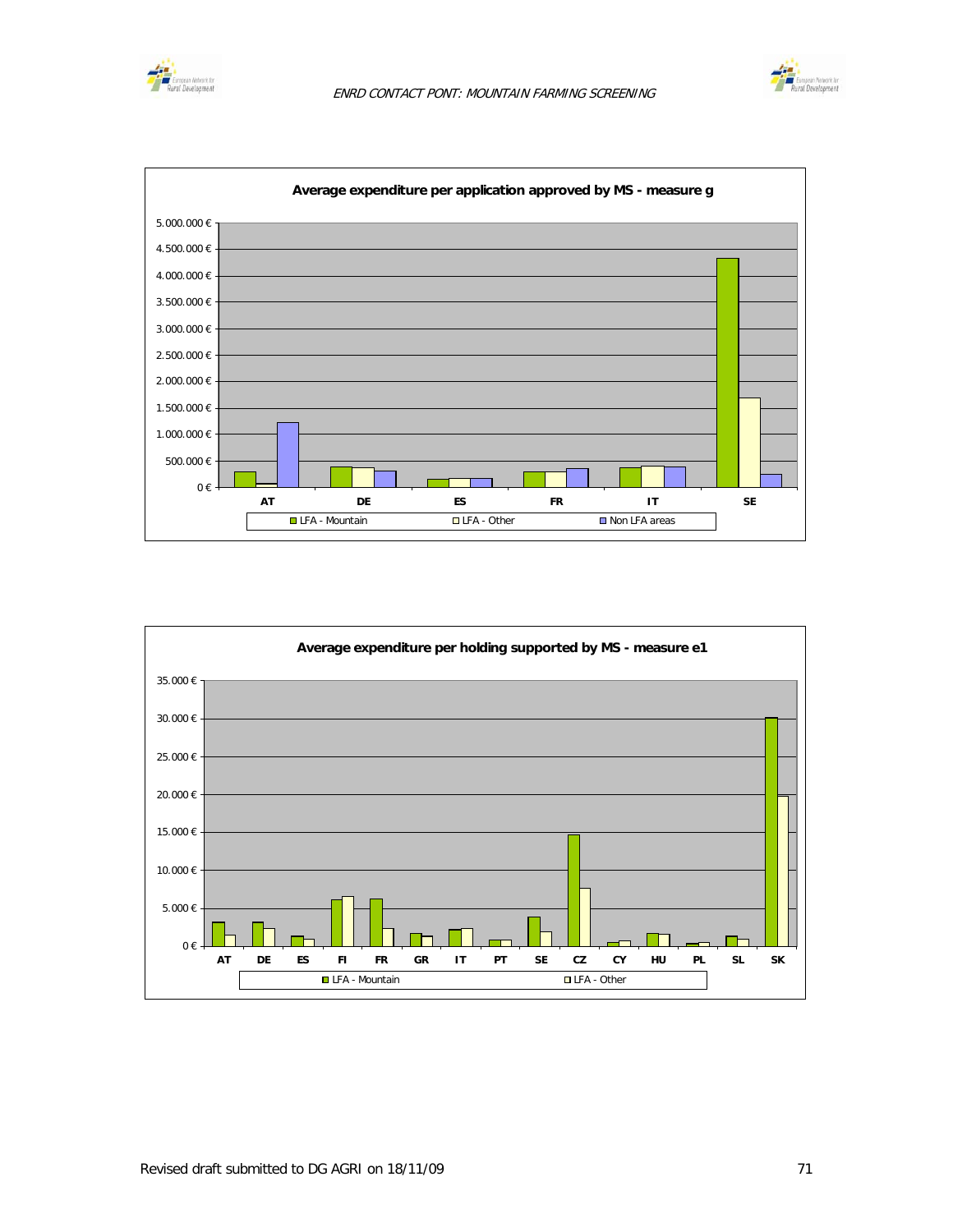